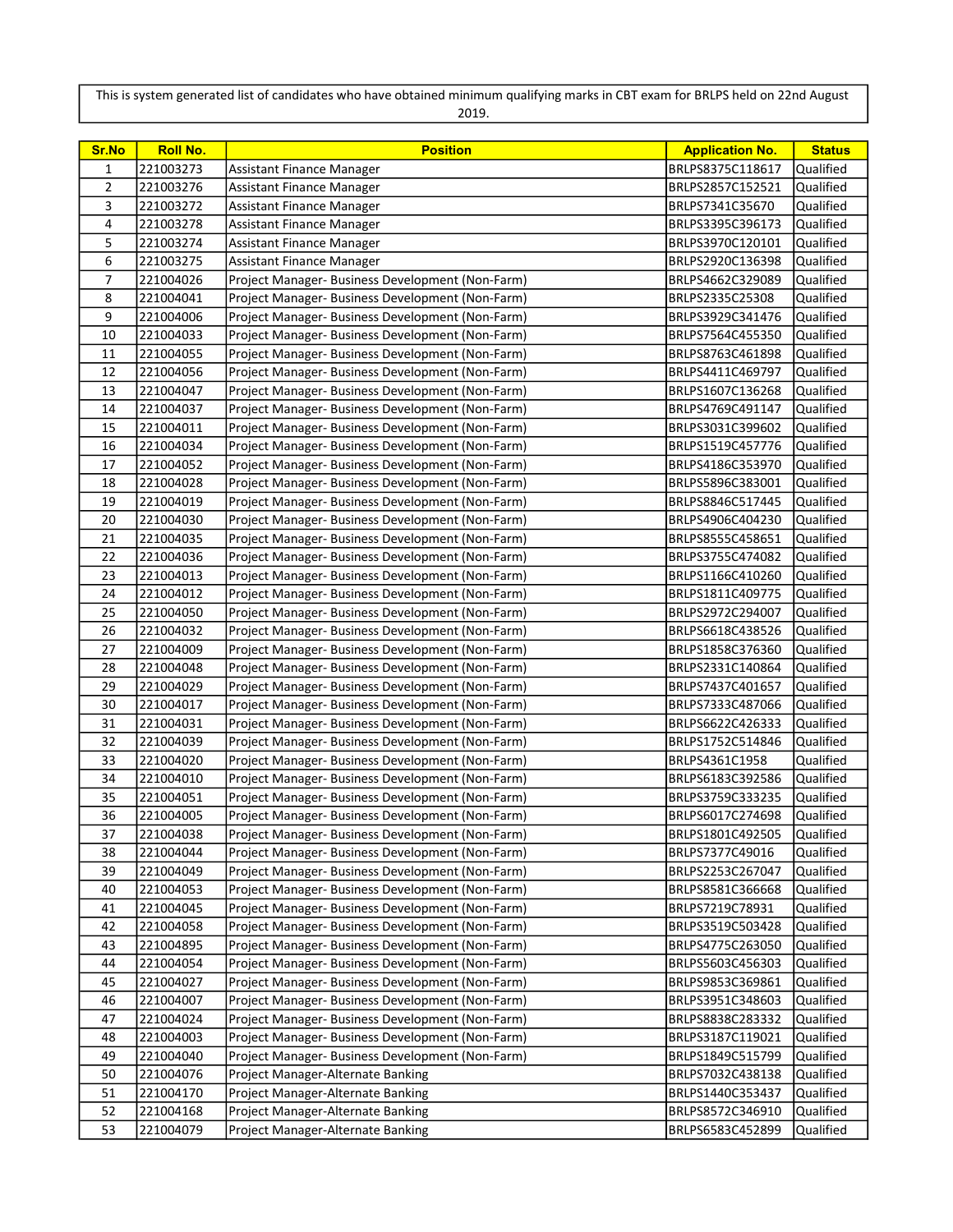| 54         | 221004177              | Project Manager-Alternate Banking                                      | BRLPS3980C378515                     | Qualified              |
|------------|------------------------|------------------------------------------------------------------------|--------------------------------------|------------------------|
| 55         | 221004115              | Project Manager-Alternate Banking                                      | BRLPS6511C472515                     | Qualified              |
| 56         | 221004077              | Project Manager-Alternate Banking                                      | BRLPS7774C444294                     | Qualified              |
| 57         | 221004062              | Project Manager-Alternate Banking                                      | BRLPS1779C133210                     | Qualified              |
| 58         | 221004159              | Project Manager-Alternate Banking                                      | BRLPS5826C264269                     | Qualified              |
| 59         | 221004090              | Project Manager-Alternate Banking                                      | BRLPS6790C107248                     | Qualified              |
| 60         | 221004200              | Project Manager-Alternate Banking                                      | BRLPS2877C485428                     | Qualified              |
| 61         | 221004198              | Project Manager-Alternate Banking                                      | BRLPS1326C478590                     | Qualified              |
| 62         | 221004154              | Project Manager-Alternate Banking                                      | BRLPS3062C242914                     | Qualified              |
| 63         | 221004075              | Project Manager-Alternate Banking                                      | BRLPS5938C429962                     | Qualified              |
| 64         | 221004085              | Project Manager-Alternate Banking                                      | BRLPS6079C473882                     | Qualified              |
| 65         | 221004113              | Project Manager-Alternate Banking                                      | BRLPS6604C458465                     | Qualified              |
| 66         | 221004071              | Project Manager-Alternate Banking                                      | BRLPS4359C360689                     | Qualified              |
| 67         | 221004182              | Project Manager-Alternate Banking                                      | BRLPS1510C402279                     | Qualified              |
| 68         | 221004126              | Project Manager-Alternate Banking                                      | BRLPS9860C1340                       | Qualified              |
| 69         | 221004193              | Project Manager-Alternate Banking                                      | BRLPS3408C457227                     | Qualified              |
| 70         | 221004204              | Project Manager-Alternate Banking                                      | BRLPS6622C516563                     | Qualified              |
| 71         | 221004066              | Project Manager-Alternate Banking                                      | BRLPS2533C337820                     | Qualified              |
| 72         | 221004173              | Project Manager-Alternate Banking                                      | BRLPS9031C361982                     | Qualified              |
| 73         | 221004153              | Project Manager-Alternate Banking                                      | BRLPS8033C232139                     | Qualified              |
| 74         | 221004140              | Project Manager-Alternate Banking                                      | BRLPS2150C60947                      | Qualified              |
| 75         | 221004179              | Project Manager-Alternate Banking                                      | BRLPS2009C382682                     | Qualified              |
| 76         | 221004111              | Project Manager-Alternate Banking                                      | BRLPS4559C451557                     | Qualified              |
| 77         | 221004172              | Project Manager-Alternate Banking                                      | BRLPS1627C361981                     | Qualified              |
| 78         | 221004105              | Project Manager-Alternate Banking                                      | BRLPS2511C423434                     | Qualified              |
| 79         | 221004145              | Project Manager-Alternate Banking                                      | BRLPS3361C103260                     | Qualified              |
| 80         | 221004063              | Project Manager-Alternate Banking                                      | BRLPS9359C235782                     | Qualified              |
| 81         | 221004155              | Project Manager-Alternate Banking                                      | BRLPS1807C243541                     | Qualified              |
| 82         | 221004147              | Project Manager-Alternate Banking                                      | BRLPS1164C106021                     | Qualified              |
| 83         | 221004099              | Project Manager-Alternate Banking                                      | BRLPS9994C384900                     | Qualified              |
| 84         | 221004166              | Project Manager-Alternate Banking                                      | BRLPS5704C337007                     | Qualified              |
| 85         | 221004103              | Project Manager-Alternate Banking                                      | BRLPS4109C403911                     | Qualified              |
| 86         | 221004106              | Project Manager-Alternate Banking                                      | BRLPS3253C425223                     | Qualified              |
| 87         | 221004197              | Project Manager-Alternate Banking                                      | BRLPS3197C468849                     | Qualified              |
| 88         | 221004135              | Project Manager-Alternate Banking                                      | BRLPS4316C45206                      | Qualified              |
| 89         | 221004080              | Project Manager-Alternate Banking                                      | BRLPS1231C453891                     | Qualified              |
| 90         | 221004151              | Project Manager-Alternate Banking                                      | BRLPS5203C139050                     | Qualified              |
| 91         | 221004183              | Project Manager-Alternate Banking                                      | BRLPS4783C403633                     | Qualified              |
| 92         | 221004095              | Project Manager-Alternate Banking                                      | BRLPS2289C368251                     | Qualified              |
| 93         | 221004101              | Project Manager-Alternate Banking                                      | BRLPS6938C393619                     | Qualified              |
| 94         | 221004110              | Project Manager-Alternate Banking                                      | BRLPS1820C450753                     | Qualified              |
| 95         | 221004148              | Project Manager-Alternate Banking                                      | BRLPS6864C126219                     | Qualified              |
| 96         | 221004144              | Project Manager-Alternate Banking                                      | BRLPS6155C99088                      | Qualified              |
| 97         | 221004190              | Project Manager-Alternate Banking                                      | BRLPS9476C445678                     | Qualified              |
| 98         | 221004093              | Project Manager-Alternate Banking                                      | BRLPS1716C355733                     | Qualified              |
| 99         | 221004206              | Project Manager-Alternate Banking                                      | BRLPS3887C521045                     | Qualified              |
| 100<br>101 | 221004081<br>221004091 | Project Manager-Alternate Banking<br>Project Manager-Alternate Banking | BRLPS8299C454449<br>BRLPS7406C124810 | Qualified<br>Qualified |
| 102        | 221004146              | Project Manager-Alternate Banking                                      | BRLPS8458C105903                     | Qualified              |
| 103        | 221004065              | Project Manager-Alternate Banking                                      | BRLPS2855C335208                     | Qualified              |
| 104        | 221004114              | Project Manager-Alternate Banking                                      | BRLPS8966C467531                     | Qualified              |
| 105        | 221004070              | Project Manager-Alternate Banking                                      | BRLPS3556C350294                     | Qualified              |
| 106        | 221004064              | Project Manager-Alternate Banking                                      | BRLPS9380C238419                     | Qualified              |
| 107        | 221004074              | Project Manager-Alternate Banking                                      | BRLPS6275C423004                     | Qualified              |
| 108        | 221004088              | Project Manager-Alternate Banking                                      | BRLPS3632C524345                     | Qualified              |
| 109        | 221004123              | Project Manager-Alternate Banking                                      | BRLPS3104C509547                     | Qualified              |
| 110        | 221004096              | Project Manager-Alternate Banking                                      | BRLPS9759C369745                     | Qualified              |
|            |                        |                                                                        |                                      |                        |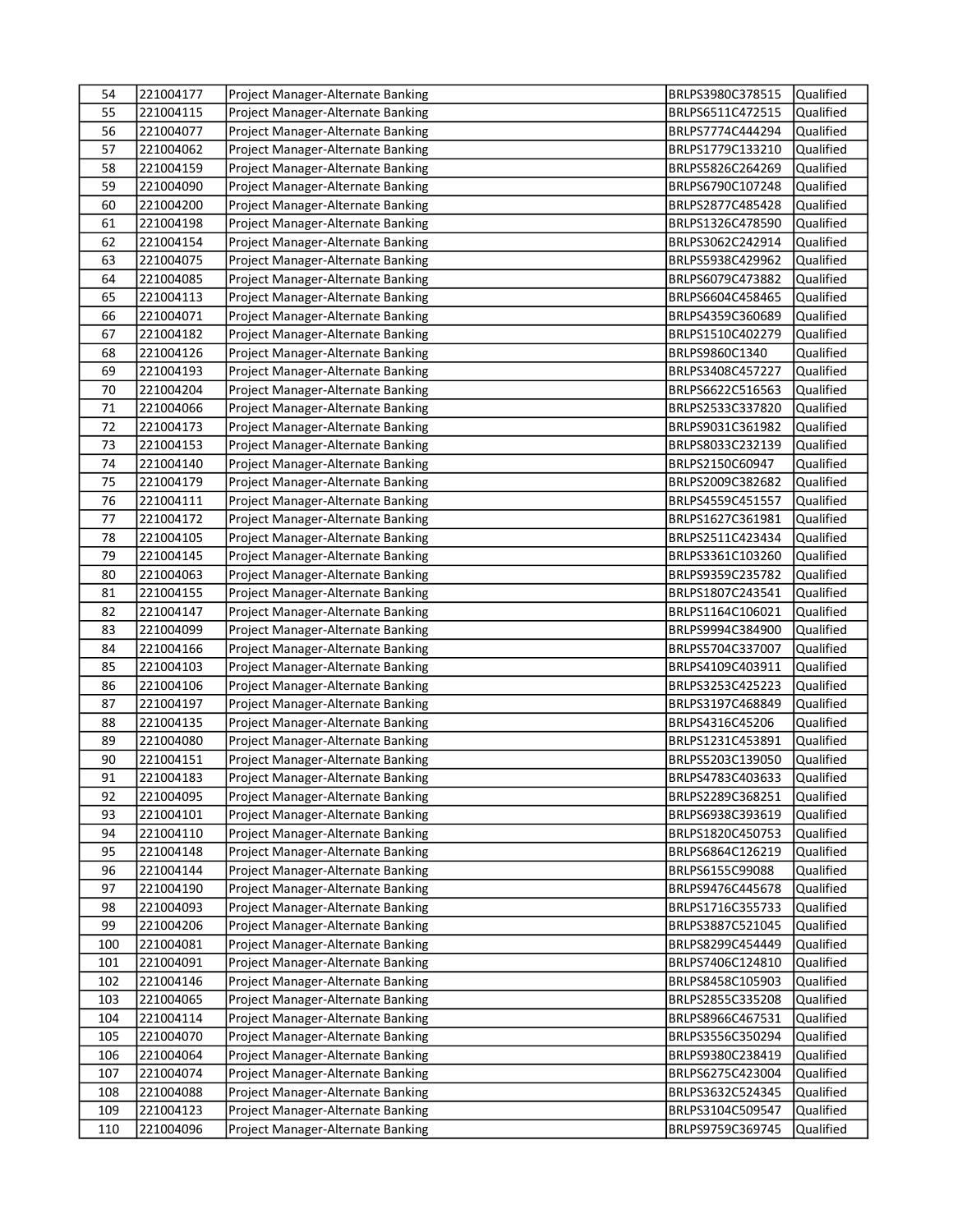| 111 | 221004188 | Project Manager-Alternate Banking | BRLPS3927C435658 | Qualified |
|-----|-----------|-----------------------------------|------------------|-----------|
| 112 | 221004129 | Project Manager-Alternate Banking | BRLPS7277C13180  | Qualified |
| 113 | 221004116 | Project Manager-Alternate Banking | BRLPS2754C473542 | Qualified |
| 114 | 221004128 | Project Manager-Alternate Banking | BRLPS4091C10051  | Qualified |
| 115 | 221004084 | Project Manager-Alternate Banking | BRLPS2620C467173 | Qualified |
| 116 | 221004068 | Project Manager-Alternate Banking | BRLPS2165C340798 | Qualified |
| 117 | 221004199 | Project Manager-Alternate Banking | BRLPS6937C484779 | Qualified |
| 118 | 221004169 | Project Manager-Alternate Banking | BRLPS2072C348179 | Qualified |
| 119 | 221004087 | Project Manager-Alternate Banking | BRLPS3019C524284 | Qualified |
| 120 | 221004194 | Project Manager-Alternate Banking | BRLPS3444C465325 | Qualified |
| 121 | 221004156 | Project Manager-Alternate Banking | BRLPS3977C243755 | Qualified |
| 122 | 221004184 | Project Manager-Alternate Banking | BRLPS7382C409532 | Qualified |
| 123 | 221004108 | Project Manager-Alternate Banking | BRLPS2932C442115 | Qualified |
| 124 | 221004098 | Project Manager-Alternate Banking | BRLPS8704C377645 | Qualified |
| 125 | 221004160 | Project Manager-Alternate Banking | BRLPS4900C264698 | Qualified |
| 126 | 221004205 | Project Manager-Alternate Banking | BRLPS5617C519993 | Qualified |
| 127 | 221004187 | Project Manager-Alternate Banking | BRLPS2853C434253 | Qualified |
| 128 | 221004142 | Project Manager-Alternate Banking | BRLPS7926C81355  | Qualified |
| 129 | 221004061 | Project Manager-Alternate Banking | BRLPS5735C62085  | Qualified |
| 130 | 221004083 | Project Manager-Alternate Banking | BRLPS4048C462789 | Qualified |
| 131 | 221004192 | Project Manager-Alternate Banking | BRLPS5511C452803 | Qualified |
| 132 | 221004127 | Project Manager-Alternate Banking | BRLPS8456C2215   | Qualified |
| 133 | 221004138 | Project Manager-Alternate Banking | BRLPS5416C56817  | Qualified |
| 134 | 221004104 | Project Manager-Alternate Banking | BRLPS6501C419120 | Qualified |
| 135 | 221004102 | Project Manager-Alternate Banking | BRLPS8372C403842 | Qualified |
| 136 | 221004157 | Project Manager-Alternate Banking | BRLPS1517C250791 | Qualified |
| 137 | 221004186 | Project Manager-Alternate Banking | BRLPS4344C432695 | Qualified |
| 138 | 221004180 | Project Manager-Alternate Banking | BRLPS3891C385551 | Qualified |
| 139 | 221004082 | Project Manager-Alternate Banking | BRLPS8293C456892 | Qualified |
| 140 | 221004100 | Project Manager-Alternate Banking | BRLPS3823C387445 | Qualified |
| 141 | 221004117 | Project Manager-Alternate Banking | BRLPS4644C473733 | Qualified |
| 142 | 221004097 | Project Manager-Alternate Banking | BRLPS1271C370094 | Qualified |
| 143 | 221004163 | Project Manager-Alternate Banking | BRLPS5562C289768 | Qualified |
| 144 | 221004195 | Project Manager-Alternate Banking | BRLPS5717C465417 | Qualified |
| 145 | 221004185 | Project Manager-Alternate Banking | BRLPS5847C424361 | Qualified |
| 146 | 221004073 | Project Manager-Alternate Banking | BRLPS1378C402365 | Qualified |
| 147 | 221004167 | Project Manager-Alternate Banking | BRLPS4422C342370 | Qualified |
| 148 | 221004176 | Project Manager-Alternate Banking | BRLPS4641C371091 | Qualified |
| 149 | 221004072 | Project Manager-Alternate Banking | BRLPS1615C392635 | Qualified |
| 150 | 221004060 | Project Manager-Alternate Banking | BRLPS5641C60013  | Qualified |
| 151 | 221004149 | Project Manager-Alternate Banking | BRLPS1659C128172 | Qualified |
| 152 | 221004162 | Project Manager-Alternate Banking | BRLPS4792C289569 | Qualified |
| 153 | 221004133 | Project Manager-Alternate Banking | BRLPS8959C42674  | Qualified |
| 154 | 221004137 | Project Manager-Alternate Banking | BRLPS9828C53070  | Qualified |
| 155 | 221004132 | Project Manager-Alternate Banking | BRLPS1529C29376  | Qualified |
| 156 | 221004130 | Project Manager-Alternate Banking | BRLPS3771C15938  | Qualified |
| 157 | 221004118 | Project Manager-Alternate Banking | BRLPS7033C479124 | Qualified |
| 158 | 221004152 | Project Manager-Alternate Banking | BRLPS1267C143013 | Qualified |
| 159 | 221004125 | Project Manager-Alternate Banking | BRLPS2896C524460 | Qualified |
| 160 | 221004094 | Project Manager-Alternate Banking | BRLPS8357C368001 | Qualified |
| 161 | 221004107 | Project Manager-Alternate Banking | BRLPS2980C438761 | Qualified |
| 162 | 221004143 | Project Manager-Alternate Banking | BRLPS2328C83104  | Qualified |
| 163 | 221004112 | Project Manager-Alternate Banking | BRLPS6330C452329 | Qualified |
| 164 | 221004067 | Project Manager-Alternate Banking | BRLPS4823C340422 | Qualified |
| 165 | 221004109 | Project Manager-Alternate Banking | BRLPS8673C450271 | Qualified |
| 166 | 221004181 | Project Manager-Alternate Banking | BRLPS2288C395987 | Qualified |
| 167 | 221004134 | Project Manager-Alternate Banking | BRLPS5323C42794  | Qualified |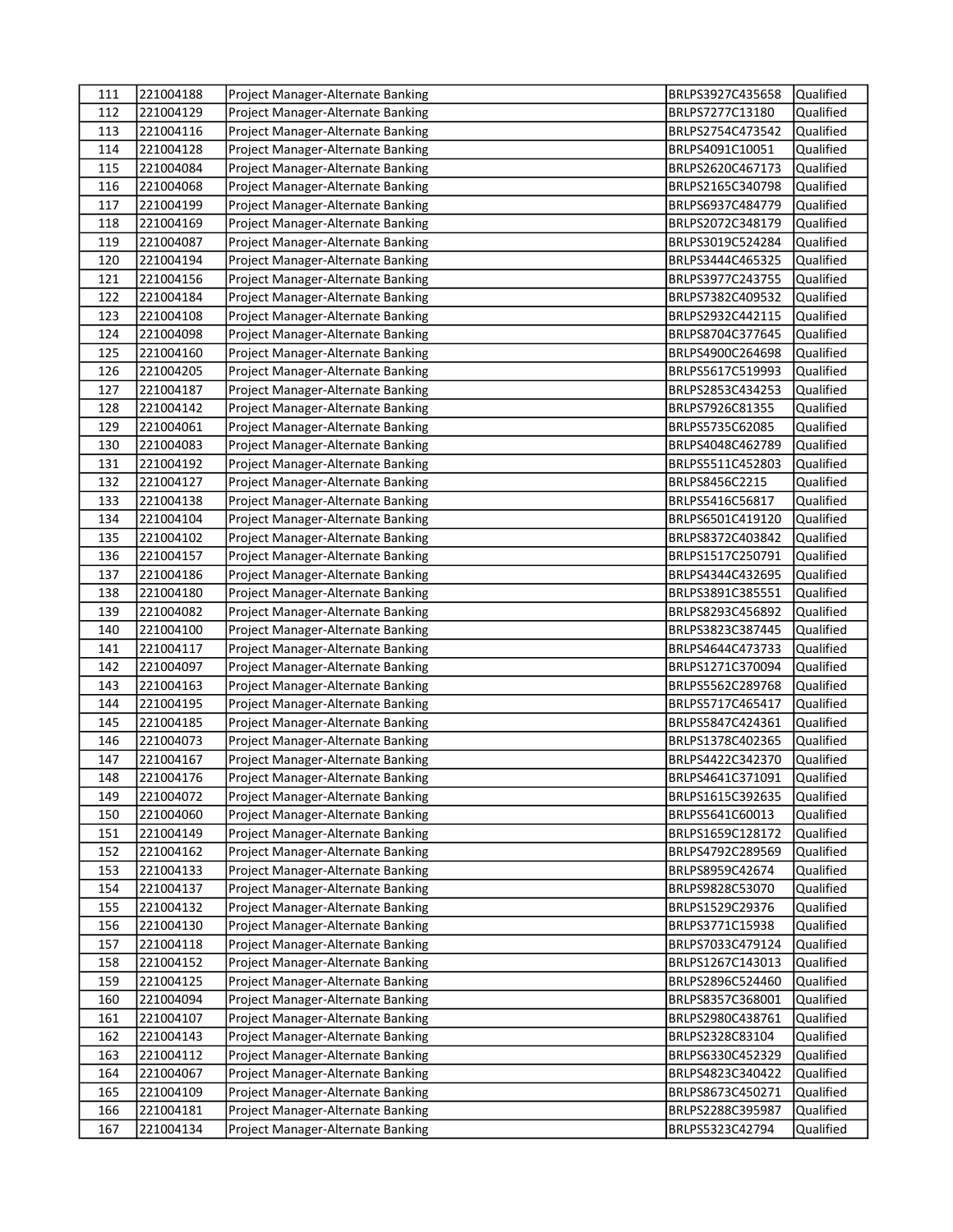| 168        | 221004174              | Project Manager-Alternate Banking                                                                      | BRLPS4758C362723                     | Qualified              |
|------------|------------------------|--------------------------------------------------------------------------------------------------------|--------------------------------------|------------------------|
| 169        | 221004203              | Project Manager-Alternate Banking                                                                      | BRLPS3577C493082                     | Qualified              |
| 170        | 221004196              | Project Manager-Alternate Banking                                                                      | BRLPS6208C468732                     | Qualified              |
| 171        | 221004164              | Project Manager-Alternate Banking                                                                      | BRLPS3392C290056                     | Qualified              |
| 172        | 221004250              | Project Manager-Documentation & External Relation                                                      | BRLPS9554C239642                     | Qualified              |
| 173        | 221004296              | Project Manager-Documentation & External Relation                                                      | BRLPS3294C36756                      | Qualified              |
| 174        | 221004290              | Project Manager-Documentation & External Relation                                                      | BRLPS8459C521770                     | Qualified              |
| 175        | 221004237              | Project Manager-Documentation & External Relation                                                      | BRLPS7122C38908                      | Qualified              |
| 176        | 221004215              | Project Manager-Documentation & External Relation                                                      | BRLPS6906C341098                     | Qualified              |
| 177        | 221004276              | Project Manager-Documentation & External Relation                                                      | BRLPS7811C458075                     | Qualified              |
| 178        | 221004227              | Project Manager-Documentation & External Relation                                                      | BRLPS4468C462105                     | Qualified              |
| 179        | 221004253              | Project Manager-Documentation & External Relation                                                      | BRLPS7418C281550                     | Qualified              |
| 180        | 221004256              | Project Manager-Documentation & External Relation                                                      | BRLPS1662C323904                     | Qualified              |
| 181        | 221004273              | Project Manager-Documentation & External Relation                                                      | BRLPS4648C435726                     | Qualified              |
| 182        | 221004238              | Project Manager-Documentation & External Relation                                                      | BRLPS9244C50908                      | Qualified              |
| 183        | 221004298              | Project Manager-Documentation & External Relation                                                      | BRLPS7534C126654                     | Qualified              |
| 184        | 221004213              | Project Manager-Documentation & External Relation                                                      | BRLPS2158C292445                     | Qualified              |
| 185        | 221004266              | Project Manager-Documentation & External Relation                                                      | BRLPS2500C354864                     | Qualified              |
| 186        | 221004232              | Project Manager-Documentation & External Relation                                                      | BRLPS3645C3569                       | Qualified              |
| 187        | 221004244              | Project Manager-Documentation & External Relation                                                      | BRLPS8547C98967                      | Qualified              |
| 188        | 221004218              | Project Manager-Documentation & External Relation                                                      | BRLPS6654C385415                     | Qualified              |
| 189        | 221004216              | Project Manager-Documentation & External Relation                                                      | BRLPS6832C370330                     | Qualified              |
| 190        | 221004285              | Project Manager-Documentation & External Relation                                                      | BRLPS5908C485696                     | Qualified              |
| 191        | 221004267              | Project Manager-Documentation & External Relation                                                      | BRLPS7939C357431                     | Qualified              |
| 192        | 221004217              | Project Manager-Documentation & External Relation                                                      | BRLPS1522C379275                     | Qualified              |
| 193        | 221004259              | Project Manager-Documentation & External Relation                                                      | BRLPS3709C336197                     | Qualified              |
| 194        | 221004304              | Project Manager-Documentation & External Relation                                                      | BRLPS4904C475017                     | Qualified              |
| 195        | 221004293              | Project Manager-Documentation & External Relation                                                      | BRLPS8164C9918                       | Qualified              |
| 196        | 221004252              | Project Manager-Documentation & External Relation                                                      | BRLPS3105C263800                     | Qualified              |
| 197        | 221004302              | Project Manager-Documentation & External Relation                                                      | BRLPS8733C449430                     | Qualified              |
| 198        | 221004295              | Project Manager-Documentation & External Relation                                                      | BRLPS9615C20039                      | Qualified              |
| 199        | 221004297              | Project Manager-Documentation & External Relation                                                      | BRLPS6076C81889                      | Qualified              |
| 200        | 221004212              | Project Manager-Documentation & External Relation                                                      | BRLPS6670C291341                     | Qualified              |
| 201        | 221004209              | Project Manager-Documentation & External Relation                                                      | BRLPS3418C57102                      | Qualified              |
| 202        | 221004260              | Project Manager-Documentation & External Relation                                                      | BRLPS3623C336448                     | Qualified              |
| 203        | 221004225              | Project Manager-Documentation & External Relation                                                      | BRLPS9647C454518                     | Qualified              |
| 204        | 221004291              | Project Manager-Documentation & External Relation                                                      | BRLPS1314C523324                     | Qualified              |
| 205        | 221004286              | Project Manager-Documentation & External Relation                                                      | BRLPS9495C489032                     | Qualified              |
| 206        | 221004278              | Project Manager-Documentation & External Relation                                                      | BRLPS7099C462764                     | Qualified              |
| 207        | 221004281              | Project Manager-Documentation & External Relation                                                      | BRLPS1009C465224                     | Qualified              |
| 208        | 221004300              | Project Manager-Documentation & External Relation                                                      | BRLPS2667C295141                     | Qualified              |
| 209        | 221004299              | Project Manager-Documentation & External Relation                                                      | BRLPS3639C242652                     | Qualified              |
| 210        | 221004283              | Project Manager-Documentation & External Relation                                                      | BRLPS1515C471804                     | Qualified              |
| 211        | 221004219              | Project Manager-Documentation & External Relation                                                      | BRLPS5416C392830                     | Qualified              |
| 212        | 221004234              | Project Manager-Documentation & External Relation                                                      | BRLPS2597C27026                      | Qualified              |
| 213        | 221004275              | Project Manager-Documentation & External Relation                                                      | BRLPS6237C448685                     | Qualified              |
| 214        | 221004246              | Project Manager-Documentation & External Relation                                                      | BRLPS1352C102228                     | Qualified              |
| 215        | 221004268              | Project Manager-Documentation & External Relation                                                      | BRLPS7639C382926                     | Qualified              |
| 216<br>217 | 221004211<br>221004264 | Project Manager-Documentation & External Relation<br>Project Manager-Documentation & External Relation | BRLPS2185C275228<br>BRLPS6970C346856 | Qualified<br>Qualified |
| 218        | 221004248              | Project Manager-Documentation & External Relation                                                      | BRLPS6940C140131                     | Qualified              |
| 219        | 221004272              | Project Manager-Documentation & External Relation                                                      | BRLPS2156C434544                     | Qualified              |
| 220        | 221004208              |                                                                                                        | BRLPS3398C34118                      | Qualified              |
| 221        | 221004229              | Project Manager-Documentation & External Relation<br>Project Manager-Documentation & External Relation | BRLPS3864C492373                     | Qualified              |
| 222        | 221004271              | Project Manager-Documentation & External Relation                                                      | BRLPS3747C418757                     | Qualified              |
| 223        | 221004284              | Project Manager-Documentation & External Relation                                                      | BRLPS6475C475847                     | Qualified              |
| 224        | 221004233              | Project Manager-Documentation & External Relation                                                      | BRLPS2878C5873                       | Qualified              |
|            |                        |                                                                                                        |                                      |                        |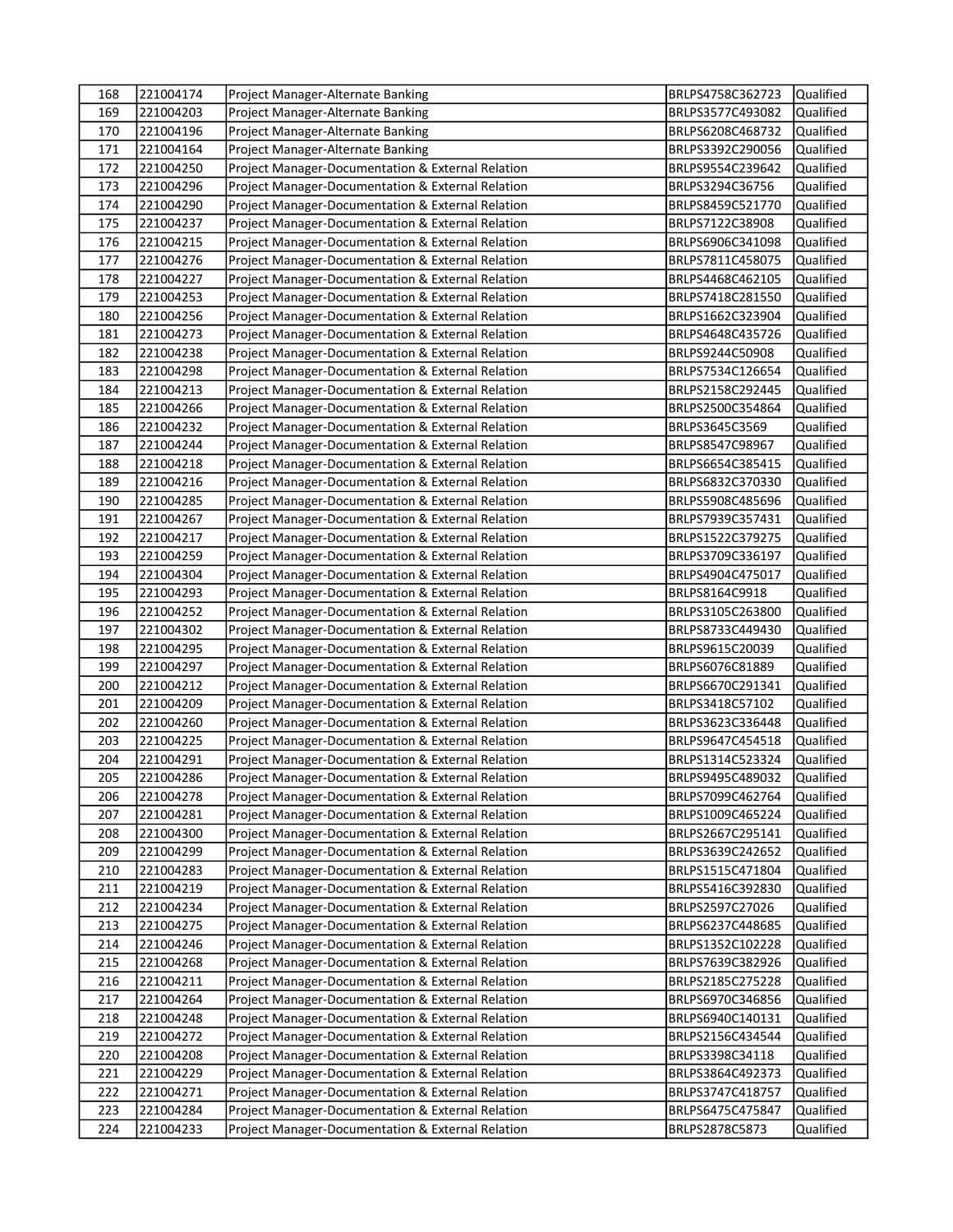| 225 | 221004235 | Project Manager-Documentation & External Relation              | BRLPS3082C33045  | Qualified        |
|-----|-----------|----------------------------------------------------------------|------------------|------------------|
| 226 | 221004294 | <b>Project Manager-Documentation &amp; External Relation</b>   | BRLPS3752C15139  | Qualified        |
| 227 | 221004220 | Project Manager-Documentation & External Relation              | BRLPS9658C402828 | Qualified        |
| 228 | 221004289 | Project Manager-Documentation & External Relation              | BRLPS7439C503971 | Qualified        |
| 229 | 221004274 | Project Manager-Documentation & External Relation              | BRLPS4283C441168 | Qualified        |
| 230 | 221004301 | Project Manager-Documentation & External Relation              | BRLPS1165C419569 | Qualified        |
| 231 | 221004279 | Project Manager-Documentation & External Relation              | BRLPS3973C463277 | Qualified        |
| 232 | 221004221 | Project Manager-Documentation & External Relation              | BRLPS9387C417033 | Qualified        |
| 233 | 221004228 | Project Manager-Documentation & External Relation              | BRLPS6971C489962 | Qualified        |
| 234 | 221004214 | Project Manager-Documentation & External Relation              | BRLPS8087C338082 | Qualified        |
| 235 | 221004245 | Project Manager-Documentation & External Relation              | BRLPS2375C99780  | Qualified        |
| 236 | 221004241 | Project Manager-Documentation & External Relation              | BRLPS2802C71175  | Qualified        |
| 237 | 221004243 | Project Manager-Documentation & External Relation              | BRLPS8373C80845  | Qualified        |
| 238 | 221004303 | Project Manager-Documentation & External Relation              | BRLPS3522C464183 | Qualified        |
| 239 | 221004270 | Project Manager-Documentation & External Relation              | BRLPS6668C394364 | Qualified        |
| 240 | 221004247 | Project Manager-Documentation & External Relation              | BRLPS9196C118793 | Qualified        |
| 241 | 221004436 | Project Manager-HNS Capacity Building & Enterprise Development | BRLPS3109C398436 | Qualified        |
| 242 | 221004441 | Project Manager-HNS Capacity Building & Enterprise Development | BRLPS9012C459362 | Qualified        |
| 243 | 221004403 | Project Manager-HNS Capacity Building & Enterprise Development | BRLPS9869C456614 | Qualified        |
| 244 | 221004316 | Project Manager-HNS Capacity Building & Enterprise Development | BRLPS8162C283202 | Qualified        |
| 245 | 221004392 | Project Manager-HNS Capacity Building & Enterprise Development | BRLPS7280C433074 | Qualified        |
| 246 | 221004440 | Project Manager-HNS Capacity Building & Enterprise Development | BRLPS5931C457191 | Qualified        |
| 247 | 221004384 | Project Manager-HNS Capacity Building & Enterprise Development | BRLPS3290C386806 | Qualified        |
| 248 | 221004329 | Project Manager-HNS Capacity Building & Enterprise Development | BRLPS3784C384655 | Qualified        |
| 249 | 221004341 | Project Manager-HNS Capacity Building & Enterprise Development | BRLPS4308C423894 | Qualified        |
| 250 | 221004402 | Project Manager-HNS Capacity Building & Enterprise Development | BRLPS5954C453525 | Qualified        |
| 251 | 221004381 | Project Manager-HNS Capacity Building & Enterprise Development | BRLPS2239C363248 | Qualified        |
| 252 | 221004328 | Project Manager-HNS Capacity Building & Enterprise Development | BRLPS5861C379465 | Qualified        |
| 253 | 221004333 | Project Manager-HNS Capacity Building & Enterprise Development | BRLPS7279C396862 | Qualified        |
| 254 | 221004321 | Project Manager-HNS Capacity Building & Enterprise Development | BRLPS5654C338612 | Qualified        |
| 255 | 221004354 | Project Manager-HNS Capacity Building & Enterprise Development | BRLPS1671C470055 | Qualified        |
| 256 | 221004332 | Project Manager-HNS Capacity Building & Enterprise Development | BRLPS2025C396626 | Qualified        |
| 257 | 221004426 | Project Manager-HNS Capacity Building & Enterprise Development | BRLPS2175C333067 | Qualified        |
| 258 | 221004442 | Project Manager-HNS Capacity Building & Enterprise Development | BRLPS4900C475255 | Qualified        |
| 259 | 221004349 | Project Manager-HNS Capacity Building & Enterprise Development | BRLPS8175C456172 | Qualified        |
| 260 | 221004420 | Project Manager-HNS Capacity Building & Enterprise Development | BRLPS8098C268938 | Qualified        |
| 261 | 221004387 | Project Manager-HNS Capacity Building & Enterprise Development | BRLPS9706C393220 | Qualified        |
| 262 | 221004359 | Project Manager-HNS Capacity Building & Enterprise Development | BRLPS5378C488921 | <b>Qualified</b> |
| 263 | 221004388 | Project Manager-HNS Capacity Building & Enterprise Development | BRLPS1016C395643 | Qualified        |
| 264 | 221004437 | Project Manager-HNS Capacity Building & Enterprise Development | BRLPS5887C405875 | Qualified        |
| 265 | 221004418 | Project Manager-HNS Capacity Building & Enterprise Development | BRLPS5039C251312 | Qualified        |
| 266 | 221004346 | Project Manager-HNS Capacity Building & Enterprise Development | BRLPS6829C451024 | Qualified        |
| 267 | 221004371 | Project Manager-HNS Capacity Building & Enterprise Development | BRLPS1745C517622 | Qualified        |
| 268 | 221004310 | Project Manager-HNS Capacity Building & Enterprise Development | BRLPS8396C236127 | Qualified        |
| 269 | 221004407 | Project Manager-HNS Capacity Building & Enterprise Development | BRLPS7928C480994 | Qualified        |
| 270 | 221004421 | Project Manager-HNS Capacity Building & Enterprise Development | BRLPS4575C273849 | Qualified        |
| 271 | 221004435 | Project Manager-HNS Capacity Building & Enterprise Development | BRLPS6313C396221 | Qualified        |
| 272 | 221004378 | Project Manager-HNS Capacity Building & Enterprise Development | BRLPS4059C283320 | Qualified        |
| 273 | 221004337 | Project Manager-HNS Capacity Building & Enterprise Development | BRLPS7664C400333 | Qualified        |
| 274 | 221004396 | Project Manager-HNS Capacity Building & Enterprise Development | BRLPS3085C439490 | Qualified        |
| 275 | 221004323 | Project Manager-HNS Capacity Building & Enterprise Development | BRLPS9159C348512 | Qualified        |
| 276 | 221004313 | Project Manager-HNS Capacity Building & Enterprise Development | BRLPS6977C259383 | Qualified        |
| 277 | 221004309 | Project Manager-HNS Capacity Building & Enterprise Development | BRLPS8125C235190 | Qualified        |
| 278 | 221004419 | Project Manager-HNS Capacity Building & Enterprise Development | BRLPS9345C256367 | Qualified        |
| 279 | 221004424 | Project Manager-HNS Capacity Building & Enterprise Development | BRLPS4782C291017 | Qualified        |
| 280 | 221004317 | Project Manager-HNS Capacity Building & Enterprise Development | BRLPS3028C285520 | Qualified        |
| 281 | 221004308 | Project Manager-HNS Capacity Building & Enterprise Development | BRLPS7321C231718 | Qualified        |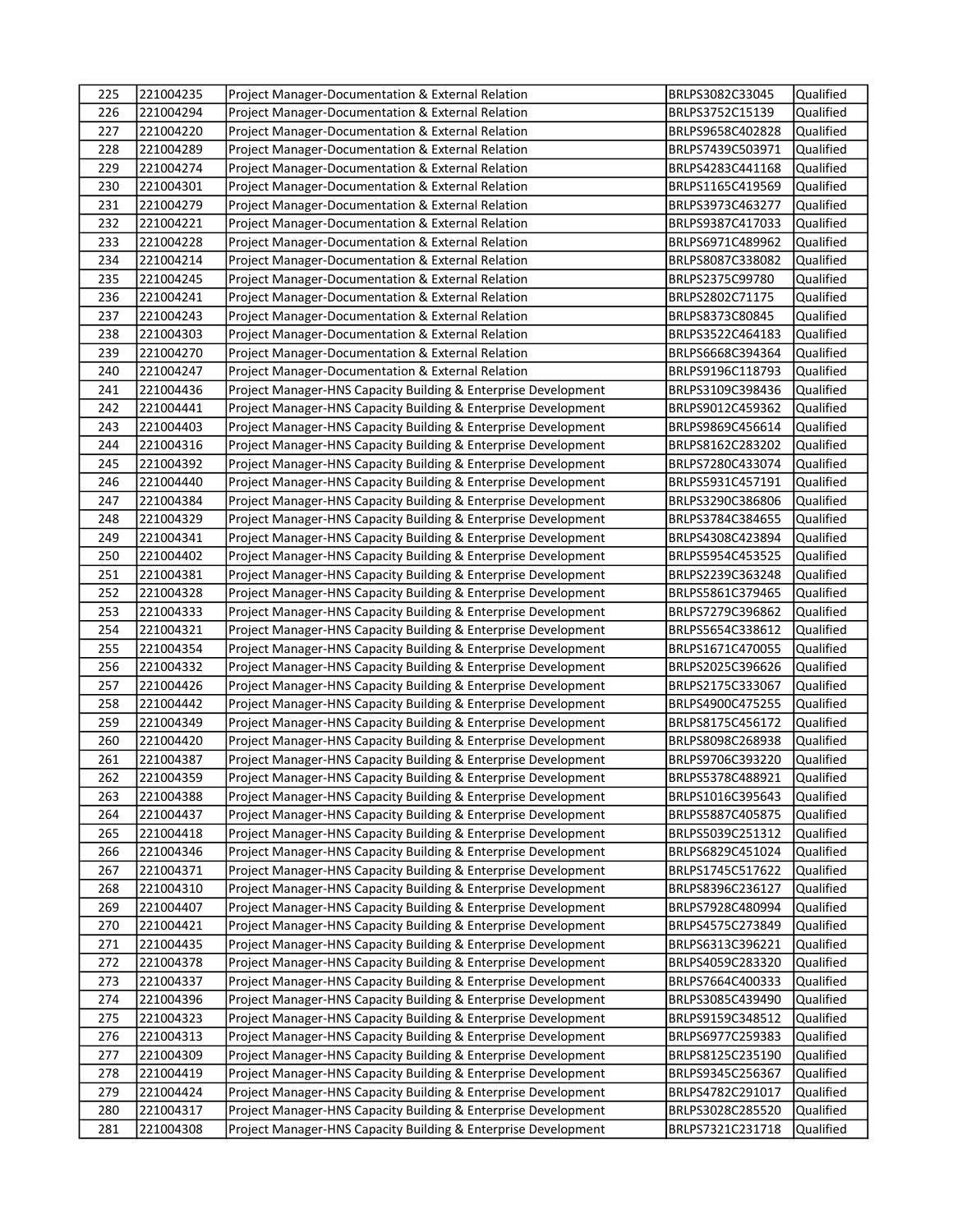| 282        | 221004433              | Project Manager-HNS Capacity Building & Enterprise Development                                                                   | BRLPS8408C382791                   | <b>Qualified</b>       |
|------------|------------------------|----------------------------------------------------------------------------------------------------------------------------------|------------------------------------|------------------------|
| 283        | 221004355              | Project Manager-HNS Capacity Building & Enterprise Development                                                                   | BRLPS8580C473370                   | Qualified              |
| 284        | 221004331              | Project Manager-HNS Capacity Building & Enterprise Development                                                                   | BRLPS3411C392710                   | Qualified              |
| 285        | 221004348              | Project Manager-HNS Capacity Building & Enterprise Development                                                                   | BRLPS2912C456066                   | Qualified              |
| 286        | 221004379              | Project Manager-HNS Capacity Building & Enterprise Development                                                                   | BRLPS6718C295433                   | Qualified              |
| 287        | 221004398              | Project Manager-HNS Capacity Building & Enterprise Development                                                                   | BRLPS8053C440840                   | Qualified              |
| 288        | 221004414              | Project Manager-HNS Capacity Building & Enterprise Development                                                                   | BRLPS8646C51133                    | Qualified              |
| 289        | 221004324              | Project Manager-HNS Capacity Building & Enterprise Development                                                                   | BRLPS5942C353110                   | Qualified              |
| 290        | 221004306              | Project Manager-HNS Capacity Building & Enterprise Development                                                                   | BRLPS5985C70564                    | Qualified              |
| 291        | 221004429              | Project Manager-HNS Capacity Building & Enterprise Development                                                                   | BRLPS9252C353557                   | Qualified              |
| 292        | 221004415              | Project Manager-HNS Capacity Building & Enterprise Development                                                                   | BRLPS6456C60661                    | Qualified              |
| 293        | 221004443              | Project Manager-HNS Capacity Building & Enterprise Development                                                                   | BRLPS6019C477166                   | Qualified              |
| 294        | 221004444              | Project Manager-HNS Capacity Building & Enterprise Development                                                                   | BRLPS9145C498840                   | Qualified              |
| 295        | 221004401              | Project Manager-HNS Capacity Building & Enterprise Development                                                                   | BRLPS5337C453502                   | Qualified              |
| 296        | 221004339              | Project Manager-HNS Capacity Building & Enterprise Development                                                                   | BRLPS8882C416692                   | Qualified              |
| 297        | 221004360              | Project Manager-HNS Capacity Building & Enterprise Development                                                                   | BRLPS2508C489582                   | Qualified              |
| 298        | 221004315              | Project Manager-HNS Capacity Building & Enterprise Development                                                                   | BRLPS5044C282478                   | Qualified              |
| 299        | 221004320              | Project Manager-HNS Capacity Building & Enterprise Development                                                                   | BRLPS7425C334808                   | Qualified              |
| 300        | 221004400              | Project Manager-HNS Capacity Building & Enterprise Development                                                                   | BRLPS2561C448958                   | Qualified              |
| 301        | 221004365              | Project Manager-HNS Capacity Building & Enterprise Development                                                                   | BRLPS5633C493752                   | Qualified              |
| 302        | 221004416              | Project Manager-HNS Capacity Building & Enterprise Development                                                                   | BRLPS4142C82448                    | Qualified              |
| 303        | 221004390              | Project Manager-HNS Capacity Building & Enterprise Development                                                                   | BRLPS3624C424976                   | Qualified              |
| 304        | 221004434              | Project Manager-HNS Capacity Building & Enterprise Development                                                                   | BRLPS9262C385134                   | Qualified              |
| 305        | 221004427              | Project Manager-HNS Capacity Building & Enterprise Development                                                                   | BRLPS7166C350257                   | Qualified              |
| 306        | 221004374              | Project Manager-HNS Capacity Building & Enterprise Development                                                                   | BRLPS7892C49074                    | Qualified              |
| 307        | 221004422              | Project Manager-HNS Capacity Building & Enterprise Development                                                                   | BRLPS6477C284506                   | Qualified              |
| 308        | 221004404              | Project Manager-HNS Capacity Building & Enterprise Development                                                                   | BRLPS3135C465571                   | Qualified              |
| 309        | 221004439              | Project Manager-HNS Capacity Building & Enterprise Development                                                                   | BRLPS8403C441413                   | Qualified              |
| 310        | 221004411              | Project Manager-HNS Capacity Building & Enterprise Development                                                                   | BRLPS8733C520867                   | Qualified              |
| 311        | 221004344              | Project Manager-HNS Capacity Building & Enterprise Development                                                                   | BRLPS9633C446266                   | Qualified              |
| 312        | 221004428              | Project Manager-HNS Capacity Building & Enterprise Development                                                                   | BRLPS2235C352881                   | Qualified              |
| 313        | 221004325              | Project Manager-HNS Capacity Building & Enterprise Development                                                                   | BRLPS5710C353775                   | Qualified              |
| 314        | 221004336              | Project Manager-HNS Capacity Building & Enterprise Development                                                                   | BRLPS6064C398267                   | Qualified              |
| 315        | 221004417              | Project Manager-HNS Capacity Building & Enterprise Development                                                                   | BRLPS4429C240868                   | Qualified              |
| 316        | 221004389              | Project Manager-HNS Capacity Building & Enterprise Development                                                                   | BRLPS2341C419234                   | Qualified              |
| 317        | 221004408              | Project Manager-HNS Capacity Building & Enterprise Development                                                                   | BRLPS8962C482746                   | Qualified              |
| 318        | 221004357              | Project Manager-HNS Capacity Building & Enterprise Development                                                                   | BRLPS9472C478341                   | Qualified              |
| 319        | 221004358              | Project Manager-HNS Capacity Building & Enterprise Development                                                                   | BRLPS7148C481296                   | Qualified              |
| 320        | 221004368              | Project Manager-HNS Capacity Building & Enterprise Development                                                                   | BRLPS9274C502936                   | Qualified              |
| 321        | 221004395              | Project Manager-HNS Capacity Building & Enterprise Development                                                                   | BRLPS8582C437308                   | Qualified              |
| 322        | 221004305              | Project Manager-HNS Capacity Building & Enterprise Development                                                                   | BRLPS9674C52569                    | Qualified              |
| 323        | 221004423              | Project Manager-HNS Capacity Building & Enterprise Development                                                                   | BRLPS3995C285827                   | Qualified              |
| 324        | 221004432              | Project Manager-HNS Capacity Building & Enterprise Development                                                                   | BRLPS6661C378969                   | Qualified              |
| 325        | 221004364              | Project Manager-HNS Capacity Building & Enterprise Development                                                                   | BRLPS9666C492529                   | Qualified              |
| 326        | 221004385              | Project Manager-HNS Capacity Building & Enterprise Development                                                                   | BRLPS8109C390770                   | Qualified              |
| 327        | 221004412              | Project Manager-HNS Capacity Building & Enterprise Development                                                                   | BRLPS6953C4764                     | Qualified              |
| 328        | 221004445              | Project Manager-HNS Capacity Building & Enterprise Development                                                                   | BRLPS8692C515311                   | Qualified              |
| 329        | 221004326              | Project Manager-HNS Capacity Building & Enterprise Development                                                                   | BRLPS6274C367697                   | Qualified              |
| 330        | 221004307              | Project Manager-HNS Capacity Building & Enterprise Development                                                                   | BRLPS8797C154359                   | Qualified              |
| 331<br>332 | 221004397              | Project Manager-HNS Capacity Building & Enterprise Development                                                                   | BRLPS5413C440178                   | Qualified              |
|            | 221004383<br>221004373 | Project Manager-HNS Capacity Building & Enterprise Development                                                                   | BRLPS3681C379008                   | Qualified              |
| 333<br>334 | 221004406              | Project Manager-HNS Capacity Building & Enterprise Development<br>Project Manager-HNS Capacity Building & Enterprise Development | BRLPS5771C7457<br>BRLPS1060C471144 | Qualified<br>Qualified |
| 335        | 221004382              | Project Manager-HNS Capacity Building & Enterprise Development                                                                   | BRLPS4353C371355                   | Qualified              |
| 336        | 221004363              | Project Manager-HNS Capacity Building & Enterprise Development                                                                   | BRLPS9653C492492                   | Qualified              |
| 337        | 221004409              | Project Manager-HNS Capacity Building & Enterprise Development                                                                   | BRLPS7877C496232                   | Qualified              |
| 338        | 221004330              | Project Manager-HNS Capacity Building & Enterprise Development                                                                   | BRLPS3790C386932                   | Qualified              |
|            |                        |                                                                                                                                  |                                    |                        |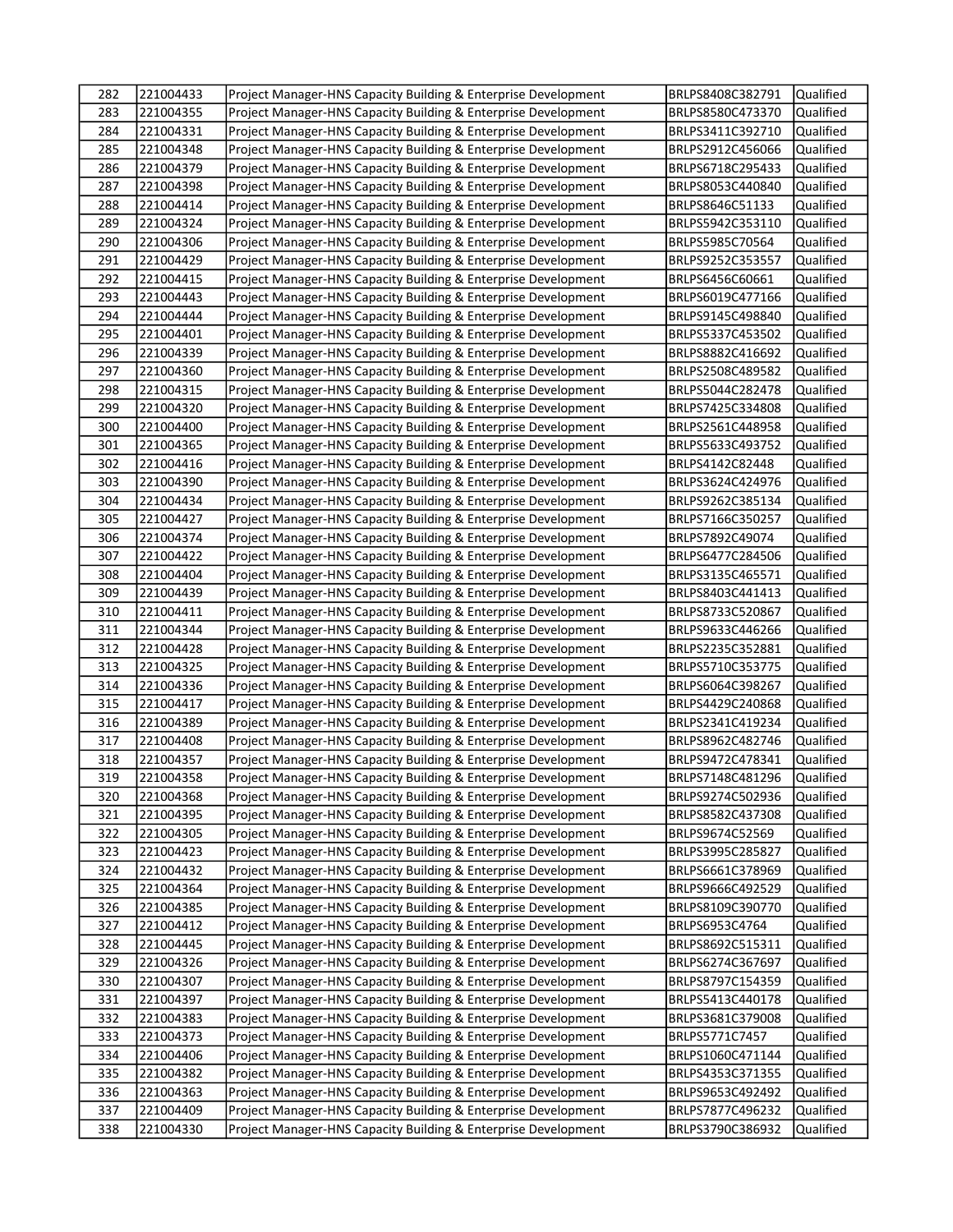| 339 | 221004399 | Project Manager-HNS Capacity Building & Enterprise Development | BRLPS3856C441552 | Qualified |
|-----|-----------|----------------------------------------------------------------|------------------|-----------|
| 340 | 221004393 | Project Manager-HNS Capacity Building & Enterprise Development | BRLPS7067C435877 | Qualified |
| 341 | 221004342 | Project Manager-HNS Capacity Building & Enterprise Development | BRLPS8021C428322 | Qualified |
| 342 | 221004361 | Project Manager-HNS Capacity Building & Enterprise Development | BRLPS5907C490570 | Qualified |
| 343 | 221004541 | Project Manager-Marketing & Innovation                         | BRLPS5990C120128 | Qualified |
| 344 | 221004523 | Project Manager-Marketing & Innovation                         | BRLPS6801C399266 | Qualified |
| 345 | 221004544 | Project Manager-Marketing & Innovation                         | BRLPS2221C240041 | Qualified |
| 346 | 221004461 | Project Manager-Marketing & Innovation                         | BRLPS2138C160142 | Qualified |
| 347 | 221004480 | Project Manager-Marketing & Innovation                         | BRLPS2874C386903 | Qualified |
| 348 | 221004493 | Project Manager-Marketing & Innovation                         | BRLPS4674C433142 | Qualified |
| 349 | 221004499 | Project Manager-Marketing & Innovation                         | BRLPS1508C464313 | Qualified |
| 350 | 221004463 | Project Manager-Marketing & Innovation                         | BRLPS4295C235373 | Qualified |
| 351 | 221004465 | Project Manager-Marketing & Innovation                         | BRLPS8305C237957 | Qualified |
| 352 | 221004486 | Project Manager-Marketing & Innovation                         | BRLPS6426C402017 | Qualified |
| 353 | 221004528 | Project Manager-Marketing & Innovation                         | BRLPS3387C441808 | Qualified |
| 354 | 221004511 | Project Manager-Marketing & Innovation                         | BRLPS7632C498938 | Qualified |
| 355 | 221004476 | Project Manager-Marketing & Innovation                         | BRLPS1956C321456 | Qualified |
| 356 | 221004509 | Project Manager-Marketing & Innovation                         | BRLPS5015C492617 | Qualified |
| 357 | 221004546 | Project Manager-Marketing & Innovation                         | BRLPS7304C248491 | Qualified |
| 358 | 221004481 | Project Manager-Marketing & Innovation                         | BRLPS6272C388603 | Qualified |
| 359 | 221004517 | Project Manager-Marketing & Innovation                         | BRLPS3674C519281 | Qualified |
| 360 | 221004547 | Project Manager-Marketing & Innovation                         | BRLPS7391C257555 | Qualified |
| 361 | 221004554 | Project Manager-Marketing & Innovation                         | BRLPS8192C431220 | Qualified |
| 362 | 221004552 | Project Manager-Marketing & Innovation                         | BRLPS8750C372837 | Qualified |
| 363 | 221004542 | Project Manager-Marketing & Innovation                         | BRLPS9658C150023 | Qualified |
| 364 | 221004447 | Project Manager-Marketing & Innovation                         | BRLPS4519C13460  | Qualified |
| 365 | 221004500 | Project Manager-Marketing & Innovation                         | BRLPS6796C465203 | Qualified |
| 366 | 221004522 | Project Manager-Marketing & Innovation                         | BRLPS7131C333387 | Qualified |
| 367 | 221004497 | Project Manager-Marketing & Innovation                         | BRLPS6393C459348 | Qualified |
| 368 | 221004543 | Project Manager-Marketing & Innovation                         | BRLPS5694C156121 | Qualified |
| 369 | 221004464 | Project Manager-Marketing & Innovation                         | BRLPS4095C237216 | Qualified |
| 370 | 221004467 | Project Manager-Marketing & Innovation                         | BRLPS8175C241530 | Qualified |
| 371 | 221004510 | Project Manager-Marketing & Innovation                         | BRLPS2869C494390 | Qualified |
| 372 | 221004550 | Project Manager-Marketing & Innovation                         | BRLPS9015C368818 | Qualified |
| 373 | 221004475 | Project Manager-Marketing & Innovation                         | BRLPS3487C287264 | Qualified |
| 374 | 221004519 | Project Manager-Marketing & Innovation                         | BRLPS9926C129706 | Qualified |
| 375 | 221004488 | Project Manager-Marketing & Innovation                         | BRLPS8499C410877 | Qualified |
| 376 | 221004504 | Project Manager-Marketing & Innovation                         | BRLPS5194C471936 | Qualified |
| 377 | 221004484 | Project Manager-Marketing & Innovation                         | BRLPS7091C398391 | Qualified |
| 378 | 221004468 | Project Manager-Marketing & Innovation                         | BRLPS3333C245864 | Qualified |
| 379 | 221004513 | Project Manager-Marketing & Innovation                         | BRLPS5877C502743 | Qualified |
| 380 | 221004459 | Project Manager-Marketing & Innovation                         | BRLPS6361C136288 | Qualified |
| 381 | 221004534 | Project Manager-Marketing & Innovation                         | BRLPS3846C481788 | Qualified |
| 382 | 221004466 | Project Manager-Marketing & Innovation                         | BRLPS5826C239030 | Qualified |
| 383 | 221004551 | Project Manager-Marketing & Innovation                         | BRLPS1175C370872 | Qualified |
| 384 | 221004494 | Project Manager-Marketing & Innovation                         | BRLPS4326C438467 | Qualified |
| 385 | 221004507 | Project Manager-Marketing & Innovation                         | BRLPS2973C488167 | Qualified |
| 386 | 221004549 | Project Manager-Marketing & Innovation                         | BRLPS1461C293020 | Qualified |
| 387 | 221004521 | Project Manager-Marketing & Innovation                         | BRLPS1553C292639 | Qualified |
| 388 | 221004512 | Project Manager-Marketing & Innovation                         | BRLPS7308C500944 | Qualified |
| 389 | 221004520 | Project Manager-Marketing & Innovation                         | BRLPS8844C239324 | Qualified |
| 390 | 221004524 | Project Manager-Marketing & Innovation                         | BRLPS3616C400132 | Qualified |
| 391 | 221004451 | Project Manager-Marketing & Innovation                         | BRLPS2078C54929  | Qualified |
| 392 | 221004555 | Project Manager-Marketing & Innovation                         | BRLPS9416C486507 | Qualified |
| 393 | 221004452 | Project Manager-Marketing & Innovation                         | BRLPS1760C64741  | Qualified |
| 394 | 221004532 | Project Manager-Marketing & Innovation                         | BRLPS6153C466591 | Qualified |
| 395 | 221004477 | Project Manager-Marketing & Innovation                         | BRLPS9675C331199 | Qualified |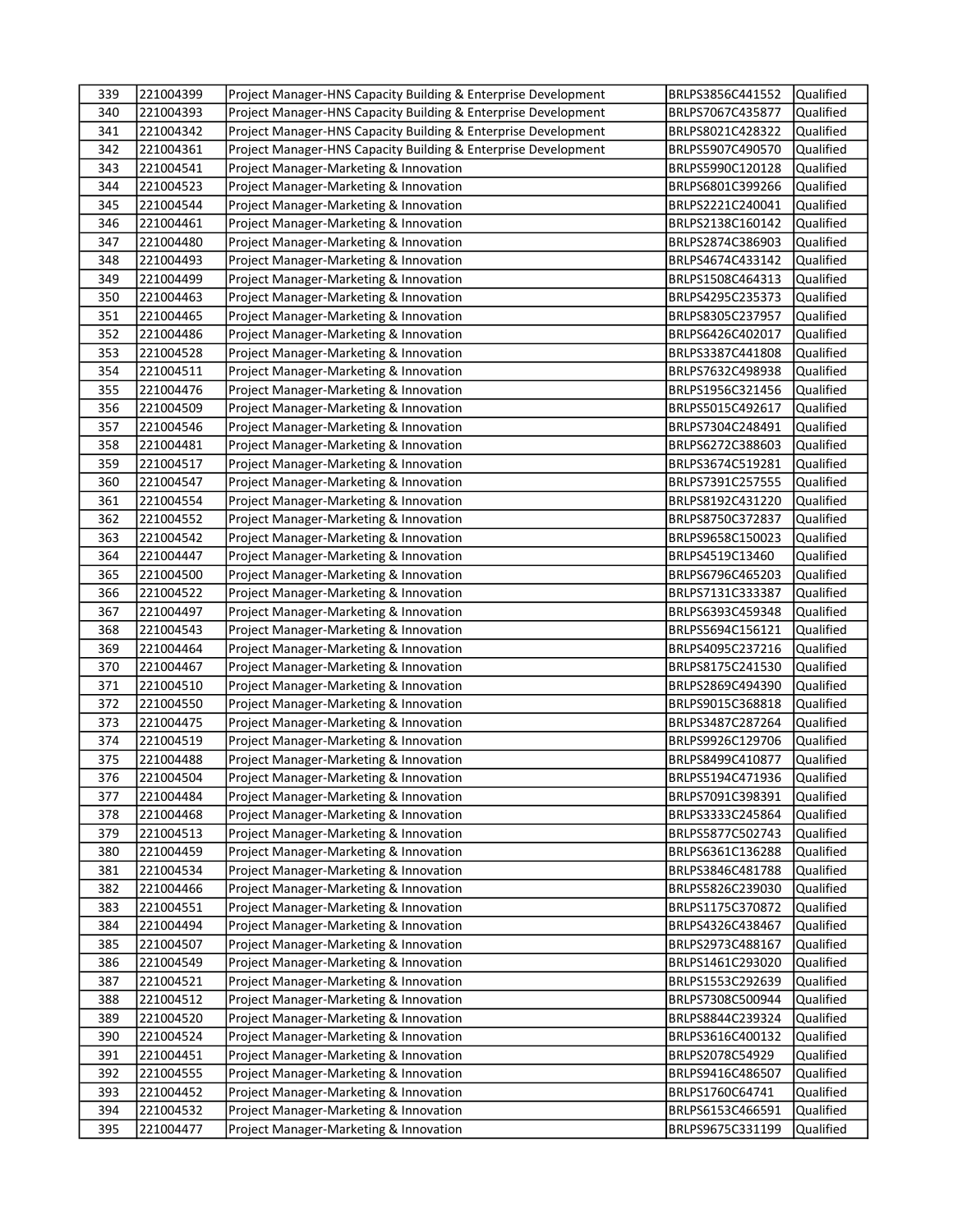| 396 | 221004462 | Project Manager-Marketing & Innovation | BRLPS9173C229027 | Qualified |
|-----|-----------|----------------------------------------|------------------|-----------|
| 397 | 221004506 | Project Manager-Marketing & Innovation | BRLPS3415C485123 | Qualified |
| 398 | 221004473 | Project Manager-Marketing & Innovation | BRLPS3640C284615 | Qualified |
| 399 | 221004470 | Project Manager-Marketing & Innovation | BRLPS9967C257355 | Qualified |
| 400 | 221004471 | Project Manager-Marketing & Innovation | BRLPS1599C281643 | Qualified |
| 401 | 221004538 | Project Manager-Marketing & Innovation | BRLPS2922C21444  | Qualified |
| 402 | 221004478 | Project Manager-Marketing & Innovation | BRLPS6866C339017 | Qualified |
| 403 | 221004556 | Project Manager-Marketing & Innovation | BRLPS5738C492132 | Qualified |
| 404 | 221004479 | Project Manager-Marketing & Innovation | BRLPS1297C356343 | Qualified |
| 405 | 221004531 | Project Manager-Marketing & Innovation | BRLPS4056C458858 | Qualified |
| 406 | 221004502 | Project Manager-Marketing & Innovation | BRLPS4641C470562 | Qualified |
| 407 | 221004525 | Project Manager-Marketing & Innovation | BRLPS3355C418396 | Qualified |
| 408 | 221004548 | Project Manager-Marketing & Innovation | BRLPS1242C258707 | Qualified |
| 409 | 221004489 | Project Manager-Marketing & Innovation | BRLPS8434C418465 | Qualified |
| 410 | 221004492 | Project Manager-Marketing & Innovation | BRLPS1585C428342 | Qualified |
| 411 | 221004453 | Project Manager-Marketing & Innovation | BRLPS4089C70317  | Qualified |
| 412 | 221004505 | Project Manager-Marketing & Innovation | BRLPS1054C480928 | Qualified |
| 413 | 221004483 | Project Manager-Marketing & Innovation | BRLPS1837C398347 | Qualified |
| 414 | 221004545 | Project Manager-Marketing & Innovation | BRLPS3008C242084 | Qualified |
| 415 | 221004456 | Project Manager-Marketing & Innovation | BRLPS7456C121066 | Qualified |
| 416 | 221004496 | Project Manager-Marketing & Innovation | BRLPS9209C455873 | Qualified |
| 417 | 221004508 | Project Manager-Marketing & Innovation | BRLPS2480C491772 | Qualified |
| 418 | 221004458 | Project Manager-Marketing & Innovation | BRLPS2161C125991 | Qualified |
| 419 | 221004529 | Project Manager-Marketing & Innovation | BRLPS9280C445418 | Qualified |
| 420 | 221004487 | Project Manager-Marketing & Innovation | BRLPS9204C403860 | Qualified |
| 421 | 221004457 | Project Manager-Marketing & Innovation | BRLPS6436C124697 | Qualified |
| 422 | 221004536 | Project Manager-Marketing & Innovation | BRLPS1536C524481 | Qualified |
| 423 | 221004539 | Project Manager-Marketing & Innovation | BRLPS1170C36714  | Qualified |
| 424 | 221004553 | Project Manager-Marketing & Innovation | BRLPS4869C419618 | Qualified |
| 425 | 221004455 | Project Manager-Marketing & Innovation | BRLPS8080C89941  | Qualified |
| 426 | 221004460 | Project Manager-Marketing & Innovation | BRLPS7677C139510 | Qualified |
| 427 | 221004482 | Project Manager-Marketing & Innovation | BRLPS5136C389875 | Qualified |
| 428 | 221004655 | Project Manager-Micro Finance          | BRLPS1714C472258 | Qualified |
| 429 | 221004645 | Project Manager-Micro Finance          | BRLPS6189C419576 | Qualified |
| 430 | 221004570 | Project Manager-Micro Finance          | BRLPS9066C100160 | Qualified |
| 431 | 221004661 | Project Manager-Micro Finance          | BRLPS8226C512837 | Qualified |
| 432 | 221004638 | Project Manager-Micro Finance          | BRLPS1608C394964 | Qualified |
| 433 | 221004600 | Project Manager-Micro Finance          | BRLPS2302C397389 | Qualified |
| 434 | 221004670 | Project Manager-Micro Finance          | BRLPS5647C75548  | Qualified |
| 435 | 221004602 | Project Manager-Micro Finance          | BRLPS7595C403845 | Qualified |
| 436 | 221004657 | Project Manager-Micro Finance          | BRLPS5660C477516 | Qualified |
| 437 | 221004622 | Project Manager-Micro Finance          | BRLPS6323C519271 | Qualified |
| 438 | 221004628 | Project Manager-Micro Finance          | BRLPS5930C58920  | Qualified |
| 439 | 221004601 | Project Manager-Micro Finance          | BRLPS4466C402651 | Qualified |
| 440 | 221004643 | Project Manager-Micro Finance          | BRLPS7107C415120 | Qualified |
| 441 | 221004599 | Project Manager-Micro Finance          | BRLPS7701C393822 | Qualified |
| 442 | 221004683 | Project Manager-Micro Finance          | BRLPS8740C383590 | Qualified |
| 443 | 221004639 | Project Manager-Micro Finance          | BRLPS8711C398341 | Qualified |
| 444 | 221004614 | Project Manager-Micro Finance          | BRLPS6768C478927 | Qualified |
| 445 | 221004583 | Project Manager-Micro Finance          | BRLPS5019C260945 | Qualified |
| 446 | 221004687 | Project Manager-Micro Finance          | BRLPS1955C429759 | Qualified |
| 447 | 221004605 | Project Manager-Micro Finance          | BRLPS9044C440991 | Qualified |
| 448 | 221004641 | Project Manager-Micro Finance          | BRLPS5934C402342 | Qualified |
| 449 | 221004604 | Project Manager-Micro Finance          | BRLPS5838C428868 | Qualified |
| 450 | 221004685 | Project Manager-Micro Finance          | BRLPS8889C398722 | Qualified |
| 451 | 221004626 | Project Manager-Micro Finance          | BRLPS2200C524860 | Qualified |
| 452 | 221004637 | Project Manager-Micro Finance          | BRLPS3799C387113 | Qualified |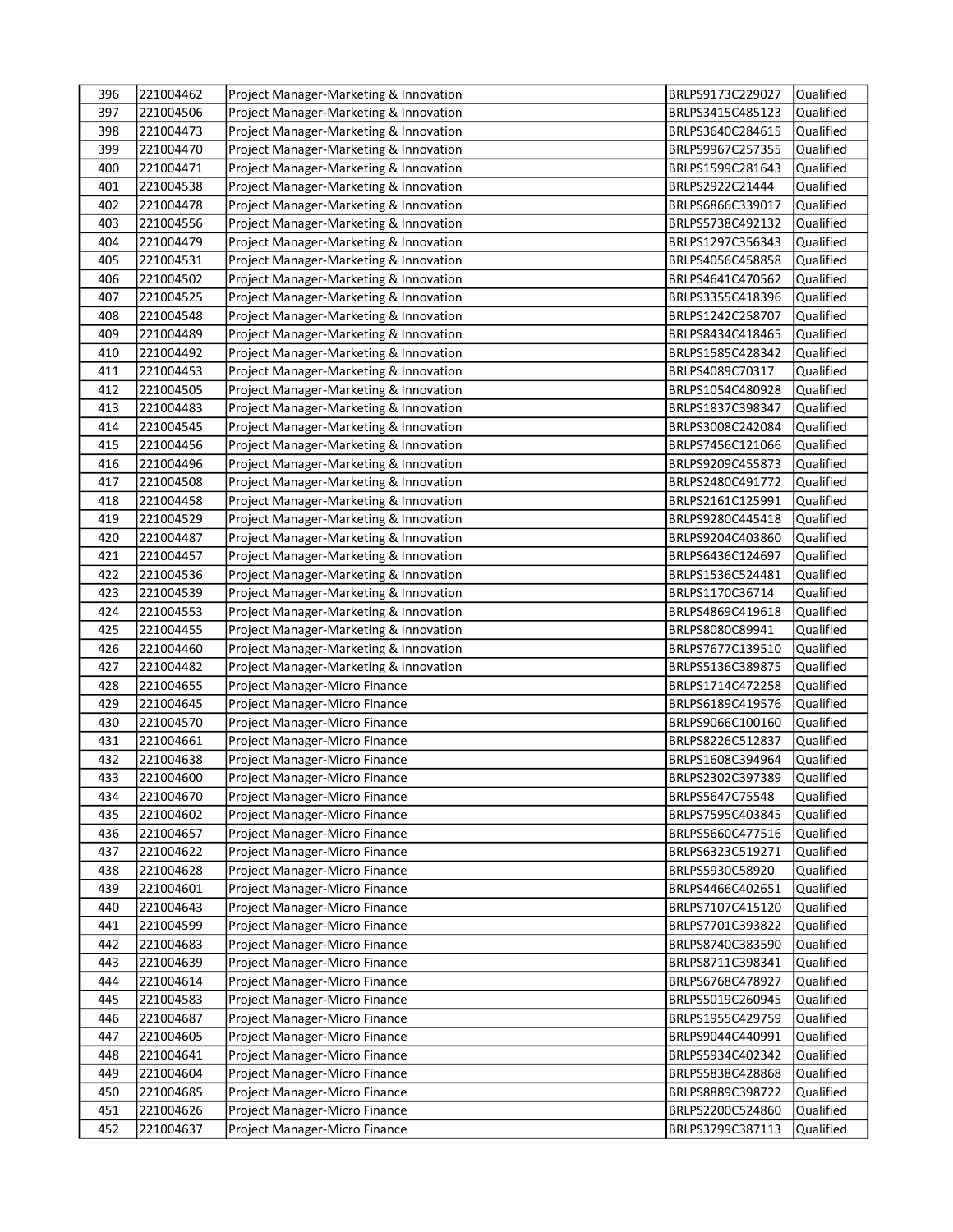| 453        | 221004630              | Project Manager-Micro Finance                                  | BRLPS6527C137693                     | Qualified              |
|------------|------------------------|----------------------------------------------------------------|--------------------------------------|------------------------|
| 454        | 221004572              | Project Manager-Micro Finance                                  | BRLPS4627C103181                     | Qualified              |
| 455        | 221004611              | Project Manager-Micro Finance                                  | BRLPS9937C467674                     | Qualified              |
| 456        | 221004644              | Project Manager-Micro Finance                                  | BRLPS1475C419293                     | Qualified              |
| 457        | 221004688              | Project Manager-Micro Finance                                  | BRLPS2285C450845                     | Qualified              |
| 458        | 221004640              | Project Manager-Micro Finance                                  | BRLPS7231C400499                     | Qualified              |
| 459        | 221004573              | Project Manager-Micro Finance                                  | BRLPS4458C107755                     | Qualified              |
| 460        | 221004596              | Project Manager-Micro Finance                                  | BRLPS9625C383339                     | Qualified              |
| 461        | 221004593              | Project Manager-Micro Finance                                  | BRLPS2838C368318                     | Qualified              |
| 462        | 221004595              | Project Manager-Micro Finance                                  | BRLPS4388C371628                     | Qualified              |
| 463        | 221004679              | Project Manager-Micro Finance                                  | BRLPS2904C290947                     | Qualified              |
| 464        | 221004684              | Project Manager-Micro Finance                                  | BRLPS6589C386707                     | Qualified              |
| 465        | 221004634              | Project Manager-Micro Finance                                  | BRLPS6068C353623                     | Qualified              |
| 466        | 221004569              | Project Manager-Micro Finance                                  | BRLPS3293C72990                      | Qualified              |
| 467        | 221004647              | Project Manager-Micro Finance                                  | BRLPS6124C435173                     | Qualified              |
| 468        | 221004632              | Project Manager-Micro Finance                                  | BRLPS1500C262036                     | Qualified              |
| 469        | 221004682              | Project Manager-Micro Finance                                  | BRLPS2043C350707                     | Qualified              |
| 470        | 221004642              | Project Manager-Micro Finance                                  | BRLPS3543C403903                     | Qualified              |
| 471        | 221004664              | Project Manager-Micro Finance                                  | BRLPS7489C21447                      | Qualified              |
| 472        | 221004580              | Project Manager-Micro Finance                                  | BRLPS7937C239013                     | Qualified              |
| 473        | 221004566              | Project Manager-Micro Finance                                  | BRLPS5602C58714                      | Qualified              |
| 474        | 221004658              | Project Manager-Micro Finance                                  | BRLPS4850C477769                     | Qualified              |
| 475        | 221004652              | Project Manager-Micro Finance                                  | BRLPS9627C458320                     | Qualified              |
| 476        | 221004560              | Project Manager-Micro Finance                                  | BRLPS3529C29911                      | Qualified              |
| 477        | 221004674              | Project Manager-Micro Finance                                  | BRLPS4462C141362                     | Qualified              |
| 478        | 221004575              | Project Manager-Micro Finance                                  | BRLPS7392C118659                     | Qualified              |
| 479        | 221004562              | Project Manager-Micro Finance                                  | BRLPS6431C39045                      | Qualified              |
| 480        | 221004627              | Project Manager-Micro Finance                                  | BRLPS7200C53159                      | Qualified              |
| 481        | 221004649              | Project Manager-Micro Finance                                  | BRLPS9206C439845                     | Qualified              |
| 482        | 221004574              | Project Manager-Micro Finance                                  | BRLPS5002C110406                     | Qualified              |
| 483        | 221004579              | Project Manager-Micro Finance                                  | BRLPS4562C231359                     | Qualified              |
| 484        | 221004597              | Project Manager-Micro Finance                                  | BRLPS4696C387332                     | Qualified              |
| 485        | 221004592              | Project Manager-Micro Finance                                  | BRLPS2547C367251                     | Qualified              |
| 486        | 221004617              | Project Manager-Micro Finance                                  | BRLPS6214C487064                     | Qualified              |
| 487        | 221004607              | Project Manager-Micro Finance                                  | BRLPS9780C449478<br>BRLPS7445C521253 | Qualified              |
| 488        | 221004662              | Project Manager-Micro Finance                                  |                                      | Qualified              |
| 489<br>490 | 221004584              | Project Manager-Micro Finance<br>Project Manager-Micro Finance | BRLPS4320C274809<br>BRLPS4924C451907 | Qualified              |
|            | 221004608<br>221004621 | Project Manager-Micro Finance                                  |                                      | Qualified<br>Qualified |
| 491<br>492 | 221004681              | Project Manager-Micro Finance                                  | BRLPS2082C511787<br>BRLPS2827C335690 | Qualified              |
| 493        | 221004625              | Project Manager-Micro Finance                                  | BRLPS5972C523665                     | Qualified              |
| 494        | 221004677              | Project Manager-Micro Finance                                  | BRLPS9611C285791                     | Qualified              |
| 495        | 221004565              | Project Manager-Micro Finance                                  | BRLPS6875C57811                      | Qualified              |
| 496        | 221004665              | Project Manager-Micro Finance                                  | BRLPS6983C28522                      | Qualified              |
| 497        | 221004591              | Project Manager-Micro Finance                                  | BRLPS3046C355388                     | Qualified              |
| 498        | 221004669              | Project Manager-Micro Finance                                  | BRLPS2010C71114                      | Qualified              |
| 499        | 221004623              | Project Manager-Micro Finance                                  | BRLPS9272C520136                     | Qualified              |
| 500        | 221004651              | Project Manager-Micro Finance                                  | BRLPS9279C450987                     | Qualified              |
| 501        | 221004564              | Project Manager-Micro Finance                                  | BRLPS7131C56663                      | Qualified              |
| 502        | 221004646              | Project Manager-Micro Finance                                  | BRLPS8384C426162                     | Qualified              |
| 503        | 221004612              | Project Manager-Micro Finance                                  | BRLPS1044C470050                     | Qualified              |
| 504        | 221004668              | Project Manager-Micro Finance                                  | BRLPS4426C69094                      | Qualified              |
| 505        | 221004678              | Project Manager-Micro Finance                                  | BRLPS3123C290035                     | Qualified              |
| 506        | 221004653              | Project Manager-Micro Finance                                  | BRLPS8592C462494                     | Qualified              |
| 507        | 221004613              | Project Manager-Micro Finance                                  | BRLPS5466C470060                     | Qualified              |
| 508        | 221004571              | Project Manager-Micro Finance                                  | BRLPS3197C103037                     | Qualified              |
| 509        | 221004676              | Project Manager-Micro Finance                                  | BRLPS2222C262032                     | Qualified              |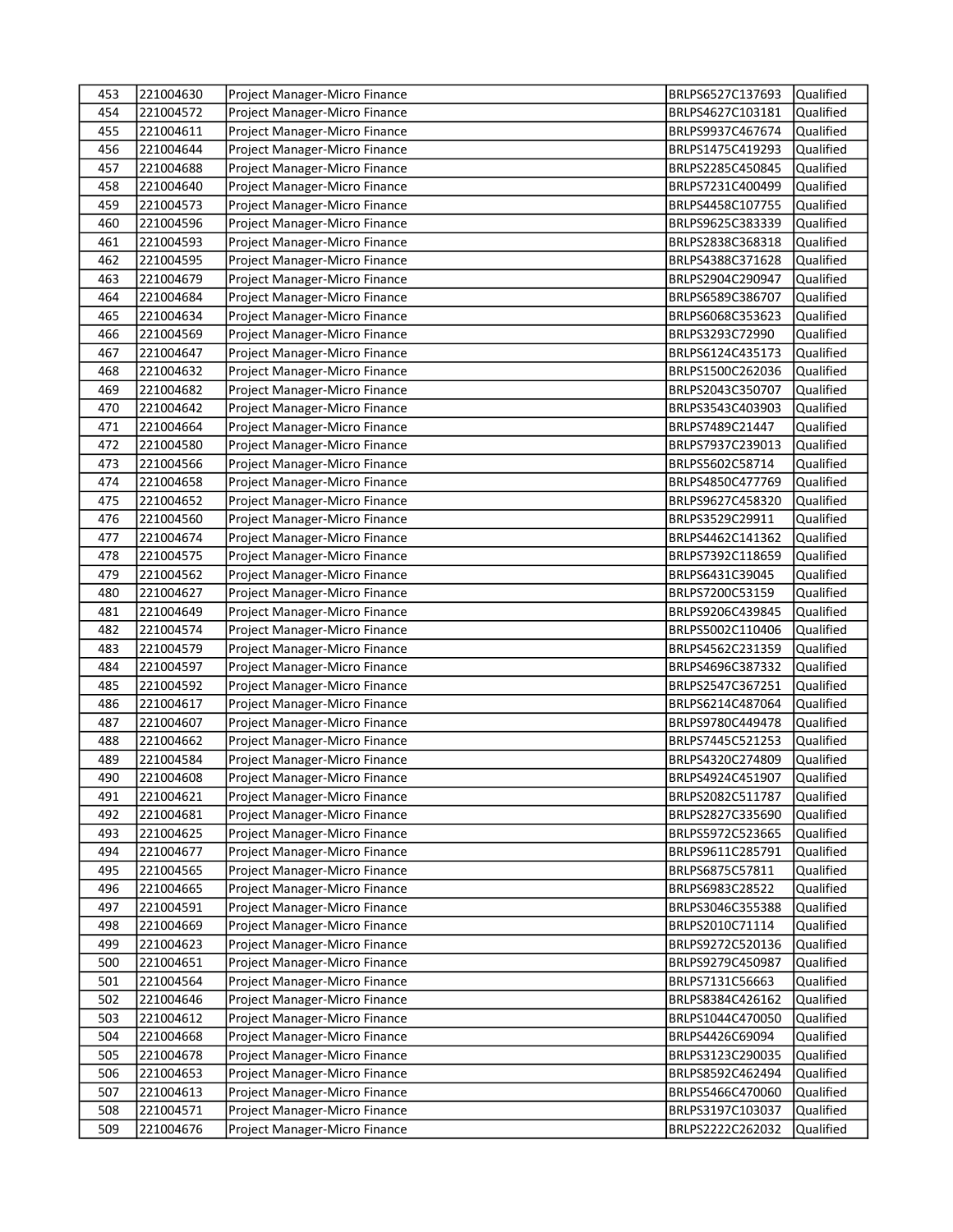| 510 | 221004666 | Project Manager-Micro Finance   | BRLPS3559C36688  | Qualified |
|-----|-----------|---------------------------------|------------------|-----------|
| 511 | 221004588 | Project Manager-Micro Finance   | BRLPS8178C335860 | Qualified |
| 512 | 221004660 | Project Manager-Micro Finance   | BRLPS4196C494871 | Qualified |
| 513 | 221004594 | Project Manager-Micro Finance   | BRLPS1062C371123 | Qualified |
| 514 | 221004589 | Project Manager-Micro Finance   | BRLPS4026C348685 | Qualified |
| 515 | 221004686 | Project Manager-Micro Finance   | BRLPS3946C406909 | Qualified |
| 516 | 221004650 | Project Manager-Micro Finance   | BRLPS9961C444937 | Qualified |
| 517 | 221004663 | Project Manager-Micro Finance   | BRLPS9011C21023  | Qualified |
| 518 | 221004672 | Project Manager-Micro Finance   | BRLPS4706C87985  | Qualified |
| 519 | 221004587 | Project Manager-Micro Finance   | BRLPS5890C330625 | Qualified |
| 520 | 221004581 | Project Manager-Micro Finance   | BRLPS9831C242145 | Qualified |
| 521 | 221004603 | Project Manager-Micro Finance   | BRLPS8127C407686 | Qualified |
| 522 | 221004585 | Project Manager-Micro Finance   | BRLPS7713C285735 | Qualified |
| 523 | 221004576 | Project Manager-Micro Finance   | BRLPS3977C137873 | Qualified |
| 524 | 221004590 | Project Manager-Micro Finance   | BRLPS4972C354075 | Qualified |
| 525 | 221004618 | Project Manager-Micro Finance   | BRLPS9626C493360 | Qualified |
| 526 | 221004619 | Project Manager-Micro Finance   | BRLPS4331C498997 | Qualified |
| 527 | 221004726 | Project Manager-Micro Insurance | BRLPS7416C378568 | Qualified |
| 528 | 221004759 | Project Manager-Micro Insurance | BRLPS3307C394625 | Qualified |
| 529 | 221004705 | Project Manager-Micro Insurance | BRLPS3953C92306  | Qualified |
| 530 | 221004777 | Project Manager-Micro Insurance | BRLPS3434C76196  | Qualified |
| 531 | 221004754 | Project Manager-Micro Insurance | BRLPS3286C355184 | Qualified |
| 532 | 221004749 | Project Manager-Micro Insurance | BRLPS7793C524636 | Qualified |
| 533 | 221004779 | Project Manager-Micro Insurance | BRLPS9714C99030  | Qualified |
| 534 | 221004742 | Project Manager-Micro Insurance | BRLPS1866C461957 | Qualified |
| 535 | 221004738 | Project Manager-Micro Insurance | BRLPS1024C453170 | Qualified |
| 536 | 221004740 | Project Manager-Micro Insurance | BRLPS2242C460974 | Qualified |
| 537 | 221004732 | Project Manager-Micro Insurance | BRLPS3870C429358 | Qualified |
| 538 | 221004753 | Project Manager-Micro Insurance | BRLPS7902C349673 | Qualified |
| 539 | 221004781 | Project Manager-Micro Insurance | BRLPS9254C125573 | Qualified |
| 540 | 221004711 | Project Manager-Micro Insurance | BRLPS4943C240829 | Qualified |
| 541 | 221004702 | Project Manager-Micro Insurance | BRLPS4511C75754  | Qualified |
| 542 | 221004751 | Project Manager-Micro Insurance | BRLPS4507C119089 | Qualified |
| 543 | 221004764 | Project Manager-Micro Insurance | BRLPS5659C445352 | Qualified |
| 544 | 221004722 | Project Manager-Micro Insurance | BRLPS8004C349783 | Qualified |
| 545 | 221004771 | Project Manager-Micro Insurance | BRLPS1024C503385 | Qualified |
| 546 | 221004721 | Project Manager-Micro Insurance | BRLPS5116C346081 | Qualified |
| 547 | 221004733 | Project Manager-Micro Insurance | BRLPS9711C432699 | Qualified |
| 548 | 221004778 | Project Manager-Micro Insurance | BRLPS7755C82966  | Qualified |
| 549 | 221004784 | Project Manager-Micro Insurance | BRLPS5970C353207 | Qualified |
| 550 | 221004739 | Project Manager-Micro Insurance | BRLPS9316C454312 | Qualified |
| 551 | 221004698 | Project Manager-Micro Insurance | BRLPS2101C47157  | Qualified |
| 552 | 221004700 | Project Manager-Micro Insurance | BRLPS8507C61586  | Qualified |
| 553 | 221004767 | Project Manager-Micro Insurance | BRLPS4074C474583 | Qualified |
| 554 | 221004691 | Project Manager-Micro Insurance | BRLPS6391C10653  | Qualified |
| 555 | 221004719 | Project Manager-Micro Insurance | BRLPS9604C331616 | Qualified |
| 556 | 221004791 | Project Manager-Micro Insurance | BRLPS9211C503249 | Qualified |
| 557 | 221004757 | Project Manager-Micro Insurance | BRLPS4804C384585 | Qualified |
| 558 | 221004713 | Project Manager-Micro Insurance | BRLPS8864C260199 | Qualified |
| 559 | 221004762 | Project Manager-Micro Insurance | BRLPS8987C420218 | Qualified |
| 560 | 221004760 | Project Manager-Micro Insurance | BRLPS7242C395984 | Qualified |
| 561 | 221004765 | Project Manager-Micro Insurance | BRLPS8151C458996 | Qualified |
| 562 | 221004743 | Project Manager-Micro Insurance | BRLPS6262C466150 | Qualified |
| 563 | 221004708 | Project Manager-Micro Insurance | BRLPS8035C118867 | Qualified |
| 564 | 221004776 | Project Manager-Micro Insurance | BRLPS6714C52823  | Qualified |
| 565 | 221004748 | Project Manager-Micro Insurance | BRLPS7979C507219 | Qualified |
| 566 | 221004761 | Project Manager-Micro Insurance | BRLPS2004C419984 | Qualified |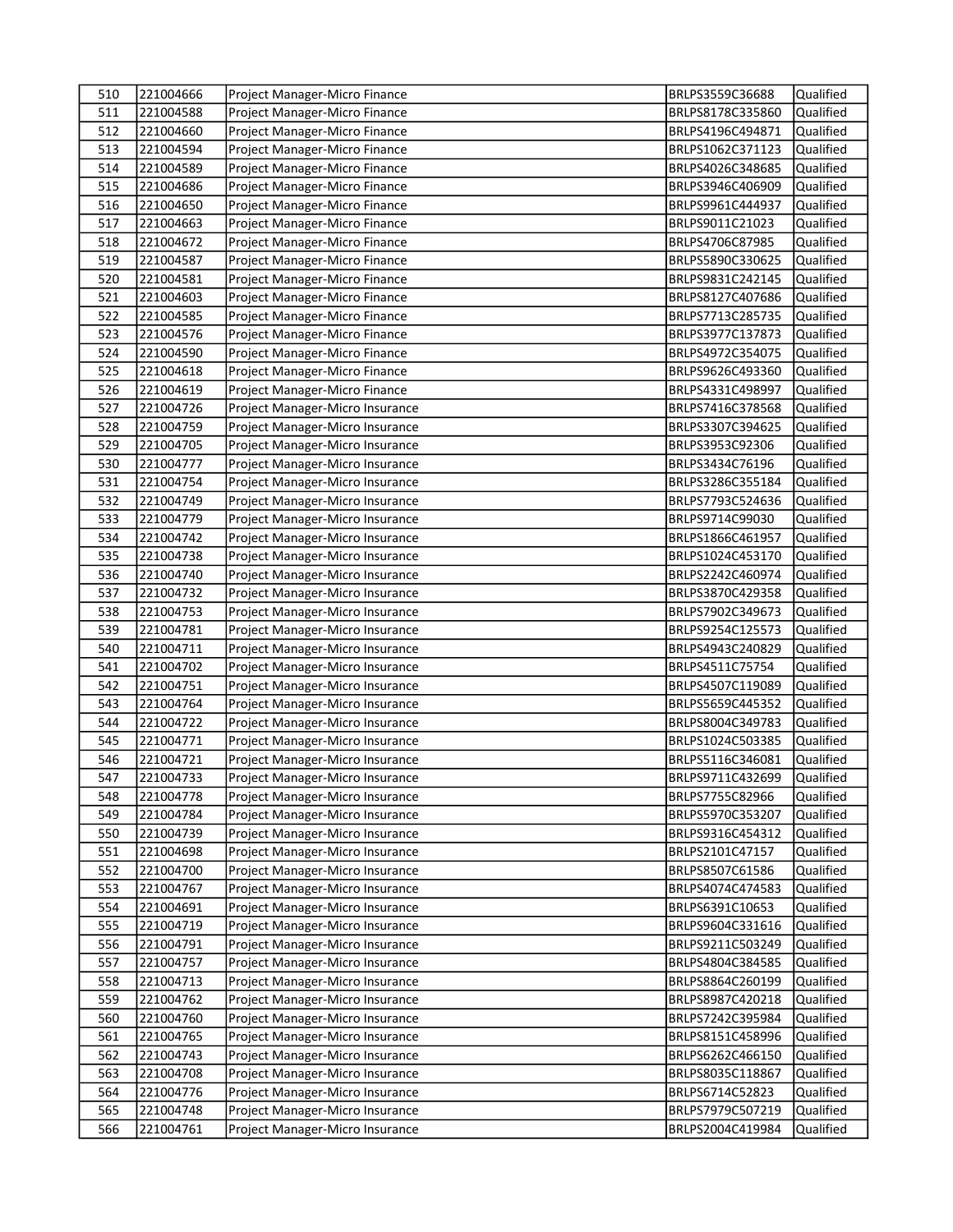| 567        | 221004750              | Project Manager-Micro Insurance                                    | BRLPS2406C78273                      | Qualified              |
|------------|------------------------|--------------------------------------------------------------------|--------------------------------------|------------------------|
| 568        | 221004714              | Project Manager-Micro Insurance                                    | BRLPS9468C261541                     | Qualified              |
| 569        | 221004788              | Project Manager-Micro Insurance                                    | BRLPS2837C396019                     | Qualified              |
| 570        | 221004734              | Project Manager-Micro Insurance                                    | BRLPS6810C437917                     | Qualified              |
| 571        | 221004783              | Project Manager-Micro Insurance                                    | BRLPS1798C335804                     | Qualified              |
| 572        | 221004720              | Project Manager-Micro Insurance                                    | BRLPS9794C334310                     | Qualified              |
| 573        | 221004770              | Project Manager-Micro Insurance                                    | BRLPS2241C489699                     | Qualified              |
| 574        | 221004704              | Project Manager-Micro Insurance                                    | BRLPS3285C79249                      | Qualified              |
| 575        | 221004730              | Project Manager-Micro Insurance                                    | BRLPS1432C405232                     | Qualified              |
| 576        | 221004731              | Project Manager-Micro Insurance                                    | BRLPS8071C423855                     | Qualified              |
| 577        | 221004755              | Project Manager-Micro Insurance                                    | BRLPS5362C357258                     | Qualified              |
| 578        | 221004736              | Project Manager-Micro Insurance                                    | BRLPS3720C441798                     | Qualified              |
| 579        | 221004727              | Project Manager-Micro Insurance                                    | BRLPS9269C388679                     | Qualified              |
| 580        | 221004735              | Project Manager-Micro Insurance                                    | BRLPS7919C438588                     | Qualified              |
| 581        | 221004709              | Project Manager-Micro Insurance                                    | BRLPS5204C141350                     | Qualified              |
| 582        | 221004728              | Project Manager-Micro Insurance                                    | BRLPS6829C392489                     | Qualified              |
| 583        | 221004782              | Project Manager-Micro Insurance                                    | BRLPS9412C292575                     | Qualified              |
| 584        | 221004752              | Project Manager-Micro Insurance                                    | BRLPS1392C341963                     | Qualified              |
| 585        | 221004699              | Project Manager-Micro Insurance                                    | BRLPS3986C59375                      | Qualified              |
| 586        | 221004763              | Project Manager-Micro Insurance                                    | BRLPS2517C427090                     | Qualified              |
| 587        | 221004774              | Project Manager-Micro Insurance                                    | BRLPS9641C30095                      | Qualified              |
| 588        | 221004785              | Project Manager-Micro Insurance                                    | BRLPS4260C361931                     | Qualified              |
| 589        | 221004723              | Project Manager-Micro Insurance                                    | BRLPS7074C368560                     | Qualified              |
| 590        | 221004715              | Project Manager-Micro Insurance                                    | BRLPS1189C321173                     | Qualified              |
| 591        | 221004729              | Project Manager-Micro Insurance                                    | BRLPS3666C396152                     | Qualified              |
| 592        | 221004695              | Project Manager-Micro Insurance                                    | BRLPS1503C31601                      | Qualified              |
| 593        | 221004747              | Project Manager-Micro Insurance                                    | BRLPS4316C503201                     | Qualified              |
| 594        | 221004787              | Project Manager-Micro Insurance                                    | BRLPS1512C382085                     | Qualified              |
| 595        | 221004692              | Project Manager-Micro Insurance                                    | BRLPS4040C16212                      | Qualified              |
| 596        | 221004746              | Project Manager-Micro Insurance                                    | BRLPS6155C498124                     | Qualified              |
| 597        | 221004694              | Project Manager-Micro Insurance                                    | BRLPS8301C31586                      | Qualified              |
| 598        | 221004696              | Project Manager-Micro Insurance                                    | BRLPS8063C42501                      | Qualified              |
| 599        | 221004773              | Project Manager-Micro Insurance                                    | BRLPS8935C10188                      | Qualified              |
| 600        | 221004744              | Project Manager-Micro Insurance                                    | BRLPS9545C473172                     | Qualified              |
| 601        | 221004758              | Project Manager-Micro Insurance                                    | BRLPS3562C389056                     | Qualified              |
| 602        | 221004697              | Project Manager-Micro Insurance                                    | BRLPS2941C44011                      | Qualified              |
| 603        | 221004790              | Project Manager-Micro Insurance                                    | BRLPS7939C490908                     | Qualified              |
| 604        | 221004724              | Project Manager-Micro Insurance                                    | BRLPS4049C376832                     | Qualified              |
| 605        | 221004690              | Project Manager-Micro Insurance                                    | BRLPS3826C2369                       | Qualified              |
| 606<br>607 | 221004789<br>221004768 | Project Manager-Micro Insurance<br>Project Manager-Micro Insurance | BRLPS9135C471944                     | Qualified              |
| 608        |                        | Project Manager-Micro Insurance                                    | BRLPS9624C489283<br>BRLPS7286C113966 | Qualified              |
| 609        | 221004780<br>221004786 | Project Manager-Micro Insurance                                    |                                      | Qualified<br>Qualified |
|            | 221004707              | Project Manager-Micro Insurance                                    | BRLPS3346C369851                     | Qualified              |
| 610<br>611 | 221004703              | Project Manager-Micro Insurance                                    | BRLPS4160C114394<br>BRLPS9822C78961  | Qualified              |
| 612        | 221004772              | Project Manager-Micro Insurance                                    | BRLPS7555C5962                       | Qualified              |
|            | 221004717              | Project Manager-Micro Insurance                                    | BRLPS4794C326780                     | Qualified              |
| 613<br>614 | 221004857              | Project Manager-Social Safeguard                                   |                                      | Qualified              |
| 615        | 221004864              | Project Manager-Social Safeguard                                   | BRLPS5759C405176<br>BRLPS4960C455439 | Qualified              |
| 616        | 221004883              | Project Manager-Social Safeguard                                   | BRLPS9260C127442                     | Qualified              |
| 617        | 221004887              | Project Manager-Social Safeguard                                   | BRLPS2243C283566                     | Qualified              |
| 618        | 221004824              | Project Manager-Social Safeguard                                   | BRLPS7137C388805                     | Qualified              |
| 619        | 221004839              | Project Manager-Social Safeguard                                   | BRLPS2307C476796                     | Qualified              |
| 620        | 221004881              | Project Manager-Social Safeguard                                   | BRLPS4465C124323                     | Qualified              |
| 621        | 221004869              | Project Manager-Social Safeguard                                   | BRLPS4150C489672                     | Qualified              |
| 622        | 221004865              | Project Manager-Social Safeguard                                   | BRLPS1298C457443                     | Qualified              |
| 623        | 221004802              | Project Manager-Social Safeguard                                   | BRLPS6335C105310                     | Qualified              |
|            |                        |                                                                    |                                      |                        |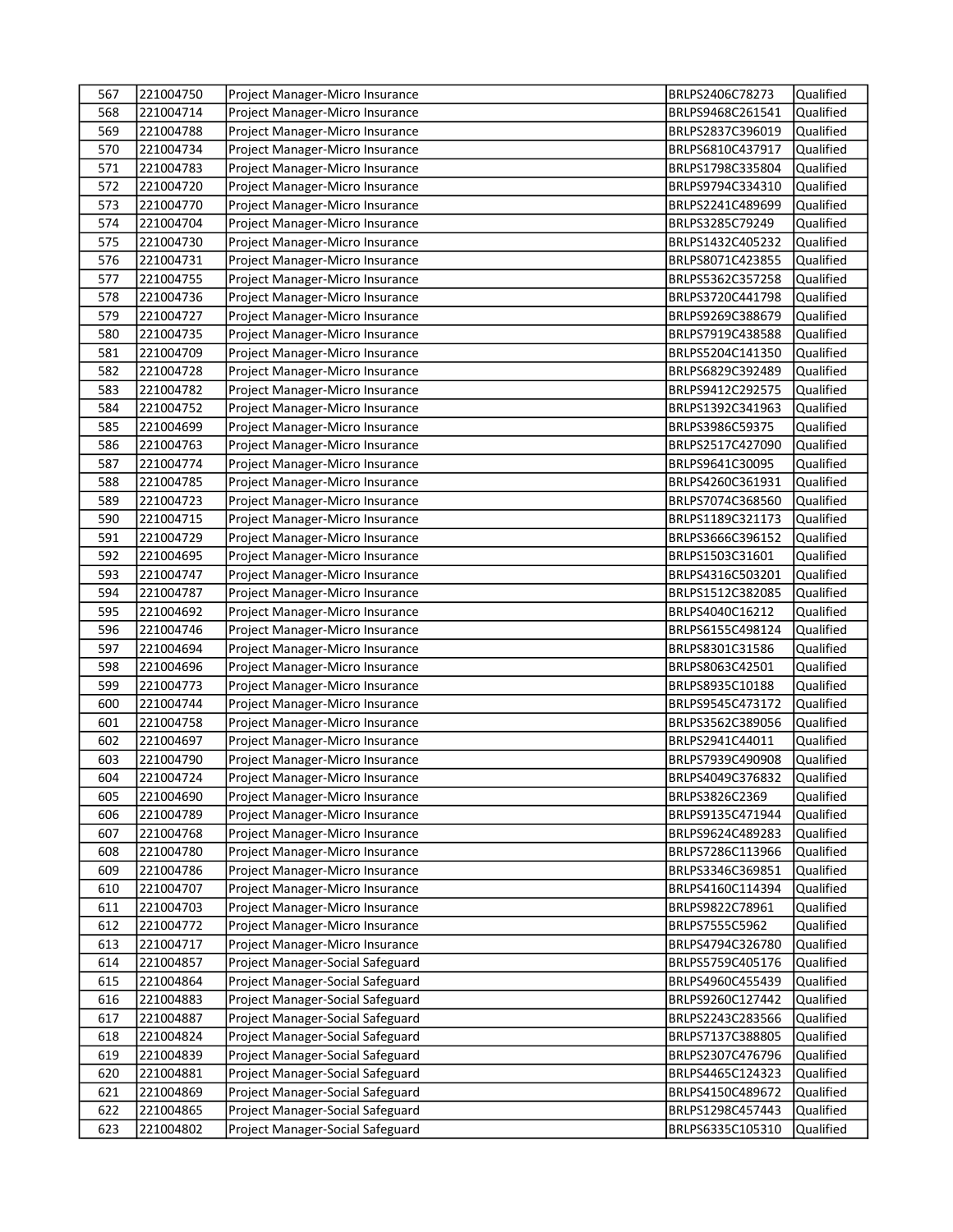| 624        | 221004884              | Project Manager-Social Safeguard                                     | BRLPS2201C133548                    | Qualified              |
|------------|------------------------|----------------------------------------------------------------------|-------------------------------------|------------------------|
| 625        | 221004807              | Project Manager-Social Safeguard                                     | BRLPS6687C241675                    | Qualified              |
| 626        | 221004894              | Project Manager-Social Safeguard                                     | BRLPS9062C429258                    | Qualified              |
| 627        | 221004811              | Project Manager-Social Safeguard                                     | BRLPS1710C291402                    | Qualified              |
| 628        | 221004862              | Project Manager-Social Safeguard                                     | BRLPS3186C453356                    | Qualified              |
| 629        | 221004876              | Project Manager-Social Safeguard                                     | BRLPS2055C10973                     | Qualified              |
| 630        | 221004866              | Project Manager-Social Safeguard                                     | BRLPS2266C458524                    | Qualified              |
| 631        | 221004793              | Project Manager-Social Safeguard                                     | BRLPS6131C30959                     | Qualified              |
| 632        | 221004852              | Project Manager-Social Safeguard                                     | BRLPS3502C351347                    | Qualified              |
| 633        | 221004819              | Project Manager-Social Safeguard                                     | BRLPS8862C355237                    | Qualified              |
| 634        | 221004885              | Project Manager-Social Safeguard                                     | BRLPS7553C145751                    | Qualified              |
| 635        | 221004861              | Project Manager-Social Safeguard                                     | BRLPS2153C419457                    | Qualified              |
| 636        | 221004818              | Project Manager-Social Safeguard                                     | BRLPS3488C341237                    | Qualified              |
| 637        | 221004892              | Project Manager-Social Safeguard                                     | BRLPS9308C399901                    | Qualified              |
| 638        | 221004817              | Project Manager-Social Safeguard                                     | BRLPS8142C337645                    | Qualified              |
| 639        | 221004888              | Project Manager-Social Safeguard                                     | BRLPS4932C326816                    | Qualified              |
| 640        | 221004822              | Project Manager-Social Safeguard                                     | BRLPS7868C371322                    | Qualified              |
| 641        | 221004848              | Project Manager-Social Safeguard                                     | BRLPS6294C519409                    | Qualified              |
| 642        | 221004812              | Project Manager-Social Safeguard                                     | BRLPS2821C291956                    | Qualified              |
| 643        | 221004832              | Project Manager-Social Safeguard                                     | BRLPS9946C450820                    | Qualified              |
| 644        | 221004814              | Project Manager-Social Safeguard                                     | BRLPS8905C329039                    | Qualified              |
| 645        | 221004863              | Project Manager-Social Safeguard                                     | BRLPS6314C453596                    | Qualified              |
| 646        | 221004816              | Project Manager-Social Safeguard                                     | BRLPS5992C332326                    | Qualified              |
| 647        | 221004868              | Project Manager-Social Safeguard                                     | BRLPS9424C479269                    | Qualified              |
| 648        | 221004853              | Project Manager-Social Safeguard                                     | BRLPS2935C361703                    | Qualified              |
| 649        | 221004837              | Project Manager-Social Safeguard                                     | BRLPS8404C469972                    | Qualified              |
| 650        | 221004844              | Project Manager-Social Safeguard                                     | BRLPS5856C489305                    | Qualified              |
| 651        | 221004858              | Project Manager-Social Safeguard                                     | BRLPS9103C406398                    | Qualified              |
| 652        | 221004845              | Project Manager-Social Safeguard                                     | BRLPS1402C491262                    | Qualified              |
| 653        | 221004867              | Project Manager-Social Safeguard                                     | BRLPS4275C472152                    | Qualified              |
| 654        | 221004827              | Project Manager-Social Safeguard                                     | BRLPS5376C392677                    | Qualified              |
| 655        | 221004799              | Project Manager-Social Safeguard                                     | BRLPS2469C73250                     | Qualified              |
| 656        | 221004810              | Project Manager-Social Safeguard                                     | BRLPS4893C285340                    | Qualified              |
| 657        | 221004821              | Project Manager-Social Safeguard                                     | BRLPS4819C371044                    | Qualified              |
| 658        | 221004856              | Project Manager-Social Safeguard                                     | BRLPS6153C370218                    | Qualified              |
| 659        | 221004860              | Project Manager-Social Safeguard                                     | BRLPS6148C419424                    | Qualified              |
| 660        | 221004804              | Project Manager-Social Safeguard                                     | BRLPS8210C131671                    | Qualified              |
| 661        | 221004826              | Project Manager-Social Safeguard                                     | BRLPS3592C392553                    | Qualified              |
| 662        | 221004833              | Project Manager-Social Safeguard                                     | BRLPS2052C454728                    | Qualified              |
| 663        | 221004823              | Project Manager-Social Safeguard                                     | BRLPS4761C372039                    | Qualified              |
| 664        | 221004800              | Project Manager-Social Safeguard                                     | BRLPS9308C92741                     | Qualified              |
| 665        | 221004840              | Project Manager-Social Safeguard                                     | BRLPS9163C477801                    | Qualified              |
| 666        | 221004893              | Project Manager-Social Safeguard                                     | BRLPS1794C419547                    | Qualified              |
| 667        | 221004882              | Project Manager-Social Safeguard                                     | BRLPS4285C126002                    | Qualified              |
| 668        | 221004808              | Project Manager-Social Safeguard                                     | BRLPS4021C260425                    | Qualified              |
| 669        | 221004806              | Project Manager-Social Safeguard                                     | BRLPS5562C240271                    | Qualified              |
| 670        | 221004854<br>221004830 | Project Manager-Social Safeguard<br>Project Manager-Social Safeguard | BRLPS6222C367472                    | Qualified              |
| 671        |                        |                                                                      | BRLPS5672C445466                    | Qualified              |
| 672        | 221004879              | Project Manager-Social Safeguard<br>Project Manager-Social Safeguard | BRLPS7243C49998                     | Qualified              |
| 673<br>674 | 221004890<br>221004877 | Project Manager-Social Safeguard                                     | BRLPS3928C333808<br>BRLPS6606C17458 | Qualified<br>Qualified |
| 675        | 221004820              | Project Manager-Social Safeguard                                     | BRLPS4159C370757                    | Qualified              |
| 676        | 221004846              | Project Manager-Social Safeguard                                     | BRLPS3868C493418                    | Qualified              |
| 677        | 221004843              | Project Manager-Social Safeguard                                     | BRLPS2667C488803                    | Qualified              |
| 678        | 221004842              | Project Manager-Social Safeguard                                     | BRLPS3630C488518                    | Qualified              |
| 679        | 221004809              | Project Manager-Social Safeguard                                     | BRLPS1867C261760                    | Qualified              |
| 680        | 221004796              | Project Manager-Social Safeguard                                     | BRLPS4230C54705                     | Qualified              |
|            |                        |                                                                      |                                     |                        |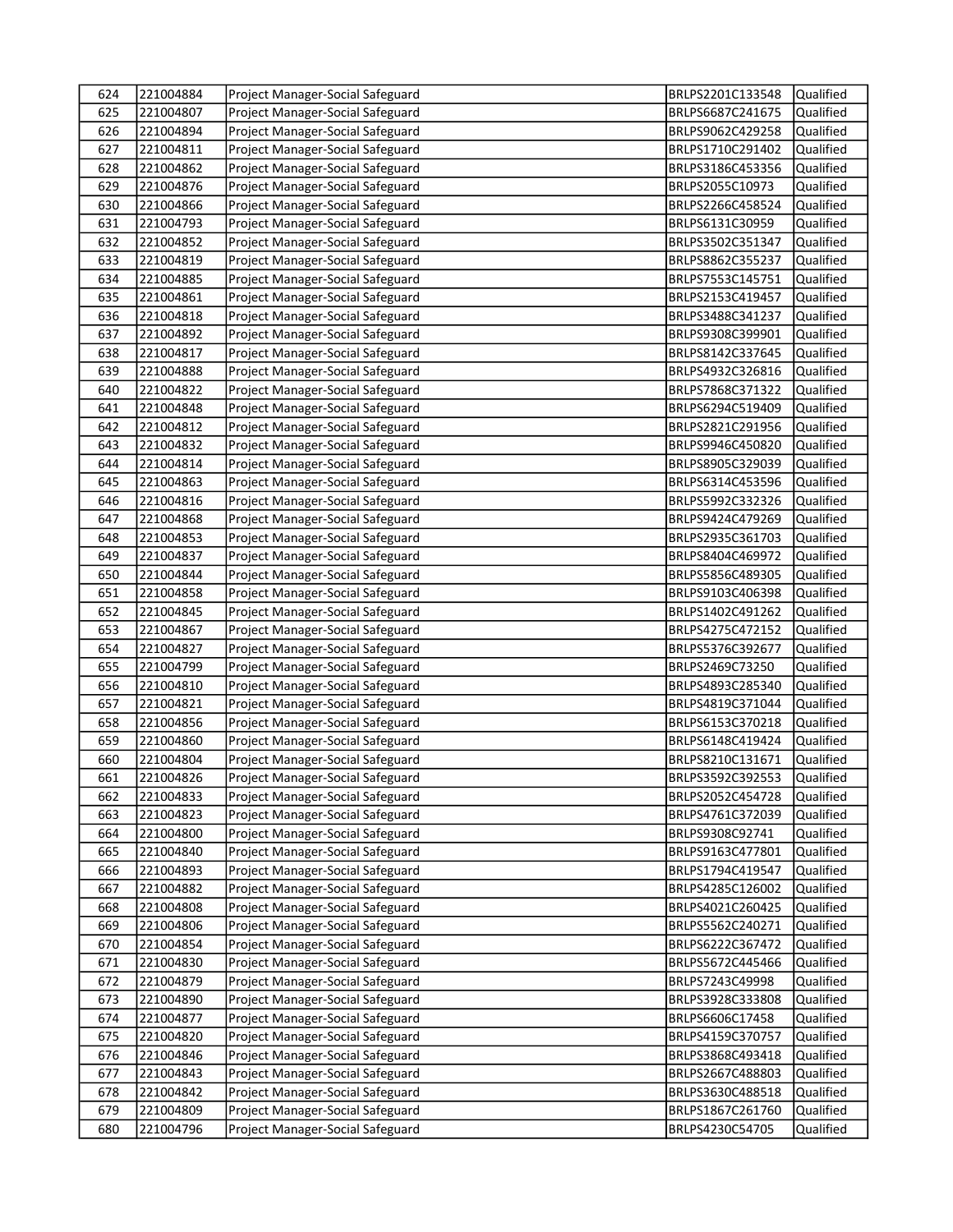| 681        | 221004886              | Project Manager-Social Safeguard                     | BRLPS2373C233227                    | Qualified              |
|------------|------------------------|------------------------------------------------------|-------------------------------------|------------------------|
| 682        | 221004870              | Project Manager-Social Safeguard                     | BRLPS1513C493576                    | Qualified              |
| 683        | 221004813              | Project Manager-Social Safeguard                     | BRLPS5051C325878                    | Qualified              |
| 684        | 221004891              | Project Manager-Social Safeguard                     | BRLPS7921C340418                    | Qualified              |
| 685        | 221004798              | Project Manager-Social Safeguard                     | BRLPS9095C71184                     | Qualified              |
| 686        | 221004880              | Project Manager-Social Safeguard                     | BRLPS8361C75088                     | Qualified              |
| 687        | 221004878              | Project Manager-Social Safeguard                     | BRLPS4382C17526                     | Qualified              |
| 688        | 221004850              | Project Manager-Social Safeguard                     | BRLPS5464C141920                    | Qualified              |
| 689        | 221004805              | Project Manager-Social Safeguard                     | BRLPS5175C140509                    | Qualified              |
| 690        | 221004847              | Project Manager-Social Safeguard                     | BRLPS3667C501764                    | Qualified              |
| 691        | 221004815              | Project Manager-Social Safeguard                     | BRLPS7217C329614                    | Qualified              |
| 692        | 223003285              | Cashier                                              | BRLPS4081C20160                     | Qualified              |
| 693        | 223003286              | Cashier                                              | BRLPS6578C32080                     | Qualified              |
| 694        | 223003290              | Cashier                                              | BRLPS4303C42074                     | Qualified              |
| 695        | 223003291              | Cashier                                              | BRLPS8427C43788                     | Qualified              |
| 696        | 223003292              | Cashier                                              | BRLPS3284C44851                     | Qualified              |
| 697        | 223003293              | Cashier                                              | BRLPS3365C46972                     | Qualified              |
| 698        | 223003294              | Cashier                                              | BRLPS8759C52192                     | Qualified              |
| 699        | 223003296              | Cashier                                              | BRLPS8084C74666                     | Qualified              |
| 700        | 223003297              | Cashier                                              | BRLPS2531C76974                     | Qualified              |
| 701        | 223003299              | Cashier                                              | BRLPS6432C100018                    | Qualified              |
| 702        | 223003300              | Cashier                                              | BRLPS5952C102281                    | Qualified              |
| 703        | 223003304              | Cashier                                              | BRLPS6504C117838                    | Qualified              |
| 704        | 223003305              | Cashier                                              | BRLPS1552C119131                    | Qualified              |
| 705        | 223003306              | Cashier                                              | BRLPS2000C136541                    | Qualified              |
| 706        | 223003307              | Cashier                                              | BRLPS2197C140331                    | Qualified              |
| 707        | 223003309              | Cashier                                              | BRLPS8347C220752                    | Qualified              |
| 708        | 223003310              | Cashier                                              | BRLPS4842C239884                    | Qualified              |
| 709        | 223003311              | Cashier                                              | BRLPS7090C261002                    | Qualified              |
| 710        | 223003312              | Cashier                                              | BRLPS9275C261549                    | Qualified              |
| 711        | 223003313              | Cashier                                              | BRLPS6095C279278                    | Qualified              |
| 712        | 223003314              | Cashier                                              | BRLPS1281C292604                    | Qualified              |
| 713        | 223003315              | Cashier                                              | BRLPS8091C326833                    | Qualified              |
| 714        | 223003321              | Cashier                                              | BRLPS7459C362593                    | Qualified              |
| 715        | 223003325              | Cashier                                              | BRLPS8796C392946                    | Qualified              |
| 716        | 223003326              | Cashier                                              | BRLPS6020C394904                    | Qualified              |
| 717        | 223003327              | Cashier                                              | BRLPS7499C443086                    | Qualified              |
| 718        | 223003328              | Cashier                                              | BRLPS8403C451794                    | lQualified             |
| 719        | 223003329              | Cashier                                              | BRLPS4596C481832                    | Qualified              |
| 720        | 223003331              | Cashier                                              | BRLPS7655C501451                    | Qualified              |
| 721        | 223003332              | Cashier                                              | BRLPS7340C519729                    | Qualified              |
| 722<br>723 | 224003334<br>224003335 | District Project Manager<br>District Project Manager | BRLPS7171C70454<br>BRLPS4977C224462 | Qualified<br>Qualified |
| 724        | 224003336              | District Project Manager                             | BRLPS1173C241975                    | Qualified              |
| 725        | 224003337              | District Project Manager                             | BRLPS9008C330501                    | Qualified              |
| 726        | 224003338              | District Project Manager                             | BRLPS5014C331949                    | Qualified              |
| 727        | 224003339              | District Project Manager                             | BRLPS3582C333469                    | Qualified              |
| 728        | 224003340              | District Project Manager                             | BRLPS3289C334987                    | Qualified              |
| 729        | 224003341              | District Project Manager                             | BRLPS7015C334993                    | Qualified              |
| 730        | 224003342              | District Project Manager                             | BRLPS3750C335152                    | Qualified              |
| 731        | 224003343              | District Project Manager                             | BRLPS6005C335306                    | Qualified              |
| 732        | 224003344              | District Project Manager                             | BRLPS2140C335859                    | Qualified              |
| 733        | 224003345              | District Project Manager                             | BRLPS8573C336476                    | Qualified              |
| 734        | 224003346              | District Project Manager                             | BRLPS2841C336500                    | Qualified              |
| 735        | 224003347              | District Project Manager                             | BRLPS2496C336752                    | Qualified              |
| 736        | 224003348              | District Project Manager                             | BRLPS9825C339684                    | Qualified              |
| 737        | 224003349              | District Project Manager                             | BRLPS5458C340627                    | Qualified              |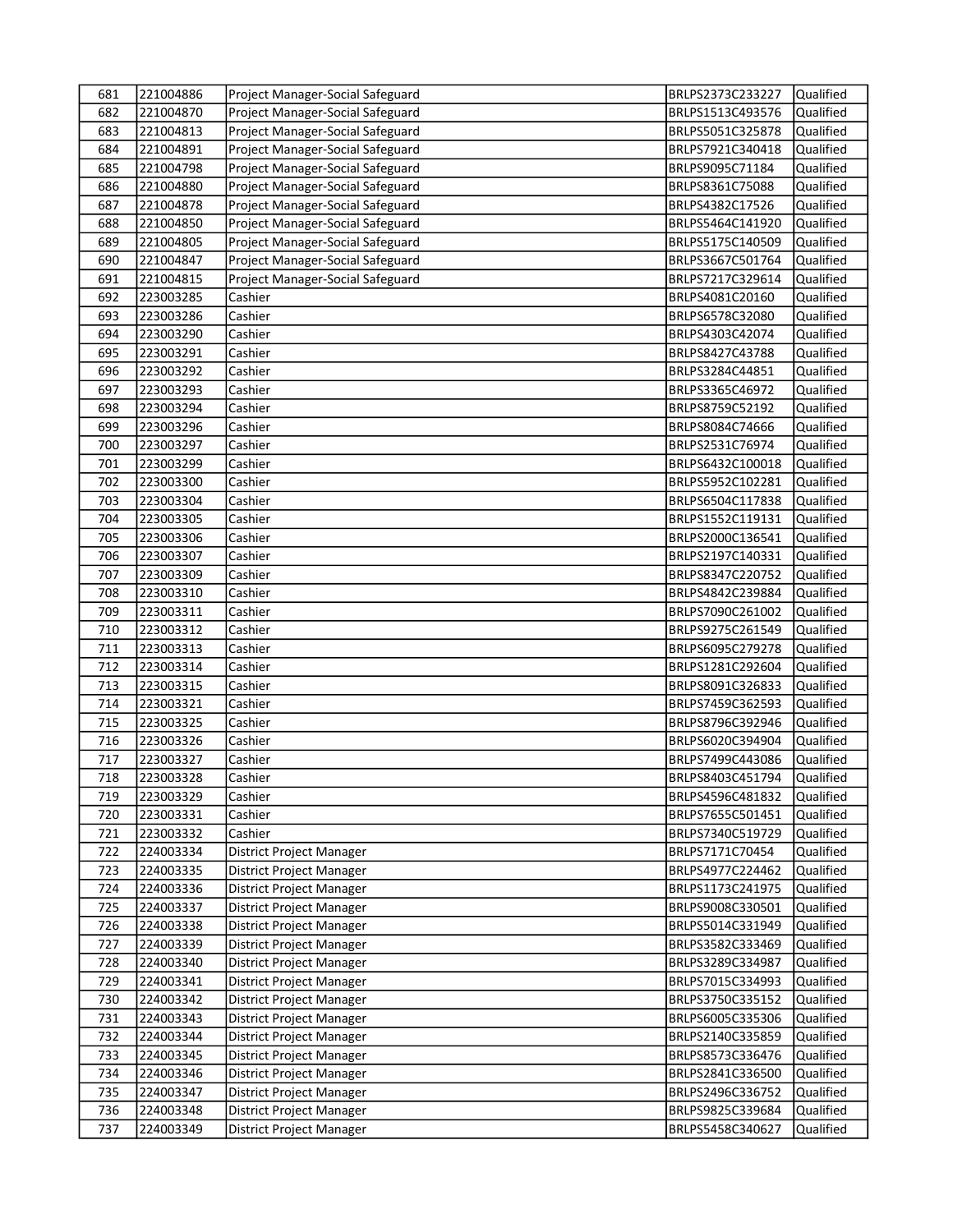| 738        | 224003350              | District Project Manager                             | BRLPS6981C343034                     | Qualified              |
|------------|------------------------|------------------------------------------------------|--------------------------------------|------------------------|
| 739        | 224003351              | <b>District Project Manager</b>                      | BRLPS9957C343039                     | Qualified              |
| 740        | 224003352              | District Project Manager                             | BRLPS6741C347270                     | Qualified              |
| 741        | 224003353              | District Project Manager                             | BRLPS5055C348225                     | Qualified              |
| 742        | 224003354              | District Project Manager                             | BRLPS7367C349094                     | Qualified              |
| 743        | 224003355              | District Project Manager                             | BRLPS9351C350606                     | Qualified              |
| 744        | 224003357              | District Project Manager                             | BRLPS2607C353536                     | Qualified              |
| 745        | 224003360              | District Project Manager                             | BRLPS7768C354771                     | Qualified              |
| 746        | 224003361              | District Project Manager                             | BRLPS2039C355655                     | Qualified              |
| 747        | 224003363              | District Project Manager                             | BRLPS4244C361976                     | Qualified              |
| 748        | 224003366              | District Project Manager                             | BRLPS2270C365655                     | Qualified              |
| 749        | 224003368              | District Project Manager                             | BRLPS9482C366568                     | Qualified              |
| 750        | 224003369              | District Project Manager                             | BRLPS6637C367396                     | Qualified              |
| 751        | 224003370              | District Project Manager                             | BRLPS6326C368845                     | Qualified              |
| 752        | 224003371              | District Project Manager                             | BRLPS3392C370203                     | Qualified              |
| 753        | 224003372              | District Project Manager                             | BRLPS1625C370408                     | Qualified              |
| 754        | 224003373              | District Project Manager                             | BRLPS8992C370811                     | Qualified              |
| 755        | 224003374              | District Project Manager                             | BRLPS7520C371881                     | Qualified              |
| 756        | 224003376              | District Project Manager                             | BRLPS7672C372858                     | Qualified              |
| 757        | 224003377              | District Project Manager                             | BRLPS7391C373610                     | Qualified              |
| 758        | 224003379              | District Project Manager                             | BRLPS5548C376129                     | Qualified              |
| 759        | 224003380              | District Project Manager                             | BRLPS1264C378334                     | Qualified              |
| 760        | 224003381              | District Project Manager                             | BRLPS6249C380130                     | Qualified              |
| 761        | 224003384              | District Project Manager                             | BRLPS3013C382854                     | Qualified              |
| 762        | 224003385              | District Project Manager                             | BRLPS6942C384720                     | Qualified              |
| 763        | 224003387              | District Project Manager                             | BRLPS2959C385781                     | Qualified              |
| 764        | 224003389              | District Project Manager                             | BRLPS6196C387682                     | Qualified              |
| 765        | 224003390              | District Project Manager                             | BRLPS8108C390510                     | Qualified              |
| 766        | 224003391              | District Project Manager                             | BRLPS5297C390707                     | Qualified              |
| 767        | 224003392              | District Project Manager                             | BRLPS6548C392799                     | Qualified              |
| 768        | 224003393              | District Project Manager                             | BRLPS2902C393549                     | Qualified              |
| 769        | 224003397              | District Project Manager                             | BRLPS6795C398454                     | Qualified              |
| 770        | 224003398              | District Project Manager                             | BRLPS9021C398710                     | Qualified              |
| 771        | 224003399              | District Project Manager                             | BRLPS2975C399063                     | Qualified              |
| 772        | 224003400              | District Project Manager                             | BRLPS6768C400179                     | Qualified              |
| 773        | 224003401              | District Project Manager                             | BRLPS2133C401345                     | Qualified              |
| 774        | 224003402              | District Project Manager                             | BRLPS2885C401972                     | Qualified              |
| 775        | 224003403              | District Project Manager                             | BRLPS2462C402883                     | Qualified              |
| 776        | 224003405              | District Project Manager                             | BRLPS7107C404847                     | Qualified              |
| 777        | 224003407              | District Project Manager                             | BRLPS5065C412341                     | Qualified              |
| 778        | 224003408              | District Project Manager                             | BRLPS8806C413422                     | Qualified              |
| 779        | 224003409              | District Project Manager                             | BRLPS9268C415108                     | Qualified              |
| 780        | 224003410              | District Project Manager                             | BRLPS8444C415777                     | Qualified              |
| 781        | 224003412              | District Project Manager                             | BRLPS2592C418181                     | Qualified              |
| 782        | 224003414              | District Project Manager                             | BRLPS4130C424321                     | Qualified              |
| 783        | 224003415              | District Project Manager                             | BRLPS8372C424371                     | Qualified              |
| 784        | 224003418              | District Project Manager                             | BRLPS8603C426119                     | Qualified              |
| 785        | 224003420              | District Project Manager                             | BRLPS1378C429694                     | Qualified              |
| 786        | 224003422              | District Project Manager                             | BRLPS2802C430536                     | Qualified              |
| 787        | 224003424              | District Project Manager                             | BRLPS5393C431411                     | Qualified              |
| 788        | 224003425              | District Project Manager                             | BRLPS2606C432987                     | Qualified              |
| 789        | 224003427              | District Project Manager                             | BRLPS9313C434702                     | Qualified              |
| 790        | 224003428              | District Project Manager                             | BRLPS5712C436586                     | Qualified              |
| 791        | 224003430              | District Project Manager                             | BRLPS9605C438074                     | Qualified              |
| 792<br>793 | 224003432<br>224003433 | District Project Manager                             | BRLPS8868C439772<br>BRLPS1118C439819 | Qualified<br>Qualified |
| 794        | 224003434              | District Project Manager<br>District Project Manager | BRLPS4372C441178                     | Qualified              |
|            |                        |                                                      |                                      |                        |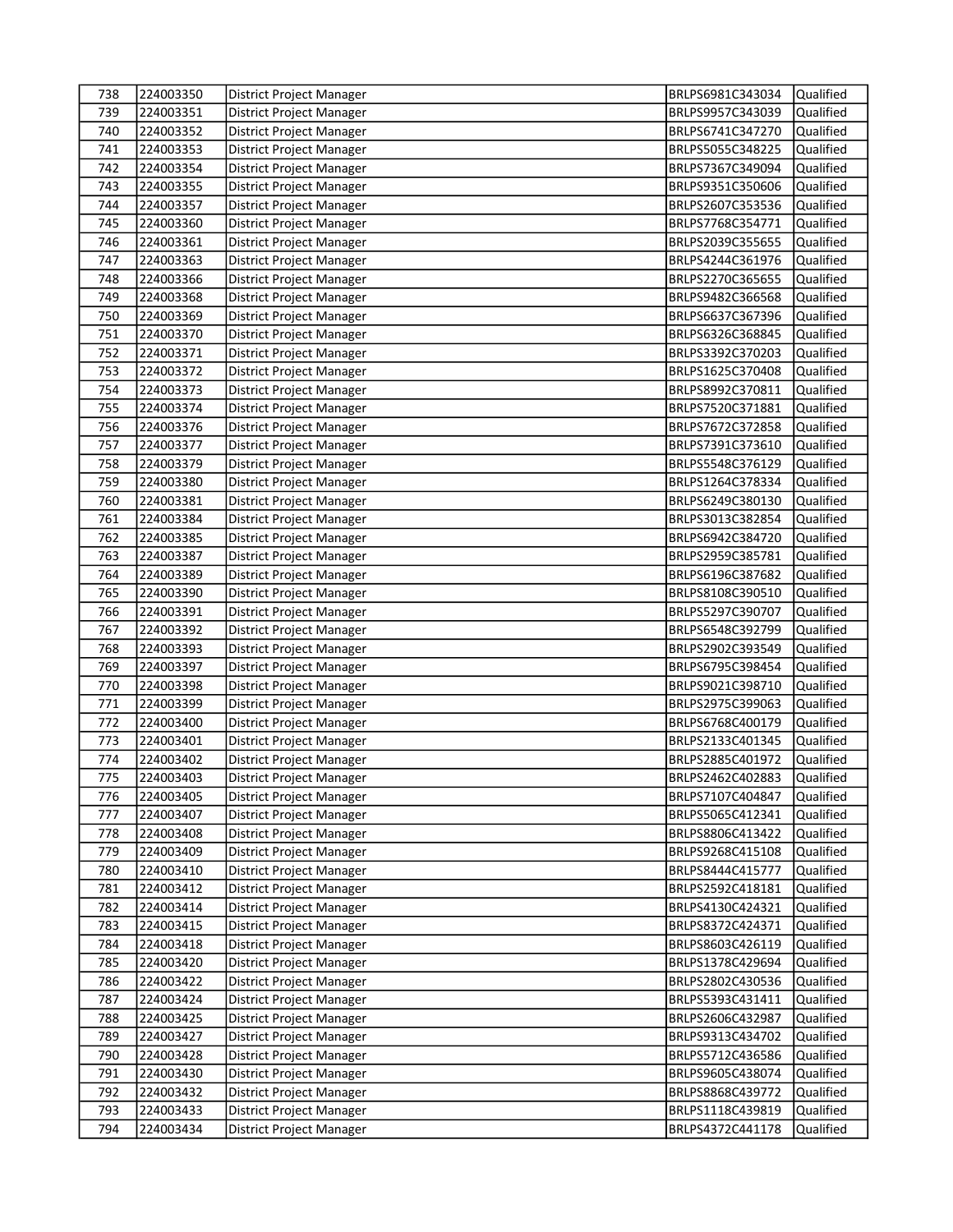| 224003436<br>BRLPS8819C442572<br>Qualified<br>796<br><b>District Project Manager</b><br>Qualified<br>797<br>224003437<br>BRLPS5400C443243<br><b>District Project Manager</b><br>798<br>BRLPS5874C444320<br>Qualified<br>224003438<br>District Project Manager<br>799<br>Qualified<br>224003439<br>District Project Manager<br>BRLPS7680C445869<br>BRLPS4725C447222<br>Qualified<br>800<br>224003441<br>District Project Manager<br>801<br>224003442<br>BRLPS4760C448734<br>Qualified<br>District Project Manager<br>802<br>224003444<br>Qualified<br>District Project Manager<br>BRLPS6481C450900<br>803<br>Qualified<br>224003445<br>District Project Manager<br>BRLPS1981C451861<br>804<br>224003450<br>District Project Manager<br>BRLPS3968C454064<br>Qualified<br>805<br>224003451<br>District Project Manager<br>BRLPS4061C454441<br>Qualified<br>806<br>224003452<br>District Project Manager<br>BRLPS9193C454461<br>Qualified<br>807<br>224003453<br>District Project Manager<br>BRLPS9809C454663<br>Qualified<br>808<br>224003454<br>District Project Manager<br>BRLPS1258C454782<br>Qualified<br>224003455<br>BRLPS9609C455007<br>809<br>District Project Manager<br>Qualified<br>810<br>224003457<br>District Project Manager<br>BRLPS5543C455626<br>Qualified<br>224003458<br>BRLPS5301C455758<br>Qualified<br>811<br>District Project Manager<br>812<br>224003459<br>BRLPS2845C455863<br>Qualified<br>District Project Manager<br>813<br>224003460<br>BRLPS9564C456691<br>Qualified<br>District Project Manager<br>224003463<br>BRLPS7446C461400<br>Qualified<br>814<br>District Project Manager<br>815<br>224003464<br>BRLPS7846C461433<br>Qualified<br>District Project Manager<br>816<br>224003466<br>District Project Manager<br>BRLPS9214C461977<br>Qualified<br>BRLPS6941C462493<br>Qualified<br>817<br>224003467<br>District Project Manager<br>224003469<br>BRLPS5292C464344<br>Qualified<br>818<br>District Project Manager<br>819<br>224003470<br>District Project Manager<br>BRLPS3036C465050<br>Qualified<br>820<br>224003471<br>BRLPS6704C465187<br>Qualified<br>District Project Manager<br>224003472<br>BRLPS2338C465661<br>Qualified<br>821<br>District Project Manager<br>Qualified<br>822<br>224003473<br>BRLPS8212C466080<br>District Project Manager<br>BRLPS4713C466276<br>Qualified<br>823<br>224003474<br>District Project Manager<br>BRLPS7446C466982<br>Qualified<br>824<br>224003475<br>District Project Manager<br>224003479<br>BRLPS5547C471061<br>Qualified<br>825<br>District Project Manager<br>826<br>Qualified<br>224003481<br>District Project Manager<br>BRLPS9379C471748<br>827<br>224003483<br>Qualified<br>District Project Manager<br>BRLPS4107C472473<br>BRLPS4783C473408<br>Qualified<br>828<br>224003484<br>District Project Manager<br>829<br>224003486<br>District Project Manager<br>BRLPS4509C474432<br>Qualified<br>830<br>224003487<br>District Project Manager<br>BRLPS1084C474991<br>Qualified<br>831<br>224003491<br>District Project Manager<br>BRLPS7243C483868<br>Qualified<br>832<br>224003492<br>BRLPS7436C485256<br>Qualified<br>District Project Manager<br>BRLPS7675C485621<br>Qualified<br>833<br>224003493<br>District Project Manager<br>224003498<br><b>District Project Manager</b><br>BRLPS5065C488528<br>Qualified<br>834<br>835<br>224003502<br>District Project Manager<br>BRLPS1308C492893<br>Qualified<br>Qualified<br>836<br>224003505<br>District Project Manager<br>BRLPS2405C496714<br>Qualified<br>837<br>224003506<br>District Project Manager<br>BRLPS9648C498160<br>224003508<br>Qualified<br>838<br>District Project Manager<br>BRLPS1873C498653<br>Qualified<br>839<br>224003509<br>District Project Manager<br>BRLPS7251C499459<br>224003511<br>Qualified<br>840<br>District Project Manager<br>BRLPS2859C501172<br>224003512<br>BRLPS7549C501371<br>Qualified<br>841<br>District Project Manager<br>Qualified<br>842<br>224003513<br>District Project Manager<br>BRLPS7780C503491<br>224003514<br>Qualified<br>843<br>District Project Manager<br>BRLPS3357C504150<br>844<br>224003515<br>BRLPS1012C506291<br>Qualified<br>District Project Manager<br>845<br>224003519<br>Qualified<br>District Project Manager<br>BRLPS5903C515878<br>224003521<br>Qualified<br>846<br>District Project Manager<br>BRLPS7308C517642<br>847<br>224003522<br>Qualified<br>District Project Manager<br>BRLPS6392C517667<br>848<br>Qualified<br>224003524<br>BRLPS1528C518392<br>District Project Manager<br>849<br>224003529<br>BRLPS5603C523063<br>Qualified<br>District Project Manager<br>850<br>224003530<br>Qualified<br>District Project Manager<br>BRLPS4120C515718<br>851<br>224003531<br>Qualified<br>District Project Manager<br>BRLPS9123C81864 | 795 | 224003435 | District Project Manager | BRLPS1450C441942 | Qualified |
|------------------------------------------------------------------------------------------------------------------------------------------------------------------------------------------------------------------------------------------------------------------------------------------------------------------------------------------------------------------------------------------------------------------------------------------------------------------------------------------------------------------------------------------------------------------------------------------------------------------------------------------------------------------------------------------------------------------------------------------------------------------------------------------------------------------------------------------------------------------------------------------------------------------------------------------------------------------------------------------------------------------------------------------------------------------------------------------------------------------------------------------------------------------------------------------------------------------------------------------------------------------------------------------------------------------------------------------------------------------------------------------------------------------------------------------------------------------------------------------------------------------------------------------------------------------------------------------------------------------------------------------------------------------------------------------------------------------------------------------------------------------------------------------------------------------------------------------------------------------------------------------------------------------------------------------------------------------------------------------------------------------------------------------------------------------------------------------------------------------------------------------------------------------------------------------------------------------------------------------------------------------------------------------------------------------------------------------------------------------------------------------------------------------------------------------------------------------------------------------------------------------------------------------------------------------------------------------------------------------------------------------------------------------------------------------------------------------------------------------------------------------------------------------------------------------------------------------------------------------------------------------------------------------------------------------------------------------------------------------------------------------------------------------------------------------------------------------------------------------------------------------------------------------------------------------------------------------------------------------------------------------------------------------------------------------------------------------------------------------------------------------------------------------------------------------------------------------------------------------------------------------------------------------------------------------------------------------------------------------------------------------------------------------------------------------------------------------------------------------------------------------------------------------------------------------------------------------------------------------------------------------------------------------------------------------------------------------------------------------------------------------------------------------------------------------------------------------------------------------------------------------------------------------------------------------------------------------------------------------------------------------------------------------------------------------------------------------------------------------------------------------------------------------------------------------------------------------------------------------------------------------------------------------------------------------------------------------------------------------------------------------------------------------------------------------------------------------------------------------|-----|-----------|--------------------------|------------------|-----------|
|                                                                                                                                                                                                                                                                                                                                                                                                                                                                                                                                                                                                                                                                                                                                                                                                                                                                                                                                                                                                                                                                                                                                                                                                                                                                                                                                                                                                                                                                                                                                                                                                                                                                                                                                                                                                                                                                                                                                                                                                                                                                                                                                                                                                                                                                                                                                                                                                                                                                                                                                                                                                                                                                                                                                                                                                                                                                                                                                                                                                                                                                                                                                                                                                                                                                                                                                                                                                                                                                                                                                                                                                                                                                                                                                                                                                                                                                                                                                                                                                                                                                                                                                                                                                                                                                                                                                                                                                                                                                                                                                                                                                                                                                                                                                          |     |           |                          |                  |           |
|                                                                                                                                                                                                                                                                                                                                                                                                                                                                                                                                                                                                                                                                                                                                                                                                                                                                                                                                                                                                                                                                                                                                                                                                                                                                                                                                                                                                                                                                                                                                                                                                                                                                                                                                                                                                                                                                                                                                                                                                                                                                                                                                                                                                                                                                                                                                                                                                                                                                                                                                                                                                                                                                                                                                                                                                                                                                                                                                                                                                                                                                                                                                                                                                                                                                                                                                                                                                                                                                                                                                                                                                                                                                                                                                                                                                                                                                                                                                                                                                                                                                                                                                                                                                                                                                                                                                                                                                                                                                                                                                                                                                                                                                                                                                          |     |           |                          |                  |           |
|                                                                                                                                                                                                                                                                                                                                                                                                                                                                                                                                                                                                                                                                                                                                                                                                                                                                                                                                                                                                                                                                                                                                                                                                                                                                                                                                                                                                                                                                                                                                                                                                                                                                                                                                                                                                                                                                                                                                                                                                                                                                                                                                                                                                                                                                                                                                                                                                                                                                                                                                                                                                                                                                                                                                                                                                                                                                                                                                                                                                                                                                                                                                                                                                                                                                                                                                                                                                                                                                                                                                                                                                                                                                                                                                                                                                                                                                                                                                                                                                                                                                                                                                                                                                                                                                                                                                                                                                                                                                                                                                                                                                                                                                                                                                          |     |           |                          |                  |           |
|                                                                                                                                                                                                                                                                                                                                                                                                                                                                                                                                                                                                                                                                                                                                                                                                                                                                                                                                                                                                                                                                                                                                                                                                                                                                                                                                                                                                                                                                                                                                                                                                                                                                                                                                                                                                                                                                                                                                                                                                                                                                                                                                                                                                                                                                                                                                                                                                                                                                                                                                                                                                                                                                                                                                                                                                                                                                                                                                                                                                                                                                                                                                                                                                                                                                                                                                                                                                                                                                                                                                                                                                                                                                                                                                                                                                                                                                                                                                                                                                                                                                                                                                                                                                                                                                                                                                                                                                                                                                                                                                                                                                                                                                                                                                          |     |           |                          |                  |           |
|                                                                                                                                                                                                                                                                                                                                                                                                                                                                                                                                                                                                                                                                                                                                                                                                                                                                                                                                                                                                                                                                                                                                                                                                                                                                                                                                                                                                                                                                                                                                                                                                                                                                                                                                                                                                                                                                                                                                                                                                                                                                                                                                                                                                                                                                                                                                                                                                                                                                                                                                                                                                                                                                                                                                                                                                                                                                                                                                                                                                                                                                                                                                                                                                                                                                                                                                                                                                                                                                                                                                                                                                                                                                                                                                                                                                                                                                                                                                                                                                                                                                                                                                                                                                                                                                                                                                                                                                                                                                                                                                                                                                                                                                                                                                          |     |           |                          |                  |           |
|                                                                                                                                                                                                                                                                                                                                                                                                                                                                                                                                                                                                                                                                                                                                                                                                                                                                                                                                                                                                                                                                                                                                                                                                                                                                                                                                                                                                                                                                                                                                                                                                                                                                                                                                                                                                                                                                                                                                                                                                                                                                                                                                                                                                                                                                                                                                                                                                                                                                                                                                                                                                                                                                                                                                                                                                                                                                                                                                                                                                                                                                                                                                                                                                                                                                                                                                                                                                                                                                                                                                                                                                                                                                                                                                                                                                                                                                                                                                                                                                                                                                                                                                                                                                                                                                                                                                                                                                                                                                                                                                                                                                                                                                                                                                          |     |           |                          |                  |           |
|                                                                                                                                                                                                                                                                                                                                                                                                                                                                                                                                                                                                                                                                                                                                                                                                                                                                                                                                                                                                                                                                                                                                                                                                                                                                                                                                                                                                                                                                                                                                                                                                                                                                                                                                                                                                                                                                                                                                                                                                                                                                                                                                                                                                                                                                                                                                                                                                                                                                                                                                                                                                                                                                                                                                                                                                                                                                                                                                                                                                                                                                                                                                                                                                                                                                                                                                                                                                                                                                                                                                                                                                                                                                                                                                                                                                                                                                                                                                                                                                                                                                                                                                                                                                                                                                                                                                                                                                                                                                                                                                                                                                                                                                                                                                          |     |           |                          |                  |           |
|                                                                                                                                                                                                                                                                                                                                                                                                                                                                                                                                                                                                                                                                                                                                                                                                                                                                                                                                                                                                                                                                                                                                                                                                                                                                                                                                                                                                                                                                                                                                                                                                                                                                                                                                                                                                                                                                                                                                                                                                                                                                                                                                                                                                                                                                                                                                                                                                                                                                                                                                                                                                                                                                                                                                                                                                                                                                                                                                                                                                                                                                                                                                                                                                                                                                                                                                                                                                                                                                                                                                                                                                                                                                                                                                                                                                                                                                                                                                                                                                                                                                                                                                                                                                                                                                                                                                                                                                                                                                                                                                                                                                                                                                                                                                          |     |           |                          |                  |           |
|                                                                                                                                                                                                                                                                                                                                                                                                                                                                                                                                                                                                                                                                                                                                                                                                                                                                                                                                                                                                                                                                                                                                                                                                                                                                                                                                                                                                                                                                                                                                                                                                                                                                                                                                                                                                                                                                                                                                                                                                                                                                                                                                                                                                                                                                                                                                                                                                                                                                                                                                                                                                                                                                                                                                                                                                                                                                                                                                                                                                                                                                                                                                                                                                                                                                                                                                                                                                                                                                                                                                                                                                                                                                                                                                                                                                                                                                                                                                                                                                                                                                                                                                                                                                                                                                                                                                                                                                                                                                                                                                                                                                                                                                                                                                          |     |           |                          |                  |           |
|                                                                                                                                                                                                                                                                                                                                                                                                                                                                                                                                                                                                                                                                                                                                                                                                                                                                                                                                                                                                                                                                                                                                                                                                                                                                                                                                                                                                                                                                                                                                                                                                                                                                                                                                                                                                                                                                                                                                                                                                                                                                                                                                                                                                                                                                                                                                                                                                                                                                                                                                                                                                                                                                                                                                                                                                                                                                                                                                                                                                                                                                                                                                                                                                                                                                                                                                                                                                                                                                                                                                                                                                                                                                                                                                                                                                                                                                                                                                                                                                                                                                                                                                                                                                                                                                                                                                                                                                                                                                                                                                                                                                                                                                                                                                          |     |           |                          |                  |           |
|                                                                                                                                                                                                                                                                                                                                                                                                                                                                                                                                                                                                                                                                                                                                                                                                                                                                                                                                                                                                                                                                                                                                                                                                                                                                                                                                                                                                                                                                                                                                                                                                                                                                                                                                                                                                                                                                                                                                                                                                                                                                                                                                                                                                                                                                                                                                                                                                                                                                                                                                                                                                                                                                                                                                                                                                                                                                                                                                                                                                                                                                                                                                                                                                                                                                                                                                                                                                                                                                                                                                                                                                                                                                                                                                                                                                                                                                                                                                                                                                                                                                                                                                                                                                                                                                                                                                                                                                                                                                                                                                                                                                                                                                                                                                          |     |           |                          |                  |           |
|                                                                                                                                                                                                                                                                                                                                                                                                                                                                                                                                                                                                                                                                                                                                                                                                                                                                                                                                                                                                                                                                                                                                                                                                                                                                                                                                                                                                                                                                                                                                                                                                                                                                                                                                                                                                                                                                                                                                                                                                                                                                                                                                                                                                                                                                                                                                                                                                                                                                                                                                                                                                                                                                                                                                                                                                                                                                                                                                                                                                                                                                                                                                                                                                                                                                                                                                                                                                                                                                                                                                                                                                                                                                                                                                                                                                                                                                                                                                                                                                                                                                                                                                                                                                                                                                                                                                                                                                                                                                                                                                                                                                                                                                                                                                          |     |           |                          |                  |           |
|                                                                                                                                                                                                                                                                                                                                                                                                                                                                                                                                                                                                                                                                                                                                                                                                                                                                                                                                                                                                                                                                                                                                                                                                                                                                                                                                                                                                                                                                                                                                                                                                                                                                                                                                                                                                                                                                                                                                                                                                                                                                                                                                                                                                                                                                                                                                                                                                                                                                                                                                                                                                                                                                                                                                                                                                                                                                                                                                                                                                                                                                                                                                                                                                                                                                                                                                                                                                                                                                                                                                                                                                                                                                                                                                                                                                                                                                                                                                                                                                                                                                                                                                                                                                                                                                                                                                                                                                                                                                                                                                                                                                                                                                                                                                          |     |           |                          |                  |           |
|                                                                                                                                                                                                                                                                                                                                                                                                                                                                                                                                                                                                                                                                                                                                                                                                                                                                                                                                                                                                                                                                                                                                                                                                                                                                                                                                                                                                                                                                                                                                                                                                                                                                                                                                                                                                                                                                                                                                                                                                                                                                                                                                                                                                                                                                                                                                                                                                                                                                                                                                                                                                                                                                                                                                                                                                                                                                                                                                                                                                                                                                                                                                                                                                                                                                                                                                                                                                                                                                                                                                                                                                                                                                                                                                                                                                                                                                                                                                                                                                                                                                                                                                                                                                                                                                                                                                                                                                                                                                                                                                                                                                                                                                                                                                          |     |           |                          |                  |           |
|                                                                                                                                                                                                                                                                                                                                                                                                                                                                                                                                                                                                                                                                                                                                                                                                                                                                                                                                                                                                                                                                                                                                                                                                                                                                                                                                                                                                                                                                                                                                                                                                                                                                                                                                                                                                                                                                                                                                                                                                                                                                                                                                                                                                                                                                                                                                                                                                                                                                                                                                                                                                                                                                                                                                                                                                                                                                                                                                                                                                                                                                                                                                                                                                                                                                                                                                                                                                                                                                                                                                                                                                                                                                                                                                                                                                                                                                                                                                                                                                                                                                                                                                                                                                                                                                                                                                                                                                                                                                                                                                                                                                                                                                                                                                          |     |           |                          |                  |           |
|                                                                                                                                                                                                                                                                                                                                                                                                                                                                                                                                                                                                                                                                                                                                                                                                                                                                                                                                                                                                                                                                                                                                                                                                                                                                                                                                                                                                                                                                                                                                                                                                                                                                                                                                                                                                                                                                                                                                                                                                                                                                                                                                                                                                                                                                                                                                                                                                                                                                                                                                                                                                                                                                                                                                                                                                                                                                                                                                                                                                                                                                                                                                                                                                                                                                                                                                                                                                                                                                                                                                                                                                                                                                                                                                                                                                                                                                                                                                                                                                                                                                                                                                                                                                                                                                                                                                                                                                                                                                                                                                                                                                                                                                                                                                          |     |           |                          |                  |           |
|                                                                                                                                                                                                                                                                                                                                                                                                                                                                                                                                                                                                                                                                                                                                                                                                                                                                                                                                                                                                                                                                                                                                                                                                                                                                                                                                                                                                                                                                                                                                                                                                                                                                                                                                                                                                                                                                                                                                                                                                                                                                                                                                                                                                                                                                                                                                                                                                                                                                                                                                                                                                                                                                                                                                                                                                                                                                                                                                                                                                                                                                                                                                                                                                                                                                                                                                                                                                                                                                                                                                                                                                                                                                                                                                                                                                                                                                                                                                                                                                                                                                                                                                                                                                                                                                                                                                                                                                                                                                                                                                                                                                                                                                                                                                          |     |           |                          |                  |           |
|                                                                                                                                                                                                                                                                                                                                                                                                                                                                                                                                                                                                                                                                                                                                                                                                                                                                                                                                                                                                                                                                                                                                                                                                                                                                                                                                                                                                                                                                                                                                                                                                                                                                                                                                                                                                                                                                                                                                                                                                                                                                                                                                                                                                                                                                                                                                                                                                                                                                                                                                                                                                                                                                                                                                                                                                                                                                                                                                                                                                                                                                                                                                                                                                                                                                                                                                                                                                                                                                                                                                                                                                                                                                                                                                                                                                                                                                                                                                                                                                                                                                                                                                                                                                                                                                                                                                                                                                                                                                                                                                                                                                                                                                                                                                          |     |           |                          |                  |           |
|                                                                                                                                                                                                                                                                                                                                                                                                                                                                                                                                                                                                                                                                                                                                                                                                                                                                                                                                                                                                                                                                                                                                                                                                                                                                                                                                                                                                                                                                                                                                                                                                                                                                                                                                                                                                                                                                                                                                                                                                                                                                                                                                                                                                                                                                                                                                                                                                                                                                                                                                                                                                                                                                                                                                                                                                                                                                                                                                                                                                                                                                                                                                                                                                                                                                                                                                                                                                                                                                                                                                                                                                                                                                                                                                                                                                                                                                                                                                                                                                                                                                                                                                                                                                                                                                                                                                                                                                                                                                                                                                                                                                                                                                                                                                          |     |           |                          |                  |           |
|                                                                                                                                                                                                                                                                                                                                                                                                                                                                                                                                                                                                                                                                                                                                                                                                                                                                                                                                                                                                                                                                                                                                                                                                                                                                                                                                                                                                                                                                                                                                                                                                                                                                                                                                                                                                                                                                                                                                                                                                                                                                                                                                                                                                                                                                                                                                                                                                                                                                                                                                                                                                                                                                                                                                                                                                                                                                                                                                                                                                                                                                                                                                                                                                                                                                                                                                                                                                                                                                                                                                                                                                                                                                                                                                                                                                                                                                                                                                                                                                                                                                                                                                                                                                                                                                                                                                                                                                                                                                                                                                                                                                                                                                                                                                          |     |           |                          |                  |           |
|                                                                                                                                                                                                                                                                                                                                                                                                                                                                                                                                                                                                                                                                                                                                                                                                                                                                                                                                                                                                                                                                                                                                                                                                                                                                                                                                                                                                                                                                                                                                                                                                                                                                                                                                                                                                                                                                                                                                                                                                                                                                                                                                                                                                                                                                                                                                                                                                                                                                                                                                                                                                                                                                                                                                                                                                                                                                                                                                                                                                                                                                                                                                                                                                                                                                                                                                                                                                                                                                                                                                                                                                                                                                                                                                                                                                                                                                                                                                                                                                                                                                                                                                                                                                                                                                                                                                                                                                                                                                                                                                                                                                                                                                                                                                          |     |           |                          |                  |           |
|                                                                                                                                                                                                                                                                                                                                                                                                                                                                                                                                                                                                                                                                                                                                                                                                                                                                                                                                                                                                                                                                                                                                                                                                                                                                                                                                                                                                                                                                                                                                                                                                                                                                                                                                                                                                                                                                                                                                                                                                                                                                                                                                                                                                                                                                                                                                                                                                                                                                                                                                                                                                                                                                                                                                                                                                                                                                                                                                                                                                                                                                                                                                                                                                                                                                                                                                                                                                                                                                                                                                                                                                                                                                                                                                                                                                                                                                                                                                                                                                                                                                                                                                                                                                                                                                                                                                                                                                                                                                                                                                                                                                                                                                                                                                          |     |           |                          |                  |           |
|                                                                                                                                                                                                                                                                                                                                                                                                                                                                                                                                                                                                                                                                                                                                                                                                                                                                                                                                                                                                                                                                                                                                                                                                                                                                                                                                                                                                                                                                                                                                                                                                                                                                                                                                                                                                                                                                                                                                                                                                                                                                                                                                                                                                                                                                                                                                                                                                                                                                                                                                                                                                                                                                                                                                                                                                                                                                                                                                                                                                                                                                                                                                                                                                                                                                                                                                                                                                                                                                                                                                                                                                                                                                                                                                                                                                                                                                                                                                                                                                                                                                                                                                                                                                                                                                                                                                                                                                                                                                                                                                                                                                                                                                                                                                          |     |           |                          |                  |           |
|                                                                                                                                                                                                                                                                                                                                                                                                                                                                                                                                                                                                                                                                                                                                                                                                                                                                                                                                                                                                                                                                                                                                                                                                                                                                                                                                                                                                                                                                                                                                                                                                                                                                                                                                                                                                                                                                                                                                                                                                                                                                                                                                                                                                                                                                                                                                                                                                                                                                                                                                                                                                                                                                                                                                                                                                                                                                                                                                                                                                                                                                                                                                                                                                                                                                                                                                                                                                                                                                                                                                                                                                                                                                                                                                                                                                                                                                                                                                                                                                                                                                                                                                                                                                                                                                                                                                                                                                                                                                                                                                                                                                                                                                                                                                          |     |           |                          |                  |           |
|                                                                                                                                                                                                                                                                                                                                                                                                                                                                                                                                                                                                                                                                                                                                                                                                                                                                                                                                                                                                                                                                                                                                                                                                                                                                                                                                                                                                                                                                                                                                                                                                                                                                                                                                                                                                                                                                                                                                                                                                                                                                                                                                                                                                                                                                                                                                                                                                                                                                                                                                                                                                                                                                                                                                                                                                                                                                                                                                                                                                                                                                                                                                                                                                                                                                                                                                                                                                                                                                                                                                                                                                                                                                                                                                                                                                                                                                                                                                                                                                                                                                                                                                                                                                                                                                                                                                                                                                                                                                                                                                                                                                                                                                                                                                          |     |           |                          |                  |           |
|                                                                                                                                                                                                                                                                                                                                                                                                                                                                                                                                                                                                                                                                                                                                                                                                                                                                                                                                                                                                                                                                                                                                                                                                                                                                                                                                                                                                                                                                                                                                                                                                                                                                                                                                                                                                                                                                                                                                                                                                                                                                                                                                                                                                                                                                                                                                                                                                                                                                                                                                                                                                                                                                                                                                                                                                                                                                                                                                                                                                                                                                                                                                                                                                                                                                                                                                                                                                                                                                                                                                                                                                                                                                                                                                                                                                                                                                                                                                                                                                                                                                                                                                                                                                                                                                                                                                                                                                                                                                                                                                                                                                                                                                                                                                          |     |           |                          |                  |           |
|                                                                                                                                                                                                                                                                                                                                                                                                                                                                                                                                                                                                                                                                                                                                                                                                                                                                                                                                                                                                                                                                                                                                                                                                                                                                                                                                                                                                                                                                                                                                                                                                                                                                                                                                                                                                                                                                                                                                                                                                                                                                                                                                                                                                                                                                                                                                                                                                                                                                                                                                                                                                                                                                                                                                                                                                                                                                                                                                                                                                                                                                                                                                                                                                                                                                                                                                                                                                                                                                                                                                                                                                                                                                                                                                                                                                                                                                                                                                                                                                                                                                                                                                                                                                                                                                                                                                                                                                                                                                                                                                                                                                                                                                                                                                          |     |           |                          |                  |           |
|                                                                                                                                                                                                                                                                                                                                                                                                                                                                                                                                                                                                                                                                                                                                                                                                                                                                                                                                                                                                                                                                                                                                                                                                                                                                                                                                                                                                                                                                                                                                                                                                                                                                                                                                                                                                                                                                                                                                                                                                                                                                                                                                                                                                                                                                                                                                                                                                                                                                                                                                                                                                                                                                                                                                                                                                                                                                                                                                                                                                                                                                                                                                                                                                                                                                                                                                                                                                                                                                                                                                                                                                                                                                                                                                                                                                                                                                                                                                                                                                                                                                                                                                                                                                                                                                                                                                                                                                                                                                                                                                                                                                                                                                                                                                          |     |           |                          |                  |           |
|                                                                                                                                                                                                                                                                                                                                                                                                                                                                                                                                                                                                                                                                                                                                                                                                                                                                                                                                                                                                                                                                                                                                                                                                                                                                                                                                                                                                                                                                                                                                                                                                                                                                                                                                                                                                                                                                                                                                                                                                                                                                                                                                                                                                                                                                                                                                                                                                                                                                                                                                                                                                                                                                                                                                                                                                                                                                                                                                                                                                                                                                                                                                                                                                                                                                                                                                                                                                                                                                                                                                                                                                                                                                                                                                                                                                                                                                                                                                                                                                                                                                                                                                                                                                                                                                                                                                                                                                                                                                                                                                                                                                                                                                                                                                          |     |           |                          |                  |           |
|                                                                                                                                                                                                                                                                                                                                                                                                                                                                                                                                                                                                                                                                                                                                                                                                                                                                                                                                                                                                                                                                                                                                                                                                                                                                                                                                                                                                                                                                                                                                                                                                                                                                                                                                                                                                                                                                                                                                                                                                                                                                                                                                                                                                                                                                                                                                                                                                                                                                                                                                                                                                                                                                                                                                                                                                                                                                                                                                                                                                                                                                                                                                                                                                                                                                                                                                                                                                                                                                                                                                                                                                                                                                                                                                                                                                                                                                                                                                                                                                                                                                                                                                                                                                                                                                                                                                                                                                                                                                                                                                                                                                                                                                                                                                          |     |           |                          |                  |           |
|                                                                                                                                                                                                                                                                                                                                                                                                                                                                                                                                                                                                                                                                                                                                                                                                                                                                                                                                                                                                                                                                                                                                                                                                                                                                                                                                                                                                                                                                                                                                                                                                                                                                                                                                                                                                                                                                                                                                                                                                                                                                                                                                                                                                                                                                                                                                                                                                                                                                                                                                                                                                                                                                                                                                                                                                                                                                                                                                                                                                                                                                                                                                                                                                                                                                                                                                                                                                                                                                                                                                                                                                                                                                                                                                                                                                                                                                                                                                                                                                                                                                                                                                                                                                                                                                                                                                                                                                                                                                                                                                                                                                                                                                                                                                          |     |           |                          |                  |           |
|                                                                                                                                                                                                                                                                                                                                                                                                                                                                                                                                                                                                                                                                                                                                                                                                                                                                                                                                                                                                                                                                                                                                                                                                                                                                                                                                                                                                                                                                                                                                                                                                                                                                                                                                                                                                                                                                                                                                                                                                                                                                                                                                                                                                                                                                                                                                                                                                                                                                                                                                                                                                                                                                                                                                                                                                                                                                                                                                                                                                                                                                                                                                                                                                                                                                                                                                                                                                                                                                                                                                                                                                                                                                                                                                                                                                                                                                                                                                                                                                                                                                                                                                                                                                                                                                                                                                                                                                                                                                                                                                                                                                                                                                                                                                          |     |           |                          |                  |           |
|                                                                                                                                                                                                                                                                                                                                                                                                                                                                                                                                                                                                                                                                                                                                                                                                                                                                                                                                                                                                                                                                                                                                                                                                                                                                                                                                                                                                                                                                                                                                                                                                                                                                                                                                                                                                                                                                                                                                                                                                                                                                                                                                                                                                                                                                                                                                                                                                                                                                                                                                                                                                                                                                                                                                                                                                                                                                                                                                                                                                                                                                                                                                                                                                                                                                                                                                                                                                                                                                                                                                                                                                                                                                                                                                                                                                                                                                                                                                                                                                                                                                                                                                                                                                                                                                                                                                                                                                                                                                                                                                                                                                                                                                                                                                          |     |           |                          |                  |           |
|                                                                                                                                                                                                                                                                                                                                                                                                                                                                                                                                                                                                                                                                                                                                                                                                                                                                                                                                                                                                                                                                                                                                                                                                                                                                                                                                                                                                                                                                                                                                                                                                                                                                                                                                                                                                                                                                                                                                                                                                                                                                                                                                                                                                                                                                                                                                                                                                                                                                                                                                                                                                                                                                                                                                                                                                                                                                                                                                                                                                                                                                                                                                                                                                                                                                                                                                                                                                                                                                                                                                                                                                                                                                                                                                                                                                                                                                                                                                                                                                                                                                                                                                                                                                                                                                                                                                                                                                                                                                                                                                                                                                                                                                                                                                          |     |           |                          |                  |           |
|                                                                                                                                                                                                                                                                                                                                                                                                                                                                                                                                                                                                                                                                                                                                                                                                                                                                                                                                                                                                                                                                                                                                                                                                                                                                                                                                                                                                                                                                                                                                                                                                                                                                                                                                                                                                                                                                                                                                                                                                                                                                                                                                                                                                                                                                                                                                                                                                                                                                                                                                                                                                                                                                                                                                                                                                                                                                                                                                                                                                                                                                                                                                                                                                                                                                                                                                                                                                                                                                                                                                                                                                                                                                                                                                                                                                                                                                                                                                                                                                                                                                                                                                                                                                                                                                                                                                                                                                                                                                                                                                                                                                                                                                                                                                          |     |           |                          |                  |           |
|                                                                                                                                                                                                                                                                                                                                                                                                                                                                                                                                                                                                                                                                                                                                                                                                                                                                                                                                                                                                                                                                                                                                                                                                                                                                                                                                                                                                                                                                                                                                                                                                                                                                                                                                                                                                                                                                                                                                                                                                                                                                                                                                                                                                                                                                                                                                                                                                                                                                                                                                                                                                                                                                                                                                                                                                                                                                                                                                                                                                                                                                                                                                                                                                                                                                                                                                                                                                                                                                                                                                                                                                                                                                                                                                                                                                                                                                                                                                                                                                                                                                                                                                                                                                                                                                                                                                                                                                                                                                                                                                                                                                                                                                                                                                          |     |           |                          |                  |           |
|                                                                                                                                                                                                                                                                                                                                                                                                                                                                                                                                                                                                                                                                                                                                                                                                                                                                                                                                                                                                                                                                                                                                                                                                                                                                                                                                                                                                                                                                                                                                                                                                                                                                                                                                                                                                                                                                                                                                                                                                                                                                                                                                                                                                                                                                                                                                                                                                                                                                                                                                                                                                                                                                                                                                                                                                                                                                                                                                                                                                                                                                                                                                                                                                                                                                                                                                                                                                                                                                                                                                                                                                                                                                                                                                                                                                                                                                                                                                                                                                                                                                                                                                                                                                                                                                                                                                                                                                                                                                                                                                                                                                                                                                                                                                          |     |           |                          |                  |           |
|                                                                                                                                                                                                                                                                                                                                                                                                                                                                                                                                                                                                                                                                                                                                                                                                                                                                                                                                                                                                                                                                                                                                                                                                                                                                                                                                                                                                                                                                                                                                                                                                                                                                                                                                                                                                                                                                                                                                                                                                                                                                                                                                                                                                                                                                                                                                                                                                                                                                                                                                                                                                                                                                                                                                                                                                                                                                                                                                                                                                                                                                                                                                                                                                                                                                                                                                                                                                                                                                                                                                                                                                                                                                                                                                                                                                                                                                                                                                                                                                                                                                                                                                                                                                                                                                                                                                                                                                                                                                                                                                                                                                                                                                                                                                          |     |           |                          |                  |           |
|                                                                                                                                                                                                                                                                                                                                                                                                                                                                                                                                                                                                                                                                                                                                                                                                                                                                                                                                                                                                                                                                                                                                                                                                                                                                                                                                                                                                                                                                                                                                                                                                                                                                                                                                                                                                                                                                                                                                                                                                                                                                                                                                                                                                                                                                                                                                                                                                                                                                                                                                                                                                                                                                                                                                                                                                                                                                                                                                                                                                                                                                                                                                                                                                                                                                                                                                                                                                                                                                                                                                                                                                                                                                                                                                                                                                                                                                                                                                                                                                                                                                                                                                                                                                                                                                                                                                                                                                                                                                                                                                                                                                                                                                                                                                          |     |           |                          |                  |           |
|                                                                                                                                                                                                                                                                                                                                                                                                                                                                                                                                                                                                                                                                                                                                                                                                                                                                                                                                                                                                                                                                                                                                                                                                                                                                                                                                                                                                                                                                                                                                                                                                                                                                                                                                                                                                                                                                                                                                                                                                                                                                                                                                                                                                                                                                                                                                                                                                                                                                                                                                                                                                                                                                                                                                                                                                                                                                                                                                                                                                                                                                                                                                                                                                                                                                                                                                                                                                                                                                                                                                                                                                                                                                                                                                                                                                                                                                                                                                                                                                                                                                                                                                                                                                                                                                                                                                                                                                                                                                                                                                                                                                                                                                                                                                          |     |           |                          |                  |           |
|                                                                                                                                                                                                                                                                                                                                                                                                                                                                                                                                                                                                                                                                                                                                                                                                                                                                                                                                                                                                                                                                                                                                                                                                                                                                                                                                                                                                                                                                                                                                                                                                                                                                                                                                                                                                                                                                                                                                                                                                                                                                                                                                                                                                                                                                                                                                                                                                                                                                                                                                                                                                                                                                                                                                                                                                                                                                                                                                                                                                                                                                                                                                                                                                                                                                                                                                                                                                                                                                                                                                                                                                                                                                                                                                                                                                                                                                                                                                                                                                                                                                                                                                                                                                                                                                                                                                                                                                                                                                                                                                                                                                                                                                                                                                          |     |           |                          |                  |           |
|                                                                                                                                                                                                                                                                                                                                                                                                                                                                                                                                                                                                                                                                                                                                                                                                                                                                                                                                                                                                                                                                                                                                                                                                                                                                                                                                                                                                                                                                                                                                                                                                                                                                                                                                                                                                                                                                                                                                                                                                                                                                                                                                                                                                                                                                                                                                                                                                                                                                                                                                                                                                                                                                                                                                                                                                                                                                                                                                                                                                                                                                                                                                                                                                                                                                                                                                                                                                                                                                                                                                                                                                                                                                                                                                                                                                                                                                                                                                                                                                                                                                                                                                                                                                                                                                                                                                                                                                                                                                                                                                                                                                                                                                                                                                          |     |           |                          |                  |           |
|                                                                                                                                                                                                                                                                                                                                                                                                                                                                                                                                                                                                                                                                                                                                                                                                                                                                                                                                                                                                                                                                                                                                                                                                                                                                                                                                                                                                                                                                                                                                                                                                                                                                                                                                                                                                                                                                                                                                                                                                                                                                                                                                                                                                                                                                                                                                                                                                                                                                                                                                                                                                                                                                                                                                                                                                                                                                                                                                                                                                                                                                                                                                                                                                                                                                                                                                                                                                                                                                                                                                                                                                                                                                                                                                                                                                                                                                                                                                                                                                                                                                                                                                                                                                                                                                                                                                                                                                                                                                                                                                                                                                                                                                                                                                          |     |           |                          |                  |           |
|                                                                                                                                                                                                                                                                                                                                                                                                                                                                                                                                                                                                                                                                                                                                                                                                                                                                                                                                                                                                                                                                                                                                                                                                                                                                                                                                                                                                                                                                                                                                                                                                                                                                                                                                                                                                                                                                                                                                                                                                                                                                                                                                                                                                                                                                                                                                                                                                                                                                                                                                                                                                                                                                                                                                                                                                                                                                                                                                                                                                                                                                                                                                                                                                                                                                                                                                                                                                                                                                                                                                                                                                                                                                                                                                                                                                                                                                                                                                                                                                                                                                                                                                                                                                                                                                                                                                                                                                                                                                                                                                                                                                                                                                                                                                          |     |           |                          |                  |           |
|                                                                                                                                                                                                                                                                                                                                                                                                                                                                                                                                                                                                                                                                                                                                                                                                                                                                                                                                                                                                                                                                                                                                                                                                                                                                                                                                                                                                                                                                                                                                                                                                                                                                                                                                                                                                                                                                                                                                                                                                                                                                                                                                                                                                                                                                                                                                                                                                                                                                                                                                                                                                                                                                                                                                                                                                                                                                                                                                                                                                                                                                                                                                                                                                                                                                                                                                                                                                                                                                                                                                                                                                                                                                                                                                                                                                                                                                                                                                                                                                                                                                                                                                                                                                                                                                                                                                                                                                                                                                                                                                                                                                                                                                                                                                          |     |           |                          |                  |           |
|                                                                                                                                                                                                                                                                                                                                                                                                                                                                                                                                                                                                                                                                                                                                                                                                                                                                                                                                                                                                                                                                                                                                                                                                                                                                                                                                                                                                                                                                                                                                                                                                                                                                                                                                                                                                                                                                                                                                                                                                                                                                                                                                                                                                                                                                                                                                                                                                                                                                                                                                                                                                                                                                                                                                                                                                                                                                                                                                                                                                                                                                                                                                                                                                                                                                                                                                                                                                                                                                                                                                                                                                                                                                                                                                                                                                                                                                                                                                                                                                                                                                                                                                                                                                                                                                                                                                                                                                                                                                                                                                                                                                                                                                                                                                          |     |           |                          |                  |           |
|                                                                                                                                                                                                                                                                                                                                                                                                                                                                                                                                                                                                                                                                                                                                                                                                                                                                                                                                                                                                                                                                                                                                                                                                                                                                                                                                                                                                                                                                                                                                                                                                                                                                                                                                                                                                                                                                                                                                                                                                                                                                                                                                                                                                                                                                                                                                                                                                                                                                                                                                                                                                                                                                                                                                                                                                                                                                                                                                                                                                                                                                                                                                                                                                                                                                                                                                                                                                                                                                                                                                                                                                                                                                                                                                                                                                                                                                                                                                                                                                                                                                                                                                                                                                                                                                                                                                                                                                                                                                                                                                                                                                                                                                                                                                          |     |           |                          |                  |           |
|                                                                                                                                                                                                                                                                                                                                                                                                                                                                                                                                                                                                                                                                                                                                                                                                                                                                                                                                                                                                                                                                                                                                                                                                                                                                                                                                                                                                                                                                                                                                                                                                                                                                                                                                                                                                                                                                                                                                                                                                                                                                                                                                                                                                                                                                                                                                                                                                                                                                                                                                                                                                                                                                                                                                                                                                                                                                                                                                                                                                                                                                                                                                                                                                                                                                                                                                                                                                                                                                                                                                                                                                                                                                                                                                                                                                                                                                                                                                                                                                                                                                                                                                                                                                                                                                                                                                                                                                                                                                                                                                                                                                                                                                                                                                          |     |           |                          |                  |           |
|                                                                                                                                                                                                                                                                                                                                                                                                                                                                                                                                                                                                                                                                                                                                                                                                                                                                                                                                                                                                                                                                                                                                                                                                                                                                                                                                                                                                                                                                                                                                                                                                                                                                                                                                                                                                                                                                                                                                                                                                                                                                                                                                                                                                                                                                                                                                                                                                                                                                                                                                                                                                                                                                                                                                                                                                                                                                                                                                                                                                                                                                                                                                                                                                                                                                                                                                                                                                                                                                                                                                                                                                                                                                                                                                                                                                                                                                                                                                                                                                                                                                                                                                                                                                                                                                                                                                                                                                                                                                                                                                                                                                                                                                                                                                          |     |           |                          |                  |           |
|                                                                                                                                                                                                                                                                                                                                                                                                                                                                                                                                                                                                                                                                                                                                                                                                                                                                                                                                                                                                                                                                                                                                                                                                                                                                                                                                                                                                                                                                                                                                                                                                                                                                                                                                                                                                                                                                                                                                                                                                                                                                                                                                                                                                                                                                                                                                                                                                                                                                                                                                                                                                                                                                                                                                                                                                                                                                                                                                                                                                                                                                                                                                                                                                                                                                                                                                                                                                                                                                                                                                                                                                                                                                                                                                                                                                                                                                                                                                                                                                                                                                                                                                                                                                                                                                                                                                                                                                                                                                                                                                                                                                                                                                                                                                          |     |           |                          |                  |           |
|                                                                                                                                                                                                                                                                                                                                                                                                                                                                                                                                                                                                                                                                                                                                                                                                                                                                                                                                                                                                                                                                                                                                                                                                                                                                                                                                                                                                                                                                                                                                                                                                                                                                                                                                                                                                                                                                                                                                                                                                                                                                                                                                                                                                                                                                                                                                                                                                                                                                                                                                                                                                                                                                                                                                                                                                                                                                                                                                                                                                                                                                                                                                                                                                                                                                                                                                                                                                                                                                                                                                                                                                                                                                                                                                                                                                                                                                                                                                                                                                                                                                                                                                                                                                                                                                                                                                                                                                                                                                                                                                                                                                                                                                                                                                          |     |           |                          |                  |           |
|                                                                                                                                                                                                                                                                                                                                                                                                                                                                                                                                                                                                                                                                                                                                                                                                                                                                                                                                                                                                                                                                                                                                                                                                                                                                                                                                                                                                                                                                                                                                                                                                                                                                                                                                                                                                                                                                                                                                                                                                                                                                                                                                                                                                                                                                                                                                                                                                                                                                                                                                                                                                                                                                                                                                                                                                                                                                                                                                                                                                                                                                                                                                                                                                                                                                                                                                                                                                                                                                                                                                                                                                                                                                                                                                                                                                                                                                                                                                                                                                                                                                                                                                                                                                                                                                                                                                                                                                                                                                                                                                                                                                                                                                                                                                          |     |           |                          |                  |           |
|                                                                                                                                                                                                                                                                                                                                                                                                                                                                                                                                                                                                                                                                                                                                                                                                                                                                                                                                                                                                                                                                                                                                                                                                                                                                                                                                                                                                                                                                                                                                                                                                                                                                                                                                                                                                                                                                                                                                                                                                                                                                                                                                                                                                                                                                                                                                                                                                                                                                                                                                                                                                                                                                                                                                                                                                                                                                                                                                                                                                                                                                                                                                                                                                                                                                                                                                                                                                                                                                                                                                                                                                                                                                                                                                                                                                                                                                                                                                                                                                                                                                                                                                                                                                                                                                                                                                                                                                                                                                                                                                                                                                                                                                                                                                          |     |           |                          |                  |           |
|                                                                                                                                                                                                                                                                                                                                                                                                                                                                                                                                                                                                                                                                                                                                                                                                                                                                                                                                                                                                                                                                                                                                                                                                                                                                                                                                                                                                                                                                                                                                                                                                                                                                                                                                                                                                                                                                                                                                                                                                                                                                                                                                                                                                                                                                                                                                                                                                                                                                                                                                                                                                                                                                                                                                                                                                                                                                                                                                                                                                                                                                                                                                                                                                                                                                                                                                                                                                                                                                                                                                                                                                                                                                                                                                                                                                                                                                                                                                                                                                                                                                                                                                                                                                                                                                                                                                                                                                                                                                                                                                                                                                                                                                                                                                          |     |           |                          |                  |           |
|                                                                                                                                                                                                                                                                                                                                                                                                                                                                                                                                                                                                                                                                                                                                                                                                                                                                                                                                                                                                                                                                                                                                                                                                                                                                                                                                                                                                                                                                                                                                                                                                                                                                                                                                                                                                                                                                                                                                                                                                                                                                                                                                                                                                                                                                                                                                                                                                                                                                                                                                                                                                                                                                                                                                                                                                                                                                                                                                                                                                                                                                                                                                                                                                                                                                                                                                                                                                                                                                                                                                                                                                                                                                                                                                                                                                                                                                                                                                                                                                                                                                                                                                                                                                                                                                                                                                                                                                                                                                                                                                                                                                                                                                                                                                          |     |           |                          |                  |           |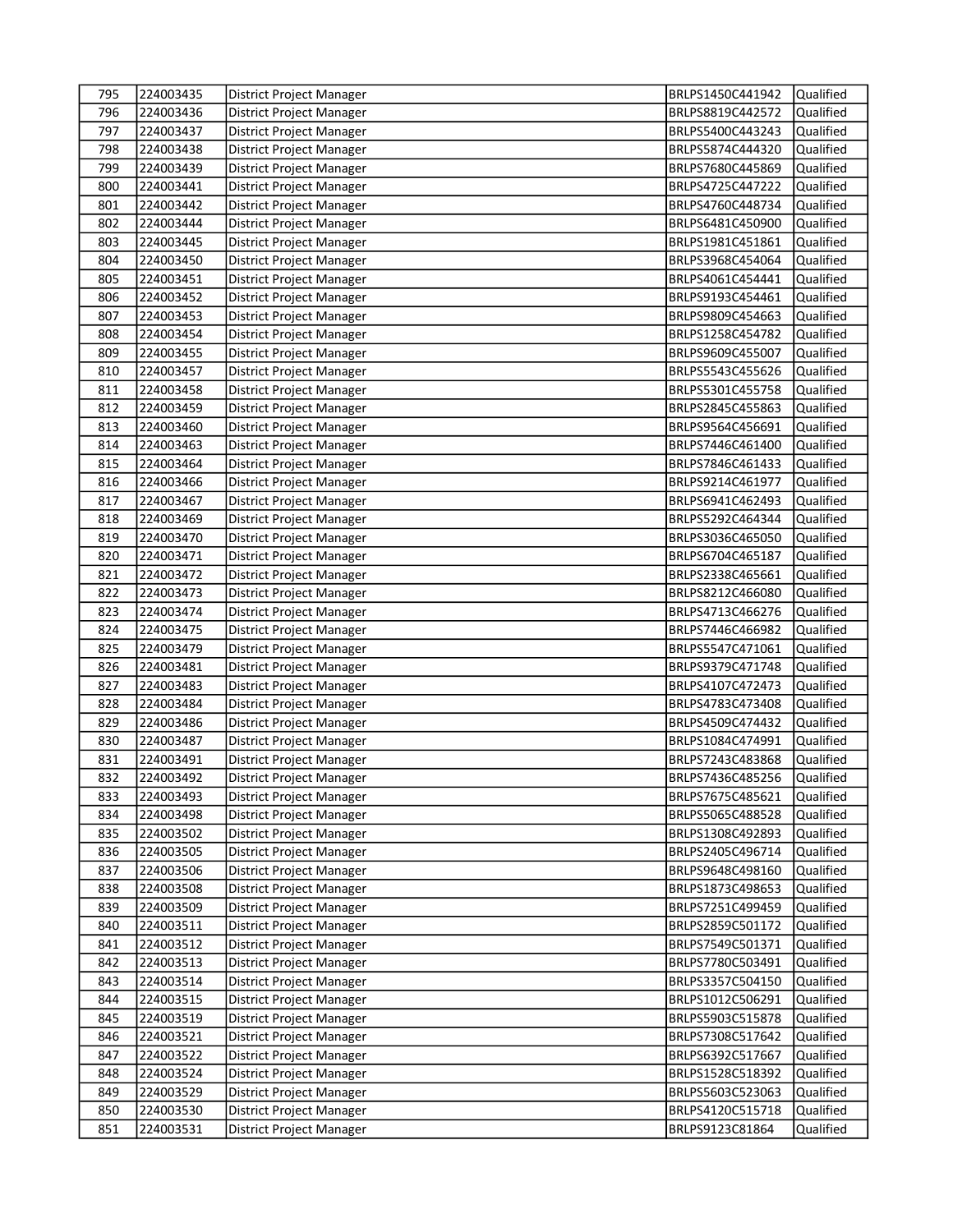| 853<br>224003534<br>Qualified<br><b>District Project Manager</b><br>BRLPS2375C82261<br>Qualified<br>854<br>224003535<br>District Project Manager<br>BRLPS5638C83220<br>855<br>Qualified<br>224003536<br>District Project Manager<br>BRLPS4658C83760<br>856<br>Qualified<br>224003537<br>District Project Manager<br>BRLPS9417C84050<br>857<br>Qualified<br>224003538<br>District Project Manager<br>BRLPS1030C88201<br>858<br>224003539<br>BRLPS5057C90056<br>Qualified<br>District Project Manager<br>859<br>Qualified<br>224003540<br>District Project Manager<br>BRLPS3517C92785<br>860<br>BRLPS4199C93490<br>Qualified<br>224003542<br>District Project Manager<br>861<br>224003543<br>District Project Manager<br>BRLPS5278C103788<br>Qualified<br>862<br>224003544<br>District Project Manager<br>BRLPS5379C104717<br>Qualified<br>863<br>224003545<br>District Project Manager<br>BRLPS6065C107370<br>Qualified<br>BRLPS2349C110158<br>864<br>224003546<br>District Project Manager<br>Qualified<br>BRLPS8797C110473<br>865<br>224003547<br>District Project Manager<br>Qualified<br>224003548<br>BRLPS8754C110589<br>866<br>District Project Manager<br>Qualified<br>BRLPS9549C118712<br>Qualified<br>867<br>224003549<br>District Project Manager<br>868<br>224003550<br>BRLPS9542C120312<br>Qualified<br>District Project Manager<br>869<br>224003551<br>BRLPS3267C121346<br>Qualified<br>District Project Manager<br>870<br>224003552<br>BRLPS4380C123768<br>Qualified<br>District Project Manager<br>224003553<br>BRLPS3863C123919<br>Qualified<br>871<br>District Project Manager<br>872<br>224003554<br>BRLPS2044C123931<br>Qualified<br>District Project Manager<br>873<br>224003555<br>District Project Manager<br>BRLPS2286C124064<br>Qualified<br>224003556<br>BRLPS1323C125015<br>Qualified<br>874<br>District Project Manager<br>224003557<br>BRLPS9105C125470<br>Qualified<br>875<br>District Project Manager<br>BRLPS8427C129120<br>Qualified<br>876<br>224003559<br>District Project Manager<br>877<br>224003561<br>BRLPS8195C130181<br>Qualified<br>District Project Manager<br>224003562<br>BRLPS8618C131854<br>Qualified<br>878<br>District Project Manager<br>Qualified<br>879<br>224003563<br>BRLPS3151C131867<br>District Project Manager<br>224003564<br>BRLPS7078C132471<br>Qualified<br>880<br>District Project Manager<br>BRLPS9693C140288<br>Qualified<br>881<br>224003565<br>District Project Manager<br>224003566<br>BRLPS2035C141089<br>Qualified<br>882<br>District Project Manager<br>883<br>224003568<br>BRLPS3791C141745<br>Qualified<br>District Project Manager<br>224003569<br>BRLPS2983C143330<br>Qualified<br>884<br>District Project Manager<br>224003570<br>BRLPS9990C152972<br>Qualified<br>885<br>District Project Manager<br>886<br>224003571<br>District Project Manager<br>BRLPS1486C152995<br>Qualified<br>887<br>224003572<br>District Project Manager<br>BRLPS8712C157266<br>Qualified<br>888<br>224003574<br>District Project Manager<br>BRLPS7356C160630<br>Qualified<br>889<br>224003575<br>BRLPS1957C161776<br>Qualified<br>District Project Manager<br>BRLPS8855C227943<br>Qualified<br>890<br>224003578<br>District Project Manager<br>224003580<br><b>District Project Manager</b><br>BRLPS3501C230424<br>Qualified<br>891<br>892<br>224003581<br>District Project Manager<br>BRLPS1465C232973<br>Qualified<br>893<br>Qualified<br>224003583<br>BRLPS3763C235729<br>District Project Manager<br>224003585<br>Qualified<br>894<br>District Project Manager<br>BRLPS3124C239240<br>895<br>224003590<br>Qualified<br>District Project Manager<br>BRLPS9190C247010<br>Qualified<br>896<br>224003592<br>District Project Manager<br>BRLPS3670C250529<br>897<br>Qualified<br>224003593<br>District Project Manager<br>BRLPS1735C250579<br>898<br>224003596<br>BRLPS2779C256615<br>Qualified<br>District Project Manager<br>899<br>Qualified<br>224003597<br>District Project Manager<br>BRLPS8132C258896<br>900<br>224003601<br>Qualified<br>District Project Manager<br>BRLPS9595C264595<br>901<br>224003602<br>BRLPS3174C265045<br>Qualified<br>District Project Manager<br>902<br>224003603<br>Qualified<br>District Project Manager<br>BRLPS7653C267598<br>903<br>224003604<br>Qualified<br>District Project Manager<br>BRLPS5374C272694<br>Qualified<br>904<br>224003605<br>BRLPS4470C272948<br>District Project Manager<br>905<br>224003606<br>Qualified<br>BRLPS3947C275328<br>District Project Manager<br>906<br>224003607<br>BRLPS5306C282341<br>Qualified<br>District Project Manager<br>907<br>224003608<br>BRLPS7010C283032<br>Qualified<br>District Project Manager<br>908<br>224003609<br>BRLPS1668C285166<br>Qualified<br>District Project Manager | 852 | 224003532 | District Project Manager | BRLPS4631C81911 | Qualified |
|----------------------------------------------------------------------------------------------------------------------------------------------------------------------------------------------------------------------------------------------------------------------------------------------------------------------------------------------------------------------------------------------------------------------------------------------------------------------------------------------------------------------------------------------------------------------------------------------------------------------------------------------------------------------------------------------------------------------------------------------------------------------------------------------------------------------------------------------------------------------------------------------------------------------------------------------------------------------------------------------------------------------------------------------------------------------------------------------------------------------------------------------------------------------------------------------------------------------------------------------------------------------------------------------------------------------------------------------------------------------------------------------------------------------------------------------------------------------------------------------------------------------------------------------------------------------------------------------------------------------------------------------------------------------------------------------------------------------------------------------------------------------------------------------------------------------------------------------------------------------------------------------------------------------------------------------------------------------------------------------------------------------------------------------------------------------------------------------------------------------------------------------------------------------------------------------------------------------------------------------------------------------------------------------------------------------------------------------------------------------------------------------------------------------------------------------------------------------------------------------------------------------------------------------------------------------------------------------------------------------------------------------------------------------------------------------------------------------------------------------------------------------------------------------------------------------------------------------------------------------------------------------------------------------------------------------------------------------------------------------------------------------------------------------------------------------------------------------------------------------------------------------------------------------------------------------------------------------------------------------------------------------------------------------------------------------------------------------------------------------------------------------------------------------------------------------------------------------------------------------------------------------------------------------------------------------------------------------------------------------------------------------------------------------------------------------------------------------------------------------------------------------------------------------------------------------------------------------------------------------------------------------------------------------------------------------------------------------------------------------------------------------------------------------------------------------------------------------------------------------------------------------------------------------------------------------------------------------------------------------------------------------------------------------------------------------------------------------------------------------------------------------------------------------------------------------------------------------------------------------------------------------------------------------------------------------------------------------------------------------------------------------------------------------------------------------------------------------------|-----|-----------|--------------------------|-----------------|-----------|
|                                                                                                                                                                                                                                                                                                                                                                                                                                                                                                                                                                                                                                                                                                                                                                                                                                                                                                                                                                                                                                                                                                                                                                                                                                                                                                                                                                                                                                                                                                                                                                                                                                                                                                                                                                                                                                                                                                                                                                                                                                                                                                                                                                                                                                                                                                                                                                                                                                                                                                                                                                                                                                                                                                                                                                                                                                                                                                                                                                                                                                                                                                                                                                                                                                                                                                                                                                                                                                                                                                                                                                                                                                                                                                                                                                                                                                                                                                                                                                                                                                                                                                                                                                                                                                                                                                                                                                                                                                                                                                                                                                                                                                                                                                                            |     |           |                          |                 |           |
|                                                                                                                                                                                                                                                                                                                                                                                                                                                                                                                                                                                                                                                                                                                                                                                                                                                                                                                                                                                                                                                                                                                                                                                                                                                                                                                                                                                                                                                                                                                                                                                                                                                                                                                                                                                                                                                                                                                                                                                                                                                                                                                                                                                                                                                                                                                                                                                                                                                                                                                                                                                                                                                                                                                                                                                                                                                                                                                                                                                                                                                                                                                                                                                                                                                                                                                                                                                                                                                                                                                                                                                                                                                                                                                                                                                                                                                                                                                                                                                                                                                                                                                                                                                                                                                                                                                                                                                                                                                                                                                                                                                                                                                                                                                            |     |           |                          |                 |           |
|                                                                                                                                                                                                                                                                                                                                                                                                                                                                                                                                                                                                                                                                                                                                                                                                                                                                                                                                                                                                                                                                                                                                                                                                                                                                                                                                                                                                                                                                                                                                                                                                                                                                                                                                                                                                                                                                                                                                                                                                                                                                                                                                                                                                                                                                                                                                                                                                                                                                                                                                                                                                                                                                                                                                                                                                                                                                                                                                                                                                                                                                                                                                                                                                                                                                                                                                                                                                                                                                                                                                                                                                                                                                                                                                                                                                                                                                                                                                                                                                                                                                                                                                                                                                                                                                                                                                                                                                                                                                                                                                                                                                                                                                                                                            |     |           |                          |                 |           |
|                                                                                                                                                                                                                                                                                                                                                                                                                                                                                                                                                                                                                                                                                                                                                                                                                                                                                                                                                                                                                                                                                                                                                                                                                                                                                                                                                                                                                                                                                                                                                                                                                                                                                                                                                                                                                                                                                                                                                                                                                                                                                                                                                                                                                                                                                                                                                                                                                                                                                                                                                                                                                                                                                                                                                                                                                                                                                                                                                                                                                                                                                                                                                                                                                                                                                                                                                                                                                                                                                                                                                                                                                                                                                                                                                                                                                                                                                                                                                                                                                                                                                                                                                                                                                                                                                                                                                                                                                                                                                                                                                                                                                                                                                                                            |     |           |                          |                 |           |
|                                                                                                                                                                                                                                                                                                                                                                                                                                                                                                                                                                                                                                                                                                                                                                                                                                                                                                                                                                                                                                                                                                                                                                                                                                                                                                                                                                                                                                                                                                                                                                                                                                                                                                                                                                                                                                                                                                                                                                                                                                                                                                                                                                                                                                                                                                                                                                                                                                                                                                                                                                                                                                                                                                                                                                                                                                                                                                                                                                                                                                                                                                                                                                                                                                                                                                                                                                                                                                                                                                                                                                                                                                                                                                                                                                                                                                                                                                                                                                                                                                                                                                                                                                                                                                                                                                                                                                                                                                                                                                                                                                                                                                                                                                                            |     |           |                          |                 |           |
|                                                                                                                                                                                                                                                                                                                                                                                                                                                                                                                                                                                                                                                                                                                                                                                                                                                                                                                                                                                                                                                                                                                                                                                                                                                                                                                                                                                                                                                                                                                                                                                                                                                                                                                                                                                                                                                                                                                                                                                                                                                                                                                                                                                                                                                                                                                                                                                                                                                                                                                                                                                                                                                                                                                                                                                                                                                                                                                                                                                                                                                                                                                                                                                                                                                                                                                                                                                                                                                                                                                                                                                                                                                                                                                                                                                                                                                                                                                                                                                                                                                                                                                                                                                                                                                                                                                                                                                                                                                                                                                                                                                                                                                                                                                            |     |           |                          |                 |           |
|                                                                                                                                                                                                                                                                                                                                                                                                                                                                                                                                                                                                                                                                                                                                                                                                                                                                                                                                                                                                                                                                                                                                                                                                                                                                                                                                                                                                                                                                                                                                                                                                                                                                                                                                                                                                                                                                                                                                                                                                                                                                                                                                                                                                                                                                                                                                                                                                                                                                                                                                                                                                                                                                                                                                                                                                                                                                                                                                                                                                                                                                                                                                                                                                                                                                                                                                                                                                                                                                                                                                                                                                                                                                                                                                                                                                                                                                                                                                                                                                                                                                                                                                                                                                                                                                                                                                                                                                                                                                                                                                                                                                                                                                                                                            |     |           |                          |                 |           |
|                                                                                                                                                                                                                                                                                                                                                                                                                                                                                                                                                                                                                                                                                                                                                                                                                                                                                                                                                                                                                                                                                                                                                                                                                                                                                                                                                                                                                                                                                                                                                                                                                                                                                                                                                                                                                                                                                                                                                                                                                                                                                                                                                                                                                                                                                                                                                                                                                                                                                                                                                                                                                                                                                                                                                                                                                                                                                                                                                                                                                                                                                                                                                                                                                                                                                                                                                                                                                                                                                                                                                                                                                                                                                                                                                                                                                                                                                                                                                                                                                                                                                                                                                                                                                                                                                                                                                                                                                                                                                                                                                                                                                                                                                                                            |     |           |                          |                 |           |
|                                                                                                                                                                                                                                                                                                                                                                                                                                                                                                                                                                                                                                                                                                                                                                                                                                                                                                                                                                                                                                                                                                                                                                                                                                                                                                                                                                                                                                                                                                                                                                                                                                                                                                                                                                                                                                                                                                                                                                                                                                                                                                                                                                                                                                                                                                                                                                                                                                                                                                                                                                                                                                                                                                                                                                                                                                                                                                                                                                                                                                                                                                                                                                                                                                                                                                                                                                                                                                                                                                                                                                                                                                                                                                                                                                                                                                                                                                                                                                                                                                                                                                                                                                                                                                                                                                                                                                                                                                                                                                                                                                                                                                                                                                                            |     |           |                          |                 |           |
|                                                                                                                                                                                                                                                                                                                                                                                                                                                                                                                                                                                                                                                                                                                                                                                                                                                                                                                                                                                                                                                                                                                                                                                                                                                                                                                                                                                                                                                                                                                                                                                                                                                                                                                                                                                                                                                                                                                                                                                                                                                                                                                                                                                                                                                                                                                                                                                                                                                                                                                                                                                                                                                                                                                                                                                                                                                                                                                                                                                                                                                                                                                                                                                                                                                                                                                                                                                                                                                                                                                                                                                                                                                                                                                                                                                                                                                                                                                                                                                                                                                                                                                                                                                                                                                                                                                                                                                                                                                                                                                                                                                                                                                                                                                            |     |           |                          |                 |           |
|                                                                                                                                                                                                                                                                                                                                                                                                                                                                                                                                                                                                                                                                                                                                                                                                                                                                                                                                                                                                                                                                                                                                                                                                                                                                                                                                                                                                                                                                                                                                                                                                                                                                                                                                                                                                                                                                                                                                                                                                                                                                                                                                                                                                                                                                                                                                                                                                                                                                                                                                                                                                                                                                                                                                                                                                                                                                                                                                                                                                                                                                                                                                                                                                                                                                                                                                                                                                                                                                                                                                                                                                                                                                                                                                                                                                                                                                                                                                                                                                                                                                                                                                                                                                                                                                                                                                                                                                                                                                                                                                                                                                                                                                                                                            |     |           |                          |                 |           |
|                                                                                                                                                                                                                                                                                                                                                                                                                                                                                                                                                                                                                                                                                                                                                                                                                                                                                                                                                                                                                                                                                                                                                                                                                                                                                                                                                                                                                                                                                                                                                                                                                                                                                                                                                                                                                                                                                                                                                                                                                                                                                                                                                                                                                                                                                                                                                                                                                                                                                                                                                                                                                                                                                                                                                                                                                                                                                                                                                                                                                                                                                                                                                                                                                                                                                                                                                                                                                                                                                                                                                                                                                                                                                                                                                                                                                                                                                                                                                                                                                                                                                                                                                                                                                                                                                                                                                                                                                                                                                                                                                                                                                                                                                                                            |     |           |                          |                 |           |
|                                                                                                                                                                                                                                                                                                                                                                                                                                                                                                                                                                                                                                                                                                                                                                                                                                                                                                                                                                                                                                                                                                                                                                                                                                                                                                                                                                                                                                                                                                                                                                                                                                                                                                                                                                                                                                                                                                                                                                                                                                                                                                                                                                                                                                                                                                                                                                                                                                                                                                                                                                                                                                                                                                                                                                                                                                                                                                                                                                                                                                                                                                                                                                                                                                                                                                                                                                                                                                                                                                                                                                                                                                                                                                                                                                                                                                                                                                                                                                                                                                                                                                                                                                                                                                                                                                                                                                                                                                                                                                                                                                                                                                                                                                                            |     |           |                          |                 |           |
|                                                                                                                                                                                                                                                                                                                                                                                                                                                                                                                                                                                                                                                                                                                                                                                                                                                                                                                                                                                                                                                                                                                                                                                                                                                                                                                                                                                                                                                                                                                                                                                                                                                                                                                                                                                                                                                                                                                                                                                                                                                                                                                                                                                                                                                                                                                                                                                                                                                                                                                                                                                                                                                                                                                                                                                                                                                                                                                                                                                                                                                                                                                                                                                                                                                                                                                                                                                                                                                                                                                                                                                                                                                                                                                                                                                                                                                                                                                                                                                                                                                                                                                                                                                                                                                                                                                                                                                                                                                                                                                                                                                                                                                                                                                            |     |           |                          |                 |           |
|                                                                                                                                                                                                                                                                                                                                                                                                                                                                                                                                                                                                                                                                                                                                                                                                                                                                                                                                                                                                                                                                                                                                                                                                                                                                                                                                                                                                                                                                                                                                                                                                                                                                                                                                                                                                                                                                                                                                                                                                                                                                                                                                                                                                                                                                                                                                                                                                                                                                                                                                                                                                                                                                                                                                                                                                                                                                                                                                                                                                                                                                                                                                                                                                                                                                                                                                                                                                                                                                                                                                                                                                                                                                                                                                                                                                                                                                                                                                                                                                                                                                                                                                                                                                                                                                                                                                                                                                                                                                                                                                                                                                                                                                                                                            |     |           |                          |                 |           |
|                                                                                                                                                                                                                                                                                                                                                                                                                                                                                                                                                                                                                                                                                                                                                                                                                                                                                                                                                                                                                                                                                                                                                                                                                                                                                                                                                                                                                                                                                                                                                                                                                                                                                                                                                                                                                                                                                                                                                                                                                                                                                                                                                                                                                                                                                                                                                                                                                                                                                                                                                                                                                                                                                                                                                                                                                                                                                                                                                                                                                                                                                                                                                                                                                                                                                                                                                                                                                                                                                                                                                                                                                                                                                                                                                                                                                                                                                                                                                                                                                                                                                                                                                                                                                                                                                                                                                                                                                                                                                                                                                                                                                                                                                                                            |     |           |                          |                 |           |
|                                                                                                                                                                                                                                                                                                                                                                                                                                                                                                                                                                                                                                                                                                                                                                                                                                                                                                                                                                                                                                                                                                                                                                                                                                                                                                                                                                                                                                                                                                                                                                                                                                                                                                                                                                                                                                                                                                                                                                                                                                                                                                                                                                                                                                                                                                                                                                                                                                                                                                                                                                                                                                                                                                                                                                                                                                                                                                                                                                                                                                                                                                                                                                                                                                                                                                                                                                                                                                                                                                                                                                                                                                                                                                                                                                                                                                                                                                                                                                                                                                                                                                                                                                                                                                                                                                                                                                                                                                                                                                                                                                                                                                                                                                                            |     |           |                          |                 |           |
|                                                                                                                                                                                                                                                                                                                                                                                                                                                                                                                                                                                                                                                                                                                                                                                                                                                                                                                                                                                                                                                                                                                                                                                                                                                                                                                                                                                                                                                                                                                                                                                                                                                                                                                                                                                                                                                                                                                                                                                                                                                                                                                                                                                                                                                                                                                                                                                                                                                                                                                                                                                                                                                                                                                                                                                                                                                                                                                                                                                                                                                                                                                                                                                                                                                                                                                                                                                                                                                                                                                                                                                                                                                                                                                                                                                                                                                                                                                                                                                                                                                                                                                                                                                                                                                                                                                                                                                                                                                                                                                                                                                                                                                                                                                            |     |           |                          |                 |           |
|                                                                                                                                                                                                                                                                                                                                                                                                                                                                                                                                                                                                                                                                                                                                                                                                                                                                                                                                                                                                                                                                                                                                                                                                                                                                                                                                                                                                                                                                                                                                                                                                                                                                                                                                                                                                                                                                                                                                                                                                                                                                                                                                                                                                                                                                                                                                                                                                                                                                                                                                                                                                                                                                                                                                                                                                                                                                                                                                                                                                                                                                                                                                                                                                                                                                                                                                                                                                                                                                                                                                                                                                                                                                                                                                                                                                                                                                                                                                                                                                                                                                                                                                                                                                                                                                                                                                                                                                                                                                                                                                                                                                                                                                                                                            |     |           |                          |                 |           |
|                                                                                                                                                                                                                                                                                                                                                                                                                                                                                                                                                                                                                                                                                                                                                                                                                                                                                                                                                                                                                                                                                                                                                                                                                                                                                                                                                                                                                                                                                                                                                                                                                                                                                                                                                                                                                                                                                                                                                                                                                                                                                                                                                                                                                                                                                                                                                                                                                                                                                                                                                                                                                                                                                                                                                                                                                                                                                                                                                                                                                                                                                                                                                                                                                                                                                                                                                                                                                                                                                                                                                                                                                                                                                                                                                                                                                                                                                                                                                                                                                                                                                                                                                                                                                                                                                                                                                                                                                                                                                                                                                                                                                                                                                                                            |     |           |                          |                 |           |
|                                                                                                                                                                                                                                                                                                                                                                                                                                                                                                                                                                                                                                                                                                                                                                                                                                                                                                                                                                                                                                                                                                                                                                                                                                                                                                                                                                                                                                                                                                                                                                                                                                                                                                                                                                                                                                                                                                                                                                                                                                                                                                                                                                                                                                                                                                                                                                                                                                                                                                                                                                                                                                                                                                                                                                                                                                                                                                                                                                                                                                                                                                                                                                                                                                                                                                                                                                                                                                                                                                                                                                                                                                                                                                                                                                                                                                                                                                                                                                                                                                                                                                                                                                                                                                                                                                                                                                                                                                                                                                                                                                                                                                                                                                                            |     |           |                          |                 |           |
|                                                                                                                                                                                                                                                                                                                                                                                                                                                                                                                                                                                                                                                                                                                                                                                                                                                                                                                                                                                                                                                                                                                                                                                                                                                                                                                                                                                                                                                                                                                                                                                                                                                                                                                                                                                                                                                                                                                                                                                                                                                                                                                                                                                                                                                                                                                                                                                                                                                                                                                                                                                                                                                                                                                                                                                                                                                                                                                                                                                                                                                                                                                                                                                                                                                                                                                                                                                                                                                                                                                                                                                                                                                                                                                                                                                                                                                                                                                                                                                                                                                                                                                                                                                                                                                                                                                                                                                                                                                                                                                                                                                                                                                                                                                            |     |           |                          |                 |           |
|                                                                                                                                                                                                                                                                                                                                                                                                                                                                                                                                                                                                                                                                                                                                                                                                                                                                                                                                                                                                                                                                                                                                                                                                                                                                                                                                                                                                                                                                                                                                                                                                                                                                                                                                                                                                                                                                                                                                                                                                                                                                                                                                                                                                                                                                                                                                                                                                                                                                                                                                                                                                                                                                                                                                                                                                                                                                                                                                                                                                                                                                                                                                                                                                                                                                                                                                                                                                                                                                                                                                                                                                                                                                                                                                                                                                                                                                                                                                                                                                                                                                                                                                                                                                                                                                                                                                                                                                                                                                                                                                                                                                                                                                                                                            |     |           |                          |                 |           |
|                                                                                                                                                                                                                                                                                                                                                                                                                                                                                                                                                                                                                                                                                                                                                                                                                                                                                                                                                                                                                                                                                                                                                                                                                                                                                                                                                                                                                                                                                                                                                                                                                                                                                                                                                                                                                                                                                                                                                                                                                                                                                                                                                                                                                                                                                                                                                                                                                                                                                                                                                                                                                                                                                                                                                                                                                                                                                                                                                                                                                                                                                                                                                                                                                                                                                                                                                                                                                                                                                                                                                                                                                                                                                                                                                                                                                                                                                                                                                                                                                                                                                                                                                                                                                                                                                                                                                                                                                                                                                                                                                                                                                                                                                                                            |     |           |                          |                 |           |
|                                                                                                                                                                                                                                                                                                                                                                                                                                                                                                                                                                                                                                                                                                                                                                                                                                                                                                                                                                                                                                                                                                                                                                                                                                                                                                                                                                                                                                                                                                                                                                                                                                                                                                                                                                                                                                                                                                                                                                                                                                                                                                                                                                                                                                                                                                                                                                                                                                                                                                                                                                                                                                                                                                                                                                                                                                                                                                                                                                                                                                                                                                                                                                                                                                                                                                                                                                                                                                                                                                                                                                                                                                                                                                                                                                                                                                                                                                                                                                                                                                                                                                                                                                                                                                                                                                                                                                                                                                                                                                                                                                                                                                                                                                                            |     |           |                          |                 |           |
|                                                                                                                                                                                                                                                                                                                                                                                                                                                                                                                                                                                                                                                                                                                                                                                                                                                                                                                                                                                                                                                                                                                                                                                                                                                                                                                                                                                                                                                                                                                                                                                                                                                                                                                                                                                                                                                                                                                                                                                                                                                                                                                                                                                                                                                                                                                                                                                                                                                                                                                                                                                                                                                                                                                                                                                                                                                                                                                                                                                                                                                                                                                                                                                                                                                                                                                                                                                                                                                                                                                                                                                                                                                                                                                                                                                                                                                                                                                                                                                                                                                                                                                                                                                                                                                                                                                                                                                                                                                                                                                                                                                                                                                                                                                            |     |           |                          |                 |           |
|                                                                                                                                                                                                                                                                                                                                                                                                                                                                                                                                                                                                                                                                                                                                                                                                                                                                                                                                                                                                                                                                                                                                                                                                                                                                                                                                                                                                                                                                                                                                                                                                                                                                                                                                                                                                                                                                                                                                                                                                                                                                                                                                                                                                                                                                                                                                                                                                                                                                                                                                                                                                                                                                                                                                                                                                                                                                                                                                                                                                                                                                                                                                                                                                                                                                                                                                                                                                                                                                                                                                                                                                                                                                                                                                                                                                                                                                                                                                                                                                                                                                                                                                                                                                                                                                                                                                                                                                                                                                                                                                                                                                                                                                                                                            |     |           |                          |                 |           |
|                                                                                                                                                                                                                                                                                                                                                                                                                                                                                                                                                                                                                                                                                                                                                                                                                                                                                                                                                                                                                                                                                                                                                                                                                                                                                                                                                                                                                                                                                                                                                                                                                                                                                                                                                                                                                                                                                                                                                                                                                                                                                                                                                                                                                                                                                                                                                                                                                                                                                                                                                                                                                                                                                                                                                                                                                                                                                                                                                                                                                                                                                                                                                                                                                                                                                                                                                                                                                                                                                                                                                                                                                                                                                                                                                                                                                                                                                                                                                                                                                                                                                                                                                                                                                                                                                                                                                                                                                                                                                                                                                                                                                                                                                                                            |     |           |                          |                 |           |
|                                                                                                                                                                                                                                                                                                                                                                                                                                                                                                                                                                                                                                                                                                                                                                                                                                                                                                                                                                                                                                                                                                                                                                                                                                                                                                                                                                                                                                                                                                                                                                                                                                                                                                                                                                                                                                                                                                                                                                                                                                                                                                                                                                                                                                                                                                                                                                                                                                                                                                                                                                                                                                                                                                                                                                                                                                                                                                                                                                                                                                                                                                                                                                                                                                                                                                                                                                                                                                                                                                                                                                                                                                                                                                                                                                                                                                                                                                                                                                                                                                                                                                                                                                                                                                                                                                                                                                                                                                                                                                                                                                                                                                                                                                                            |     |           |                          |                 |           |
|                                                                                                                                                                                                                                                                                                                                                                                                                                                                                                                                                                                                                                                                                                                                                                                                                                                                                                                                                                                                                                                                                                                                                                                                                                                                                                                                                                                                                                                                                                                                                                                                                                                                                                                                                                                                                                                                                                                                                                                                                                                                                                                                                                                                                                                                                                                                                                                                                                                                                                                                                                                                                                                                                                                                                                                                                                                                                                                                                                                                                                                                                                                                                                                                                                                                                                                                                                                                                                                                                                                                                                                                                                                                                                                                                                                                                                                                                                                                                                                                                                                                                                                                                                                                                                                                                                                                                                                                                                                                                                                                                                                                                                                                                                                            |     |           |                          |                 |           |
|                                                                                                                                                                                                                                                                                                                                                                                                                                                                                                                                                                                                                                                                                                                                                                                                                                                                                                                                                                                                                                                                                                                                                                                                                                                                                                                                                                                                                                                                                                                                                                                                                                                                                                                                                                                                                                                                                                                                                                                                                                                                                                                                                                                                                                                                                                                                                                                                                                                                                                                                                                                                                                                                                                                                                                                                                                                                                                                                                                                                                                                                                                                                                                                                                                                                                                                                                                                                                                                                                                                                                                                                                                                                                                                                                                                                                                                                                                                                                                                                                                                                                                                                                                                                                                                                                                                                                                                                                                                                                                                                                                                                                                                                                                                            |     |           |                          |                 |           |
|                                                                                                                                                                                                                                                                                                                                                                                                                                                                                                                                                                                                                                                                                                                                                                                                                                                                                                                                                                                                                                                                                                                                                                                                                                                                                                                                                                                                                                                                                                                                                                                                                                                                                                                                                                                                                                                                                                                                                                                                                                                                                                                                                                                                                                                                                                                                                                                                                                                                                                                                                                                                                                                                                                                                                                                                                                                                                                                                                                                                                                                                                                                                                                                                                                                                                                                                                                                                                                                                                                                                                                                                                                                                                                                                                                                                                                                                                                                                                                                                                                                                                                                                                                                                                                                                                                                                                                                                                                                                                                                                                                                                                                                                                                                            |     |           |                          |                 |           |
|                                                                                                                                                                                                                                                                                                                                                                                                                                                                                                                                                                                                                                                                                                                                                                                                                                                                                                                                                                                                                                                                                                                                                                                                                                                                                                                                                                                                                                                                                                                                                                                                                                                                                                                                                                                                                                                                                                                                                                                                                                                                                                                                                                                                                                                                                                                                                                                                                                                                                                                                                                                                                                                                                                                                                                                                                                                                                                                                                                                                                                                                                                                                                                                                                                                                                                                                                                                                                                                                                                                                                                                                                                                                                                                                                                                                                                                                                                                                                                                                                                                                                                                                                                                                                                                                                                                                                                                                                                                                                                                                                                                                                                                                                                                            |     |           |                          |                 |           |
|                                                                                                                                                                                                                                                                                                                                                                                                                                                                                                                                                                                                                                                                                                                                                                                                                                                                                                                                                                                                                                                                                                                                                                                                                                                                                                                                                                                                                                                                                                                                                                                                                                                                                                                                                                                                                                                                                                                                                                                                                                                                                                                                                                                                                                                                                                                                                                                                                                                                                                                                                                                                                                                                                                                                                                                                                                                                                                                                                                                                                                                                                                                                                                                                                                                                                                                                                                                                                                                                                                                                                                                                                                                                                                                                                                                                                                                                                                                                                                                                                                                                                                                                                                                                                                                                                                                                                                                                                                                                                                                                                                                                                                                                                                                            |     |           |                          |                 |           |
|                                                                                                                                                                                                                                                                                                                                                                                                                                                                                                                                                                                                                                                                                                                                                                                                                                                                                                                                                                                                                                                                                                                                                                                                                                                                                                                                                                                                                                                                                                                                                                                                                                                                                                                                                                                                                                                                                                                                                                                                                                                                                                                                                                                                                                                                                                                                                                                                                                                                                                                                                                                                                                                                                                                                                                                                                                                                                                                                                                                                                                                                                                                                                                                                                                                                                                                                                                                                                                                                                                                                                                                                                                                                                                                                                                                                                                                                                                                                                                                                                                                                                                                                                                                                                                                                                                                                                                                                                                                                                                                                                                                                                                                                                                                            |     |           |                          |                 |           |
|                                                                                                                                                                                                                                                                                                                                                                                                                                                                                                                                                                                                                                                                                                                                                                                                                                                                                                                                                                                                                                                                                                                                                                                                                                                                                                                                                                                                                                                                                                                                                                                                                                                                                                                                                                                                                                                                                                                                                                                                                                                                                                                                                                                                                                                                                                                                                                                                                                                                                                                                                                                                                                                                                                                                                                                                                                                                                                                                                                                                                                                                                                                                                                                                                                                                                                                                                                                                                                                                                                                                                                                                                                                                                                                                                                                                                                                                                                                                                                                                                                                                                                                                                                                                                                                                                                                                                                                                                                                                                                                                                                                                                                                                                                                            |     |           |                          |                 |           |
|                                                                                                                                                                                                                                                                                                                                                                                                                                                                                                                                                                                                                                                                                                                                                                                                                                                                                                                                                                                                                                                                                                                                                                                                                                                                                                                                                                                                                                                                                                                                                                                                                                                                                                                                                                                                                                                                                                                                                                                                                                                                                                                                                                                                                                                                                                                                                                                                                                                                                                                                                                                                                                                                                                                                                                                                                                                                                                                                                                                                                                                                                                                                                                                                                                                                                                                                                                                                                                                                                                                                                                                                                                                                                                                                                                                                                                                                                                                                                                                                                                                                                                                                                                                                                                                                                                                                                                                                                                                                                                                                                                                                                                                                                                                            |     |           |                          |                 |           |
|                                                                                                                                                                                                                                                                                                                                                                                                                                                                                                                                                                                                                                                                                                                                                                                                                                                                                                                                                                                                                                                                                                                                                                                                                                                                                                                                                                                                                                                                                                                                                                                                                                                                                                                                                                                                                                                                                                                                                                                                                                                                                                                                                                                                                                                                                                                                                                                                                                                                                                                                                                                                                                                                                                                                                                                                                                                                                                                                                                                                                                                                                                                                                                                                                                                                                                                                                                                                                                                                                                                                                                                                                                                                                                                                                                                                                                                                                                                                                                                                                                                                                                                                                                                                                                                                                                                                                                                                                                                                                                                                                                                                                                                                                                                            |     |           |                          |                 |           |
|                                                                                                                                                                                                                                                                                                                                                                                                                                                                                                                                                                                                                                                                                                                                                                                                                                                                                                                                                                                                                                                                                                                                                                                                                                                                                                                                                                                                                                                                                                                                                                                                                                                                                                                                                                                                                                                                                                                                                                                                                                                                                                                                                                                                                                                                                                                                                                                                                                                                                                                                                                                                                                                                                                                                                                                                                                                                                                                                                                                                                                                                                                                                                                                                                                                                                                                                                                                                                                                                                                                                                                                                                                                                                                                                                                                                                                                                                                                                                                                                                                                                                                                                                                                                                                                                                                                                                                                                                                                                                                                                                                                                                                                                                                                            |     |           |                          |                 |           |
|                                                                                                                                                                                                                                                                                                                                                                                                                                                                                                                                                                                                                                                                                                                                                                                                                                                                                                                                                                                                                                                                                                                                                                                                                                                                                                                                                                                                                                                                                                                                                                                                                                                                                                                                                                                                                                                                                                                                                                                                                                                                                                                                                                                                                                                                                                                                                                                                                                                                                                                                                                                                                                                                                                                                                                                                                                                                                                                                                                                                                                                                                                                                                                                                                                                                                                                                                                                                                                                                                                                                                                                                                                                                                                                                                                                                                                                                                                                                                                                                                                                                                                                                                                                                                                                                                                                                                                                                                                                                                                                                                                                                                                                                                                                            |     |           |                          |                 |           |
|                                                                                                                                                                                                                                                                                                                                                                                                                                                                                                                                                                                                                                                                                                                                                                                                                                                                                                                                                                                                                                                                                                                                                                                                                                                                                                                                                                                                                                                                                                                                                                                                                                                                                                                                                                                                                                                                                                                                                                                                                                                                                                                                                                                                                                                                                                                                                                                                                                                                                                                                                                                                                                                                                                                                                                                                                                                                                                                                                                                                                                                                                                                                                                                                                                                                                                                                                                                                                                                                                                                                                                                                                                                                                                                                                                                                                                                                                                                                                                                                                                                                                                                                                                                                                                                                                                                                                                                                                                                                                                                                                                                                                                                                                                                            |     |           |                          |                 |           |
|                                                                                                                                                                                                                                                                                                                                                                                                                                                                                                                                                                                                                                                                                                                                                                                                                                                                                                                                                                                                                                                                                                                                                                                                                                                                                                                                                                                                                                                                                                                                                                                                                                                                                                                                                                                                                                                                                                                                                                                                                                                                                                                                                                                                                                                                                                                                                                                                                                                                                                                                                                                                                                                                                                                                                                                                                                                                                                                                                                                                                                                                                                                                                                                                                                                                                                                                                                                                                                                                                                                                                                                                                                                                                                                                                                                                                                                                                                                                                                                                                                                                                                                                                                                                                                                                                                                                                                                                                                                                                                                                                                                                                                                                                                                            |     |           |                          |                 |           |
|                                                                                                                                                                                                                                                                                                                                                                                                                                                                                                                                                                                                                                                                                                                                                                                                                                                                                                                                                                                                                                                                                                                                                                                                                                                                                                                                                                                                                                                                                                                                                                                                                                                                                                                                                                                                                                                                                                                                                                                                                                                                                                                                                                                                                                                                                                                                                                                                                                                                                                                                                                                                                                                                                                                                                                                                                                                                                                                                                                                                                                                                                                                                                                                                                                                                                                                                                                                                                                                                                                                                                                                                                                                                                                                                                                                                                                                                                                                                                                                                                                                                                                                                                                                                                                                                                                                                                                                                                                                                                                                                                                                                                                                                                                                            |     |           |                          |                 |           |
|                                                                                                                                                                                                                                                                                                                                                                                                                                                                                                                                                                                                                                                                                                                                                                                                                                                                                                                                                                                                                                                                                                                                                                                                                                                                                                                                                                                                                                                                                                                                                                                                                                                                                                                                                                                                                                                                                                                                                                                                                                                                                                                                                                                                                                                                                                                                                                                                                                                                                                                                                                                                                                                                                                                                                                                                                                                                                                                                                                                                                                                                                                                                                                                                                                                                                                                                                                                                                                                                                                                                                                                                                                                                                                                                                                                                                                                                                                                                                                                                                                                                                                                                                                                                                                                                                                                                                                                                                                                                                                                                                                                                                                                                                                                            |     |           |                          |                 |           |
|                                                                                                                                                                                                                                                                                                                                                                                                                                                                                                                                                                                                                                                                                                                                                                                                                                                                                                                                                                                                                                                                                                                                                                                                                                                                                                                                                                                                                                                                                                                                                                                                                                                                                                                                                                                                                                                                                                                                                                                                                                                                                                                                                                                                                                                                                                                                                                                                                                                                                                                                                                                                                                                                                                                                                                                                                                                                                                                                                                                                                                                                                                                                                                                                                                                                                                                                                                                                                                                                                                                                                                                                                                                                                                                                                                                                                                                                                                                                                                                                                                                                                                                                                                                                                                                                                                                                                                                                                                                                                                                                                                                                                                                                                                                            |     |           |                          |                 |           |
|                                                                                                                                                                                                                                                                                                                                                                                                                                                                                                                                                                                                                                                                                                                                                                                                                                                                                                                                                                                                                                                                                                                                                                                                                                                                                                                                                                                                                                                                                                                                                                                                                                                                                                                                                                                                                                                                                                                                                                                                                                                                                                                                                                                                                                                                                                                                                                                                                                                                                                                                                                                                                                                                                                                                                                                                                                                                                                                                                                                                                                                                                                                                                                                                                                                                                                                                                                                                                                                                                                                                                                                                                                                                                                                                                                                                                                                                                                                                                                                                                                                                                                                                                                                                                                                                                                                                                                                                                                                                                                                                                                                                                                                                                                                            |     |           |                          |                 |           |
|                                                                                                                                                                                                                                                                                                                                                                                                                                                                                                                                                                                                                                                                                                                                                                                                                                                                                                                                                                                                                                                                                                                                                                                                                                                                                                                                                                                                                                                                                                                                                                                                                                                                                                                                                                                                                                                                                                                                                                                                                                                                                                                                                                                                                                                                                                                                                                                                                                                                                                                                                                                                                                                                                                                                                                                                                                                                                                                                                                                                                                                                                                                                                                                                                                                                                                                                                                                                                                                                                                                                                                                                                                                                                                                                                                                                                                                                                                                                                                                                                                                                                                                                                                                                                                                                                                                                                                                                                                                                                                                                                                                                                                                                                                                            |     |           |                          |                 |           |
|                                                                                                                                                                                                                                                                                                                                                                                                                                                                                                                                                                                                                                                                                                                                                                                                                                                                                                                                                                                                                                                                                                                                                                                                                                                                                                                                                                                                                                                                                                                                                                                                                                                                                                                                                                                                                                                                                                                                                                                                                                                                                                                                                                                                                                                                                                                                                                                                                                                                                                                                                                                                                                                                                                                                                                                                                                                                                                                                                                                                                                                                                                                                                                                                                                                                                                                                                                                                                                                                                                                                                                                                                                                                                                                                                                                                                                                                                                                                                                                                                                                                                                                                                                                                                                                                                                                                                                                                                                                                                                                                                                                                                                                                                                                            |     |           |                          |                 |           |
|                                                                                                                                                                                                                                                                                                                                                                                                                                                                                                                                                                                                                                                                                                                                                                                                                                                                                                                                                                                                                                                                                                                                                                                                                                                                                                                                                                                                                                                                                                                                                                                                                                                                                                                                                                                                                                                                                                                                                                                                                                                                                                                                                                                                                                                                                                                                                                                                                                                                                                                                                                                                                                                                                                                                                                                                                                                                                                                                                                                                                                                                                                                                                                                                                                                                                                                                                                                                                                                                                                                                                                                                                                                                                                                                                                                                                                                                                                                                                                                                                                                                                                                                                                                                                                                                                                                                                                                                                                                                                                                                                                                                                                                                                                                            |     |           |                          |                 |           |
|                                                                                                                                                                                                                                                                                                                                                                                                                                                                                                                                                                                                                                                                                                                                                                                                                                                                                                                                                                                                                                                                                                                                                                                                                                                                                                                                                                                                                                                                                                                                                                                                                                                                                                                                                                                                                                                                                                                                                                                                                                                                                                                                                                                                                                                                                                                                                                                                                                                                                                                                                                                                                                                                                                                                                                                                                                                                                                                                                                                                                                                                                                                                                                                                                                                                                                                                                                                                                                                                                                                                                                                                                                                                                                                                                                                                                                                                                                                                                                                                                                                                                                                                                                                                                                                                                                                                                                                                                                                                                                                                                                                                                                                                                                                            |     |           |                          |                 |           |
|                                                                                                                                                                                                                                                                                                                                                                                                                                                                                                                                                                                                                                                                                                                                                                                                                                                                                                                                                                                                                                                                                                                                                                                                                                                                                                                                                                                                                                                                                                                                                                                                                                                                                                                                                                                                                                                                                                                                                                                                                                                                                                                                                                                                                                                                                                                                                                                                                                                                                                                                                                                                                                                                                                                                                                                                                                                                                                                                                                                                                                                                                                                                                                                                                                                                                                                                                                                                                                                                                                                                                                                                                                                                                                                                                                                                                                                                                                                                                                                                                                                                                                                                                                                                                                                                                                                                                                                                                                                                                                                                                                                                                                                                                                                            |     |           |                          |                 |           |
|                                                                                                                                                                                                                                                                                                                                                                                                                                                                                                                                                                                                                                                                                                                                                                                                                                                                                                                                                                                                                                                                                                                                                                                                                                                                                                                                                                                                                                                                                                                                                                                                                                                                                                                                                                                                                                                                                                                                                                                                                                                                                                                                                                                                                                                                                                                                                                                                                                                                                                                                                                                                                                                                                                                                                                                                                                                                                                                                                                                                                                                                                                                                                                                                                                                                                                                                                                                                                                                                                                                                                                                                                                                                                                                                                                                                                                                                                                                                                                                                                                                                                                                                                                                                                                                                                                                                                                                                                                                                                                                                                                                                                                                                                                                            |     |           |                          |                 |           |
|                                                                                                                                                                                                                                                                                                                                                                                                                                                                                                                                                                                                                                                                                                                                                                                                                                                                                                                                                                                                                                                                                                                                                                                                                                                                                                                                                                                                                                                                                                                                                                                                                                                                                                                                                                                                                                                                                                                                                                                                                                                                                                                                                                                                                                                                                                                                                                                                                                                                                                                                                                                                                                                                                                                                                                                                                                                                                                                                                                                                                                                                                                                                                                                                                                                                                                                                                                                                                                                                                                                                                                                                                                                                                                                                                                                                                                                                                                                                                                                                                                                                                                                                                                                                                                                                                                                                                                                                                                                                                                                                                                                                                                                                                                                            |     |           |                          |                 |           |
|                                                                                                                                                                                                                                                                                                                                                                                                                                                                                                                                                                                                                                                                                                                                                                                                                                                                                                                                                                                                                                                                                                                                                                                                                                                                                                                                                                                                                                                                                                                                                                                                                                                                                                                                                                                                                                                                                                                                                                                                                                                                                                                                                                                                                                                                                                                                                                                                                                                                                                                                                                                                                                                                                                                                                                                                                                                                                                                                                                                                                                                                                                                                                                                                                                                                                                                                                                                                                                                                                                                                                                                                                                                                                                                                                                                                                                                                                                                                                                                                                                                                                                                                                                                                                                                                                                                                                                                                                                                                                                                                                                                                                                                                                                                            |     |           |                          |                 |           |
|                                                                                                                                                                                                                                                                                                                                                                                                                                                                                                                                                                                                                                                                                                                                                                                                                                                                                                                                                                                                                                                                                                                                                                                                                                                                                                                                                                                                                                                                                                                                                                                                                                                                                                                                                                                                                                                                                                                                                                                                                                                                                                                                                                                                                                                                                                                                                                                                                                                                                                                                                                                                                                                                                                                                                                                                                                                                                                                                                                                                                                                                                                                                                                                                                                                                                                                                                                                                                                                                                                                                                                                                                                                                                                                                                                                                                                                                                                                                                                                                                                                                                                                                                                                                                                                                                                                                                                                                                                                                                                                                                                                                                                                                                                                            |     |           |                          |                 |           |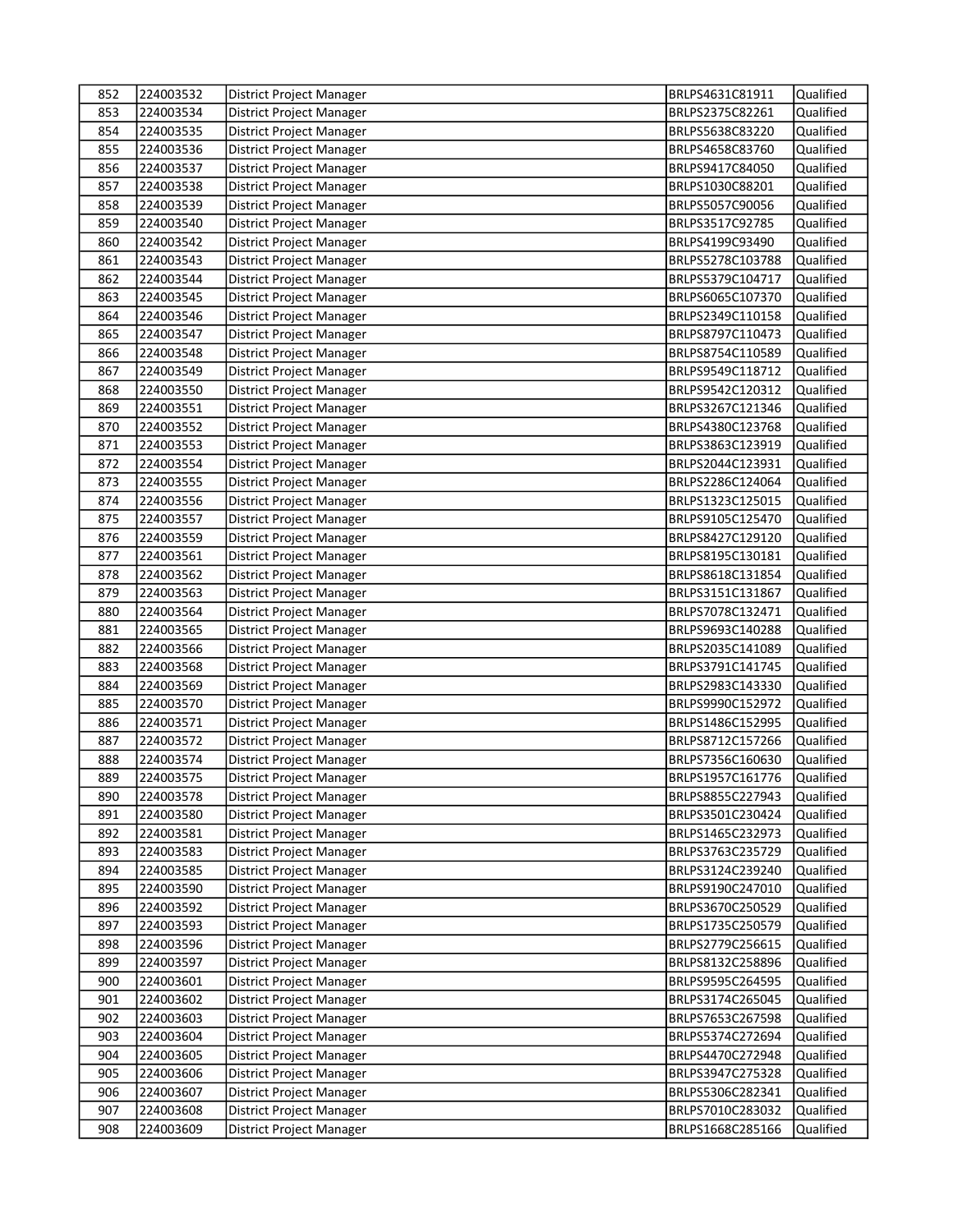| 224003611<br>BRLPS4125C285994<br>Qualified<br>910<br><b>District Project Manager</b><br>Qualified<br>911<br>224003614<br>BRLPS9104C288073<br><b>District Project Manager</b><br>912<br>224003615<br>BRLPS5320C288607<br>Qualified<br>District Project Manager<br>913<br>Qualified<br>224003617<br>District Project Manager<br>BRLPS9936C290497<br>914<br>224003619<br>Qualified<br>District Project Manager<br>BRLPS4934C291160<br>915<br>224003620<br>BRLPS2066C321157<br>Qualified<br>District Project Manager<br>916<br>224003622<br>Qualified<br>District Project Manager<br>BRLPS5527C326452<br>917<br>224003625<br>Qualified<br>District Project Manager<br>BRLPS5022C328919<br>918<br>224003627<br>District Project Manager<br>BRLPS1419C329653<br>Qualified<br>919<br>224003628<br>District Project Manager<br>BRLPS7777C341612<br>Qualified<br>920<br>224003629<br>District Project Manager<br>BRLPS8752C344489<br>Qualified<br>921<br>224003630<br>District Project Manager<br>BRLPS4809C346590<br>Qualified<br>922<br>BRLPS5039C347728<br>224003631<br>District Project Manager<br>Qualified<br>923<br>224003632<br>BRLPS6549C348961<br>District Project Manager<br>Qualified<br>924<br>224003633<br>BRLPS3404C352160<br>District Project Manager<br>Qualified<br>925<br>224003634<br>Qualified<br>District Project Manager<br>BRLPS2430C356151<br>926<br>224003635<br>BRLPS7896C359212<br>Qualified<br>District Project Manager<br>927<br>224003636<br>BRLPS8624C361776<br>Qualified<br>District Project Manager<br>928<br>224003639<br>BRLPS2616C365613<br>Qualified<br>District Project Manager<br>929<br>224003640<br>BRLPS3412C367911<br>Qualified<br>District Project Manager<br>930<br>224003641<br>District Project Manager<br>BRLPS9674C369719<br>Qualified<br>931<br>224003643<br>BRLPS3417C370663<br>Qualified<br>District Project Manager<br>932<br>224003645<br>BRLPS7440C371921<br>Qualified<br>District Project Manager<br>933<br>224003646<br>District Project Manager<br>BRLPS8224C375014<br>Qualified<br>934<br>224003647<br>BRLPS8181C376052<br>Qualified<br>District Project Manager<br>935<br>224003649<br>BRLPS9920C378286<br>Qualified<br>District Project Manager<br>Qualified<br>936<br>224003650<br>BRLPS1723C382284<br>District Project Manager<br>937<br>224003651<br>BRLPS4855C383098<br>Qualified<br>District Project Manager<br>938<br>BRLPS5683C383226<br>Qualified<br>224003652<br>District Project Manager<br>BRLPS1519C388167<br>Qualified<br>939<br>224003653<br>District Project Manager<br>224003655<br>Qualified<br>940<br>District Project Manager<br>BRLPS5189C392481<br>224003656<br>BRLPS6848C392672<br>Qualified<br>941<br>District Project Manager<br>942<br>Qualified<br>224003657<br>District Project Manager<br>BRLPS4682C393927<br>943<br>224003658<br>District Project Manager<br>BRLPS2261C395313<br>Qualified<br>944<br>224003659<br>District Project Manager<br>BRLPS2470C397841<br>Qualified<br>945<br>224003660<br>District Project Manager<br>BRLPS6447C398728<br>Qualified<br>946<br>BRLPS1389C400275<br>Qualified<br>224003661<br>District Project Manager<br>BRLPS4915C402677<br>Qualified<br>947<br>224003663<br>District Project Manager<br>District Project Manager<br>948<br>224003664<br>BRLPS2136C403212<br>Qualified<br>949<br>224003665<br>District Project Manager<br>BRLPS9895C404443<br>Qualified<br>Qualified<br>950<br>224003666<br>BRLPS8261C404522<br>District Project Manager<br>951<br>224003667<br>Qualified<br>District Project Manager<br>BRLPS8129C405961<br>952<br>224003668<br>Qualified<br>District Project Manager<br>BRLPS1691C417860<br>953<br>224003669<br>Qualified<br>District Project Manager<br>BRLPS5384C418826<br>954<br>224003670<br>Qualified<br>District Project Manager<br>BRLPS1665C419330<br>955<br>224003671<br>BRLPS1919C421786<br>Qualified<br>District Project Manager<br>956<br>224003672<br>Qualified<br>District Project Manager<br>BRLPS9713C422986<br>957<br>224003674<br>Qualified<br>District Project Manager<br>BRLPS1344C428696<br>958<br>224003676<br>BRLPS1461C432694<br>Qualified<br>District Project Manager<br>959<br>224003678<br>Qualified<br>District Project Manager<br>BRLPS1470C435508<br>960<br>224003681<br>Qualified<br>District Project Manager<br>BRLPS1467C439101<br>Qualified<br>961<br>224003682<br>BRLPS4547C440096<br>District Project Manager<br>962<br>224003683<br>Qualified<br>BRLPS8223C440476<br>District Project Manager<br>963<br>224003684<br>BRLPS3642C441159<br>Qualified<br>District Project Manager<br>964<br>224003685<br>BRLPS6440C444284<br>Qualified<br>District Project Manager<br>965<br>224003686<br>BRLPS8929C446761<br>Qualified<br>District Project Manager | 909 | 224003610 | District Project Manager | BRLPS1009C285771 | Qualified |
|------------------------------------------------------------------------------------------------------------------------------------------------------------------------------------------------------------------------------------------------------------------------------------------------------------------------------------------------------------------------------------------------------------------------------------------------------------------------------------------------------------------------------------------------------------------------------------------------------------------------------------------------------------------------------------------------------------------------------------------------------------------------------------------------------------------------------------------------------------------------------------------------------------------------------------------------------------------------------------------------------------------------------------------------------------------------------------------------------------------------------------------------------------------------------------------------------------------------------------------------------------------------------------------------------------------------------------------------------------------------------------------------------------------------------------------------------------------------------------------------------------------------------------------------------------------------------------------------------------------------------------------------------------------------------------------------------------------------------------------------------------------------------------------------------------------------------------------------------------------------------------------------------------------------------------------------------------------------------------------------------------------------------------------------------------------------------------------------------------------------------------------------------------------------------------------------------------------------------------------------------------------------------------------------------------------------------------------------------------------------------------------------------------------------------------------------------------------------------------------------------------------------------------------------------------------------------------------------------------------------------------------------------------------------------------------------------------------------------------------------------------------------------------------------------------------------------------------------------------------------------------------------------------------------------------------------------------------------------------------------------------------------------------------------------------------------------------------------------------------------------------------------------------------------------------------------------------------------------------------------------------------------------------------------------------------------------------------------------------------------------------------------------------------------------------------------------------------------------------------------------------------------------------------------------------------------------------------------------------------------------------------------------------------------------------------------------------------------------------------------------------------------------------------------------------------------------------------------------------------------------------------------------------------------------------------------------------------------------------------------------------------------------------------------------------------------------------------------------------------------------------------------------------------------------------------------------------------------------------------------------------------------------------------------------------------------------------------------------------------------------------------------------------------------------------------------------------------------------------------------------------------------------------------------------------------------------------------------------------------------------------------------------------------------------------------------------------------------------------|-----|-----------|--------------------------|------------------|-----------|
|                                                                                                                                                                                                                                                                                                                                                                                                                                                                                                                                                                                                                                                                                                                                                                                                                                                                                                                                                                                                                                                                                                                                                                                                                                                                                                                                                                                                                                                                                                                                                                                                                                                                                                                                                                                                                                                                                                                                                                                                                                                                                                                                                                                                                                                                                                                                                                                                                                                                                                                                                                                                                                                                                                                                                                                                                                                                                                                                                                                                                                                                                                                                                                                                                                                                                                                                                                                                                                                                                                                                                                                                                                                                                                                                                                                                                                                                                                                                                                                                                                                                                                                                                                                                                                                                                                                                                                                                                                                                                                                                                                                                                                                                                                                                    |     |           |                          |                  |           |
|                                                                                                                                                                                                                                                                                                                                                                                                                                                                                                                                                                                                                                                                                                                                                                                                                                                                                                                                                                                                                                                                                                                                                                                                                                                                                                                                                                                                                                                                                                                                                                                                                                                                                                                                                                                                                                                                                                                                                                                                                                                                                                                                                                                                                                                                                                                                                                                                                                                                                                                                                                                                                                                                                                                                                                                                                                                                                                                                                                                                                                                                                                                                                                                                                                                                                                                                                                                                                                                                                                                                                                                                                                                                                                                                                                                                                                                                                                                                                                                                                                                                                                                                                                                                                                                                                                                                                                                                                                                                                                                                                                                                                                                                                                                                    |     |           |                          |                  |           |
|                                                                                                                                                                                                                                                                                                                                                                                                                                                                                                                                                                                                                                                                                                                                                                                                                                                                                                                                                                                                                                                                                                                                                                                                                                                                                                                                                                                                                                                                                                                                                                                                                                                                                                                                                                                                                                                                                                                                                                                                                                                                                                                                                                                                                                                                                                                                                                                                                                                                                                                                                                                                                                                                                                                                                                                                                                                                                                                                                                                                                                                                                                                                                                                                                                                                                                                                                                                                                                                                                                                                                                                                                                                                                                                                                                                                                                                                                                                                                                                                                                                                                                                                                                                                                                                                                                                                                                                                                                                                                                                                                                                                                                                                                                                                    |     |           |                          |                  |           |
|                                                                                                                                                                                                                                                                                                                                                                                                                                                                                                                                                                                                                                                                                                                                                                                                                                                                                                                                                                                                                                                                                                                                                                                                                                                                                                                                                                                                                                                                                                                                                                                                                                                                                                                                                                                                                                                                                                                                                                                                                                                                                                                                                                                                                                                                                                                                                                                                                                                                                                                                                                                                                                                                                                                                                                                                                                                                                                                                                                                                                                                                                                                                                                                                                                                                                                                                                                                                                                                                                                                                                                                                                                                                                                                                                                                                                                                                                                                                                                                                                                                                                                                                                                                                                                                                                                                                                                                                                                                                                                                                                                                                                                                                                                                                    |     |           |                          |                  |           |
|                                                                                                                                                                                                                                                                                                                                                                                                                                                                                                                                                                                                                                                                                                                                                                                                                                                                                                                                                                                                                                                                                                                                                                                                                                                                                                                                                                                                                                                                                                                                                                                                                                                                                                                                                                                                                                                                                                                                                                                                                                                                                                                                                                                                                                                                                                                                                                                                                                                                                                                                                                                                                                                                                                                                                                                                                                                                                                                                                                                                                                                                                                                                                                                                                                                                                                                                                                                                                                                                                                                                                                                                                                                                                                                                                                                                                                                                                                                                                                                                                                                                                                                                                                                                                                                                                                                                                                                                                                                                                                                                                                                                                                                                                                                                    |     |           |                          |                  |           |
|                                                                                                                                                                                                                                                                                                                                                                                                                                                                                                                                                                                                                                                                                                                                                                                                                                                                                                                                                                                                                                                                                                                                                                                                                                                                                                                                                                                                                                                                                                                                                                                                                                                                                                                                                                                                                                                                                                                                                                                                                                                                                                                                                                                                                                                                                                                                                                                                                                                                                                                                                                                                                                                                                                                                                                                                                                                                                                                                                                                                                                                                                                                                                                                                                                                                                                                                                                                                                                                                                                                                                                                                                                                                                                                                                                                                                                                                                                                                                                                                                                                                                                                                                                                                                                                                                                                                                                                                                                                                                                                                                                                                                                                                                                                                    |     |           |                          |                  |           |
|                                                                                                                                                                                                                                                                                                                                                                                                                                                                                                                                                                                                                                                                                                                                                                                                                                                                                                                                                                                                                                                                                                                                                                                                                                                                                                                                                                                                                                                                                                                                                                                                                                                                                                                                                                                                                                                                                                                                                                                                                                                                                                                                                                                                                                                                                                                                                                                                                                                                                                                                                                                                                                                                                                                                                                                                                                                                                                                                                                                                                                                                                                                                                                                                                                                                                                                                                                                                                                                                                                                                                                                                                                                                                                                                                                                                                                                                                                                                                                                                                                                                                                                                                                                                                                                                                                                                                                                                                                                                                                                                                                                                                                                                                                                                    |     |           |                          |                  |           |
|                                                                                                                                                                                                                                                                                                                                                                                                                                                                                                                                                                                                                                                                                                                                                                                                                                                                                                                                                                                                                                                                                                                                                                                                                                                                                                                                                                                                                                                                                                                                                                                                                                                                                                                                                                                                                                                                                                                                                                                                                                                                                                                                                                                                                                                                                                                                                                                                                                                                                                                                                                                                                                                                                                                                                                                                                                                                                                                                                                                                                                                                                                                                                                                                                                                                                                                                                                                                                                                                                                                                                                                                                                                                                                                                                                                                                                                                                                                                                                                                                                                                                                                                                                                                                                                                                                                                                                                                                                                                                                                                                                                                                                                                                                                                    |     |           |                          |                  |           |
|                                                                                                                                                                                                                                                                                                                                                                                                                                                                                                                                                                                                                                                                                                                                                                                                                                                                                                                                                                                                                                                                                                                                                                                                                                                                                                                                                                                                                                                                                                                                                                                                                                                                                                                                                                                                                                                                                                                                                                                                                                                                                                                                                                                                                                                                                                                                                                                                                                                                                                                                                                                                                                                                                                                                                                                                                                                                                                                                                                                                                                                                                                                                                                                                                                                                                                                                                                                                                                                                                                                                                                                                                                                                                                                                                                                                                                                                                                                                                                                                                                                                                                                                                                                                                                                                                                                                                                                                                                                                                                                                                                                                                                                                                                                                    |     |           |                          |                  |           |
|                                                                                                                                                                                                                                                                                                                                                                                                                                                                                                                                                                                                                                                                                                                                                                                                                                                                                                                                                                                                                                                                                                                                                                                                                                                                                                                                                                                                                                                                                                                                                                                                                                                                                                                                                                                                                                                                                                                                                                                                                                                                                                                                                                                                                                                                                                                                                                                                                                                                                                                                                                                                                                                                                                                                                                                                                                                                                                                                                                                                                                                                                                                                                                                                                                                                                                                                                                                                                                                                                                                                                                                                                                                                                                                                                                                                                                                                                                                                                                                                                                                                                                                                                                                                                                                                                                                                                                                                                                                                                                                                                                                                                                                                                                                                    |     |           |                          |                  |           |
|                                                                                                                                                                                                                                                                                                                                                                                                                                                                                                                                                                                                                                                                                                                                                                                                                                                                                                                                                                                                                                                                                                                                                                                                                                                                                                                                                                                                                                                                                                                                                                                                                                                                                                                                                                                                                                                                                                                                                                                                                                                                                                                                                                                                                                                                                                                                                                                                                                                                                                                                                                                                                                                                                                                                                                                                                                                                                                                                                                                                                                                                                                                                                                                                                                                                                                                                                                                                                                                                                                                                                                                                                                                                                                                                                                                                                                                                                                                                                                                                                                                                                                                                                                                                                                                                                                                                                                                                                                                                                                                                                                                                                                                                                                                                    |     |           |                          |                  |           |
|                                                                                                                                                                                                                                                                                                                                                                                                                                                                                                                                                                                                                                                                                                                                                                                                                                                                                                                                                                                                                                                                                                                                                                                                                                                                                                                                                                                                                                                                                                                                                                                                                                                                                                                                                                                                                                                                                                                                                                                                                                                                                                                                                                                                                                                                                                                                                                                                                                                                                                                                                                                                                                                                                                                                                                                                                                                                                                                                                                                                                                                                                                                                                                                                                                                                                                                                                                                                                                                                                                                                                                                                                                                                                                                                                                                                                                                                                                                                                                                                                                                                                                                                                                                                                                                                                                                                                                                                                                                                                                                                                                                                                                                                                                                                    |     |           |                          |                  |           |
|                                                                                                                                                                                                                                                                                                                                                                                                                                                                                                                                                                                                                                                                                                                                                                                                                                                                                                                                                                                                                                                                                                                                                                                                                                                                                                                                                                                                                                                                                                                                                                                                                                                                                                                                                                                                                                                                                                                                                                                                                                                                                                                                                                                                                                                                                                                                                                                                                                                                                                                                                                                                                                                                                                                                                                                                                                                                                                                                                                                                                                                                                                                                                                                                                                                                                                                                                                                                                                                                                                                                                                                                                                                                                                                                                                                                                                                                                                                                                                                                                                                                                                                                                                                                                                                                                                                                                                                                                                                                                                                                                                                                                                                                                                                                    |     |           |                          |                  |           |
|                                                                                                                                                                                                                                                                                                                                                                                                                                                                                                                                                                                                                                                                                                                                                                                                                                                                                                                                                                                                                                                                                                                                                                                                                                                                                                                                                                                                                                                                                                                                                                                                                                                                                                                                                                                                                                                                                                                                                                                                                                                                                                                                                                                                                                                                                                                                                                                                                                                                                                                                                                                                                                                                                                                                                                                                                                                                                                                                                                                                                                                                                                                                                                                                                                                                                                                                                                                                                                                                                                                                                                                                                                                                                                                                                                                                                                                                                                                                                                                                                                                                                                                                                                                                                                                                                                                                                                                                                                                                                                                                                                                                                                                                                                                                    |     |           |                          |                  |           |
|                                                                                                                                                                                                                                                                                                                                                                                                                                                                                                                                                                                                                                                                                                                                                                                                                                                                                                                                                                                                                                                                                                                                                                                                                                                                                                                                                                                                                                                                                                                                                                                                                                                                                                                                                                                                                                                                                                                                                                                                                                                                                                                                                                                                                                                                                                                                                                                                                                                                                                                                                                                                                                                                                                                                                                                                                                                                                                                                                                                                                                                                                                                                                                                                                                                                                                                                                                                                                                                                                                                                                                                                                                                                                                                                                                                                                                                                                                                                                                                                                                                                                                                                                                                                                                                                                                                                                                                                                                                                                                                                                                                                                                                                                                                                    |     |           |                          |                  |           |
|                                                                                                                                                                                                                                                                                                                                                                                                                                                                                                                                                                                                                                                                                                                                                                                                                                                                                                                                                                                                                                                                                                                                                                                                                                                                                                                                                                                                                                                                                                                                                                                                                                                                                                                                                                                                                                                                                                                                                                                                                                                                                                                                                                                                                                                                                                                                                                                                                                                                                                                                                                                                                                                                                                                                                                                                                                                                                                                                                                                                                                                                                                                                                                                                                                                                                                                                                                                                                                                                                                                                                                                                                                                                                                                                                                                                                                                                                                                                                                                                                                                                                                                                                                                                                                                                                                                                                                                                                                                                                                                                                                                                                                                                                                                                    |     |           |                          |                  |           |
|                                                                                                                                                                                                                                                                                                                                                                                                                                                                                                                                                                                                                                                                                                                                                                                                                                                                                                                                                                                                                                                                                                                                                                                                                                                                                                                                                                                                                                                                                                                                                                                                                                                                                                                                                                                                                                                                                                                                                                                                                                                                                                                                                                                                                                                                                                                                                                                                                                                                                                                                                                                                                                                                                                                                                                                                                                                                                                                                                                                                                                                                                                                                                                                                                                                                                                                                                                                                                                                                                                                                                                                                                                                                                                                                                                                                                                                                                                                                                                                                                                                                                                                                                                                                                                                                                                                                                                                                                                                                                                                                                                                                                                                                                                                                    |     |           |                          |                  |           |
|                                                                                                                                                                                                                                                                                                                                                                                                                                                                                                                                                                                                                                                                                                                                                                                                                                                                                                                                                                                                                                                                                                                                                                                                                                                                                                                                                                                                                                                                                                                                                                                                                                                                                                                                                                                                                                                                                                                                                                                                                                                                                                                                                                                                                                                                                                                                                                                                                                                                                                                                                                                                                                                                                                                                                                                                                                                                                                                                                                                                                                                                                                                                                                                                                                                                                                                                                                                                                                                                                                                                                                                                                                                                                                                                                                                                                                                                                                                                                                                                                                                                                                                                                                                                                                                                                                                                                                                                                                                                                                                                                                                                                                                                                                                                    |     |           |                          |                  |           |
|                                                                                                                                                                                                                                                                                                                                                                                                                                                                                                                                                                                                                                                                                                                                                                                                                                                                                                                                                                                                                                                                                                                                                                                                                                                                                                                                                                                                                                                                                                                                                                                                                                                                                                                                                                                                                                                                                                                                                                                                                                                                                                                                                                                                                                                                                                                                                                                                                                                                                                                                                                                                                                                                                                                                                                                                                                                                                                                                                                                                                                                                                                                                                                                                                                                                                                                                                                                                                                                                                                                                                                                                                                                                                                                                                                                                                                                                                                                                                                                                                                                                                                                                                                                                                                                                                                                                                                                                                                                                                                                                                                                                                                                                                                                                    |     |           |                          |                  |           |
|                                                                                                                                                                                                                                                                                                                                                                                                                                                                                                                                                                                                                                                                                                                                                                                                                                                                                                                                                                                                                                                                                                                                                                                                                                                                                                                                                                                                                                                                                                                                                                                                                                                                                                                                                                                                                                                                                                                                                                                                                                                                                                                                                                                                                                                                                                                                                                                                                                                                                                                                                                                                                                                                                                                                                                                                                                                                                                                                                                                                                                                                                                                                                                                                                                                                                                                                                                                                                                                                                                                                                                                                                                                                                                                                                                                                                                                                                                                                                                                                                                                                                                                                                                                                                                                                                                                                                                                                                                                                                                                                                                                                                                                                                                                                    |     |           |                          |                  |           |
|                                                                                                                                                                                                                                                                                                                                                                                                                                                                                                                                                                                                                                                                                                                                                                                                                                                                                                                                                                                                                                                                                                                                                                                                                                                                                                                                                                                                                                                                                                                                                                                                                                                                                                                                                                                                                                                                                                                                                                                                                                                                                                                                                                                                                                                                                                                                                                                                                                                                                                                                                                                                                                                                                                                                                                                                                                                                                                                                                                                                                                                                                                                                                                                                                                                                                                                                                                                                                                                                                                                                                                                                                                                                                                                                                                                                                                                                                                                                                                                                                                                                                                                                                                                                                                                                                                                                                                                                                                                                                                                                                                                                                                                                                                                                    |     |           |                          |                  |           |
|                                                                                                                                                                                                                                                                                                                                                                                                                                                                                                                                                                                                                                                                                                                                                                                                                                                                                                                                                                                                                                                                                                                                                                                                                                                                                                                                                                                                                                                                                                                                                                                                                                                                                                                                                                                                                                                                                                                                                                                                                                                                                                                                                                                                                                                                                                                                                                                                                                                                                                                                                                                                                                                                                                                                                                                                                                                                                                                                                                                                                                                                                                                                                                                                                                                                                                                                                                                                                                                                                                                                                                                                                                                                                                                                                                                                                                                                                                                                                                                                                                                                                                                                                                                                                                                                                                                                                                                                                                                                                                                                                                                                                                                                                                                                    |     |           |                          |                  |           |
|                                                                                                                                                                                                                                                                                                                                                                                                                                                                                                                                                                                                                                                                                                                                                                                                                                                                                                                                                                                                                                                                                                                                                                                                                                                                                                                                                                                                                                                                                                                                                                                                                                                                                                                                                                                                                                                                                                                                                                                                                                                                                                                                                                                                                                                                                                                                                                                                                                                                                                                                                                                                                                                                                                                                                                                                                                                                                                                                                                                                                                                                                                                                                                                                                                                                                                                                                                                                                                                                                                                                                                                                                                                                                                                                                                                                                                                                                                                                                                                                                                                                                                                                                                                                                                                                                                                                                                                                                                                                                                                                                                                                                                                                                                                                    |     |           |                          |                  |           |
|                                                                                                                                                                                                                                                                                                                                                                                                                                                                                                                                                                                                                                                                                                                                                                                                                                                                                                                                                                                                                                                                                                                                                                                                                                                                                                                                                                                                                                                                                                                                                                                                                                                                                                                                                                                                                                                                                                                                                                                                                                                                                                                                                                                                                                                                                                                                                                                                                                                                                                                                                                                                                                                                                                                                                                                                                                                                                                                                                                                                                                                                                                                                                                                                                                                                                                                                                                                                                                                                                                                                                                                                                                                                                                                                                                                                                                                                                                                                                                                                                                                                                                                                                                                                                                                                                                                                                                                                                                                                                                                                                                                                                                                                                                                                    |     |           |                          |                  |           |
|                                                                                                                                                                                                                                                                                                                                                                                                                                                                                                                                                                                                                                                                                                                                                                                                                                                                                                                                                                                                                                                                                                                                                                                                                                                                                                                                                                                                                                                                                                                                                                                                                                                                                                                                                                                                                                                                                                                                                                                                                                                                                                                                                                                                                                                                                                                                                                                                                                                                                                                                                                                                                                                                                                                                                                                                                                                                                                                                                                                                                                                                                                                                                                                                                                                                                                                                                                                                                                                                                                                                                                                                                                                                                                                                                                                                                                                                                                                                                                                                                                                                                                                                                                                                                                                                                                                                                                                                                                                                                                                                                                                                                                                                                                                                    |     |           |                          |                  |           |
|                                                                                                                                                                                                                                                                                                                                                                                                                                                                                                                                                                                                                                                                                                                                                                                                                                                                                                                                                                                                                                                                                                                                                                                                                                                                                                                                                                                                                                                                                                                                                                                                                                                                                                                                                                                                                                                                                                                                                                                                                                                                                                                                                                                                                                                                                                                                                                                                                                                                                                                                                                                                                                                                                                                                                                                                                                                                                                                                                                                                                                                                                                                                                                                                                                                                                                                                                                                                                                                                                                                                                                                                                                                                                                                                                                                                                                                                                                                                                                                                                                                                                                                                                                                                                                                                                                                                                                                                                                                                                                                                                                                                                                                                                                                                    |     |           |                          |                  |           |
|                                                                                                                                                                                                                                                                                                                                                                                                                                                                                                                                                                                                                                                                                                                                                                                                                                                                                                                                                                                                                                                                                                                                                                                                                                                                                                                                                                                                                                                                                                                                                                                                                                                                                                                                                                                                                                                                                                                                                                                                                                                                                                                                                                                                                                                                                                                                                                                                                                                                                                                                                                                                                                                                                                                                                                                                                                                                                                                                                                                                                                                                                                                                                                                                                                                                                                                                                                                                                                                                                                                                                                                                                                                                                                                                                                                                                                                                                                                                                                                                                                                                                                                                                                                                                                                                                                                                                                                                                                                                                                                                                                                                                                                                                                                                    |     |           |                          |                  |           |
|                                                                                                                                                                                                                                                                                                                                                                                                                                                                                                                                                                                                                                                                                                                                                                                                                                                                                                                                                                                                                                                                                                                                                                                                                                                                                                                                                                                                                                                                                                                                                                                                                                                                                                                                                                                                                                                                                                                                                                                                                                                                                                                                                                                                                                                                                                                                                                                                                                                                                                                                                                                                                                                                                                                                                                                                                                                                                                                                                                                                                                                                                                                                                                                                                                                                                                                                                                                                                                                                                                                                                                                                                                                                                                                                                                                                                                                                                                                                                                                                                                                                                                                                                                                                                                                                                                                                                                                                                                                                                                                                                                                                                                                                                                                                    |     |           |                          |                  |           |
|                                                                                                                                                                                                                                                                                                                                                                                                                                                                                                                                                                                                                                                                                                                                                                                                                                                                                                                                                                                                                                                                                                                                                                                                                                                                                                                                                                                                                                                                                                                                                                                                                                                                                                                                                                                                                                                                                                                                                                                                                                                                                                                                                                                                                                                                                                                                                                                                                                                                                                                                                                                                                                                                                                                                                                                                                                                                                                                                                                                                                                                                                                                                                                                                                                                                                                                                                                                                                                                                                                                                                                                                                                                                                                                                                                                                                                                                                                                                                                                                                                                                                                                                                                                                                                                                                                                                                                                                                                                                                                                                                                                                                                                                                                                                    |     |           |                          |                  |           |
|                                                                                                                                                                                                                                                                                                                                                                                                                                                                                                                                                                                                                                                                                                                                                                                                                                                                                                                                                                                                                                                                                                                                                                                                                                                                                                                                                                                                                                                                                                                                                                                                                                                                                                                                                                                                                                                                                                                                                                                                                                                                                                                                                                                                                                                                                                                                                                                                                                                                                                                                                                                                                                                                                                                                                                                                                                                                                                                                                                                                                                                                                                                                                                                                                                                                                                                                                                                                                                                                                                                                                                                                                                                                                                                                                                                                                                                                                                                                                                                                                                                                                                                                                                                                                                                                                                                                                                                                                                                                                                                                                                                                                                                                                                                                    |     |           |                          |                  |           |
|                                                                                                                                                                                                                                                                                                                                                                                                                                                                                                                                                                                                                                                                                                                                                                                                                                                                                                                                                                                                                                                                                                                                                                                                                                                                                                                                                                                                                                                                                                                                                                                                                                                                                                                                                                                                                                                                                                                                                                                                                                                                                                                                                                                                                                                                                                                                                                                                                                                                                                                                                                                                                                                                                                                                                                                                                                                                                                                                                                                                                                                                                                                                                                                                                                                                                                                                                                                                                                                                                                                                                                                                                                                                                                                                                                                                                                                                                                                                                                                                                                                                                                                                                                                                                                                                                                                                                                                                                                                                                                                                                                                                                                                                                                                                    |     |           |                          |                  |           |
|                                                                                                                                                                                                                                                                                                                                                                                                                                                                                                                                                                                                                                                                                                                                                                                                                                                                                                                                                                                                                                                                                                                                                                                                                                                                                                                                                                                                                                                                                                                                                                                                                                                                                                                                                                                                                                                                                                                                                                                                                                                                                                                                                                                                                                                                                                                                                                                                                                                                                                                                                                                                                                                                                                                                                                                                                                                                                                                                                                                                                                                                                                                                                                                                                                                                                                                                                                                                                                                                                                                                                                                                                                                                                                                                                                                                                                                                                                                                                                                                                                                                                                                                                                                                                                                                                                                                                                                                                                                                                                                                                                                                                                                                                                                                    |     |           |                          |                  |           |
|                                                                                                                                                                                                                                                                                                                                                                                                                                                                                                                                                                                                                                                                                                                                                                                                                                                                                                                                                                                                                                                                                                                                                                                                                                                                                                                                                                                                                                                                                                                                                                                                                                                                                                                                                                                                                                                                                                                                                                                                                                                                                                                                                                                                                                                                                                                                                                                                                                                                                                                                                                                                                                                                                                                                                                                                                                                                                                                                                                                                                                                                                                                                                                                                                                                                                                                                                                                                                                                                                                                                                                                                                                                                                                                                                                                                                                                                                                                                                                                                                                                                                                                                                                                                                                                                                                                                                                                                                                                                                                                                                                                                                                                                                                                                    |     |           |                          |                  |           |
|                                                                                                                                                                                                                                                                                                                                                                                                                                                                                                                                                                                                                                                                                                                                                                                                                                                                                                                                                                                                                                                                                                                                                                                                                                                                                                                                                                                                                                                                                                                                                                                                                                                                                                                                                                                                                                                                                                                                                                                                                                                                                                                                                                                                                                                                                                                                                                                                                                                                                                                                                                                                                                                                                                                                                                                                                                                                                                                                                                                                                                                                                                                                                                                                                                                                                                                                                                                                                                                                                                                                                                                                                                                                                                                                                                                                                                                                                                                                                                                                                                                                                                                                                                                                                                                                                                                                                                                                                                                                                                                                                                                                                                                                                                                                    |     |           |                          |                  |           |
|                                                                                                                                                                                                                                                                                                                                                                                                                                                                                                                                                                                                                                                                                                                                                                                                                                                                                                                                                                                                                                                                                                                                                                                                                                                                                                                                                                                                                                                                                                                                                                                                                                                                                                                                                                                                                                                                                                                                                                                                                                                                                                                                                                                                                                                                                                                                                                                                                                                                                                                                                                                                                                                                                                                                                                                                                                                                                                                                                                                                                                                                                                                                                                                                                                                                                                                                                                                                                                                                                                                                                                                                                                                                                                                                                                                                                                                                                                                                                                                                                                                                                                                                                                                                                                                                                                                                                                                                                                                                                                                                                                                                                                                                                                                                    |     |           |                          |                  |           |
|                                                                                                                                                                                                                                                                                                                                                                                                                                                                                                                                                                                                                                                                                                                                                                                                                                                                                                                                                                                                                                                                                                                                                                                                                                                                                                                                                                                                                                                                                                                                                                                                                                                                                                                                                                                                                                                                                                                                                                                                                                                                                                                                                                                                                                                                                                                                                                                                                                                                                                                                                                                                                                                                                                                                                                                                                                                                                                                                                                                                                                                                                                                                                                                                                                                                                                                                                                                                                                                                                                                                                                                                                                                                                                                                                                                                                                                                                                                                                                                                                                                                                                                                                                                                                                                                                                                                                                                                                                                                                                                                                                                                                                                                                                                                    |     |           |                          |                  |           |
|                                                                                                                                                                                                                                                                                                                                                                                                                                                                                                                                                                                                                                                                                                                                                                                                                                                                                                                                                                                                                                                                                                                                                                                                                                                                                                                                                                                                                                                                                                                                                                                                                                                                                                                                                                                                                                                                                                                                                                                                                                                                                                                                                                                                                                                                                                                                                                                                                                                                                                                                                                                                                                                                                                                                                                                                                                                                                                                                                                                                                                                                                                                                                                                                                                                                                                                                                                                                                                                                                                                                                                                                                                                                                                                                                                                                                                                                                                                                                                                                                                                                                                                                                                                                                                                                                                                                                                                                                                                                                                                                                                                                                                                                                                                                    |     |           |                          |                  |           |
|                                                                                                                                                                                                                                                                                                                                                                                                                                                                                                                                                                                                                                                                                                                                                                                                                                                                                                                                                                                                                                                                                                                                                                                                                                                                                                                                                                                                                                                                                                                                                                                                                                                                                                                                                                                                                                                                                                                                                                                                                                                                                                                                                                                                                                                                                                                                                                                                                                                                                                                                                                                                                                                                                                                                                                                                                                                                                                                                                                                                                                                                                                                                                                                                                                                                                                                                                                                                                                                                                                                                                                                                                                                                                                                                                                                                                                                                                                                                                                                                                                                                                                                                                                                                                                                                                                                                                                                                                                                                                                                                                                                                                                                                                                                                    |     |           |                          |                  |           |
|                                                                                                                                                                                                                                                                                                                                                                                                                                                                                                                                                                                                                                                                                                                                                                                                                                                                                                                                                                                                                                                                                                                                                                                                                                                                                                                                                                                                                                                                                                                                                                                                                                                                                                                                                                                                                                                                                                                                                                                                                                                                                                                                                                                                                                                                                                                                                                                                                                                                                                                                                                                                                                                                                                                                                                                                                                                                                                                                                                                                                                                                                                                                                                                                                                                                                                                                                                                                                                                                                                                                                                                                                                                                                                                                                                                                                                                                                                                                                                                                                                                                                                                                                                                                                                                                                                                                                                                                                                                                                                                                                                                                                                                                                                                                    |     |           |                          |                  |           |
|                                                                                                                                                                                                                                                                                                                                                                                                                                                                                                                                                                                                                                                                                                                                                                                                                                                                                                                                                                                                                                                                                                                                                                                                                                                                                                                                                                                                                                                                                                                                                                                                                                                                                                                                                                                                                                                                                                                                                                                                                                                                                                                                                                                                                                                                                                                                                                                                                                                                                                                                                                                                                                                                                                                                                                                                                                                                                                                                                                                                                                                                                                                                                                                                                                                                                                                                                                                                                                                                                                                                                                                                                                                                                                                                                                                                                                                                                                                                                                                                                                                                                                                                                                                                                                                                                                                                                                                                                                                                                                                                                                                                                                                                                                                                    |     |           |                          |                  |           |
|                                                                                                                                                                                                                                                                                                                                                                                                                                                                                                                                                                                                                                                                                                                                                                                                                                                                                                                                                                                                                                                                                                                                                                                                                                                                                                                                                                                                                                                                                                                                                                                                                                                                                                                                                                                                                                                                                                                                                                                                                                                                                                                                                                                                                                                                                                                                                                                                                                                                                                                                                                                                                                                                                                                                                                                                                                                                                                                                                                                                                                                                                                                                                                                                                                                                                                                                                                                                                                                                                                                                                                                                                                                                                                                                                                                                                                                                                                                                                                                                                                                                                                                                                                                                                                                                                                                                                                                                                                                                                                                                                                                                                                                                                                                                    |     |           |                          |                  |           |
|                                                                                                                                                                                                                                                                                                                                                                                                                                                                                                                                                                                                                                                                                                                                                                                                                                                                                                                                                                                                                                                                                                                                                                                                                                                                                                                                                                                                                                                                                                                                                                                                                                                                                                                                                                                                                                                                                                                                                                                                                                                                                                                                                                                                                                                                                                                                                                                                                                                                                                                                                                                                                                                                                                                                                                                                                                                                                                                                                                                                                                                                                                                                                                                                                                                                                                                                                                                                                                                                                                                                                                                                                                                                                                                                                                                                                                                                                                                                                                                                                                                                                                                                                                                                                                                                                                                                                                                                                                                                                                                                                                                                                                                                                                                                    |     |           |                          |                  |           |
|                                                                                                                                                                                                                                                                                                                                                                                                                                                                                                                                                                                                                                                                                                                                                                                                                                                                                                                                                                                                                                                                                                                                                                                                                                                                                                                                                                                                                                                                                                                                                                                                                                                                                                                                                                                                                                                                                                                                                                                                                                                                                                                                                                                                                                                                                                                                                                                                                                                                                                                                                                                                                                                                                                                                                                                                                                                                                                                                                                                                                                                                                                                                                                                                                                                                                                                                                                                                                                                                                                                                                                                                                                                                                                                                                                                                                                                                                                                                                                                                                                                                                                                                                                                                                                                                                                                                                                                                                                                                                                                                                                                                                                                                                                                                    |     |           |                          |                  |           |
|                                                                                                                                                                                                                                                                                                                                                                                                                                                                                                                                                                                                                                                                                                                                                                                                                                                                                                                                                                                                                                                                                                                                                                                                                                                                                                                                                                                                                                                                                                                                                                                                                                                                                                                                                                                                                                                                                                                                                                                                                                                                                                                                                                                                                                                                                                                                                                                                                                                                                                                                                                                                                                                                                                                                                                                                                                                                                                                                                                                                                                                                                                                                                                                                                                                                                                                                                                                                                                                                                                                                                                                                                                                                                                                                                                                                                                                                                                                                                                                                                                                                                                                                                                                                                                                                                                                                                                                                                                                                                                                                                                                                                                                                                                                                    |     |           |                          |                  |           |
|                                                                                                                                                                                                                                                                                                                                                                                                                                                                                                                                                                                                                                                                                                                                                                                                                                                                                                                                                                                                                                                                                                                                                                                                                                                                                                                                                                                                                                                                                                                                                                                                                                                                                                                                                                                                                                                                                                                                                                                                                                                                                                                                                                                                                                                                                                                                                                                                                                                                                                                                                                                                                                                                                                                                                                                                                                                                                                                                                                                                                                                                                                                                                                                                                                                                                                                                                                                                                                                                                                                                                                                                                                                                                                                                                                                                                                                                                                                                                                                                                                                                                                                                                                                                                                                                                                                                                                                                                                                                                                                                                                                                                                                                                                                                    |     |           |                          |                  |           |
|                                                                                                                                                                                                                                                                                                                                                                                                                                                                                                                                                                                                                                                                                                                                                                                                                                                                                                                                                                                                                                                                                                                                                                                                                                                                                                                                                                                                                                                                                                                                                                                                                                                                                                                                                                                                                                                                                                                                                                                                                                                                                                                                                                                                                                                                                                                                                                                                                                                                                                                                                                                                                                                                                                                                                                                                                                                                                                                                                                                                                                                                                                                                                                                                                                                                                                                                                                                                                                                                                                                                                                                                                                                                                                                                                                                                                                                                                                                                                                                                                                                                                                                                                                                                                                                                                                                                                                                                                                                                                                                                                                                                                                                                                                                                    |     |           |                          |                  |           |
|                                                                                                                                                                                                                                                                                                                                                                                                                                                                                                                                                                                                                                                                                                                                                                                                                                                                                                                                                                                                                                                                                                                                                                                                                                                                                                                                                                                                                                                                                                                                                                                                                                                                                                                                                                                                                                                                                                                                                                                                                                                                                                                                                                                                                                                                                                                                                                                                                                                                                                                                                                                                                                                                                                                                                                                                                                                                                                                                                                                                                                                                                                                                                                                                                                                                                                                                                                                                                                                                                                                                                                                                                                                                                                                                                                                                                                                                                                                                                                                                                                                                                                                                                                                                                                                                                                                                                                                                                                                                                                                                                                                                                                                                                                                                    |     |           |                          |                  |           |
|                                                                                                                                                                                                                                                                                                                                                                                                                                                                                                                                                                                                                                                                                                                                                                                                                                                                                                                                                                                                                                                                                                                                                                                                                                                                                                                                                                                                                                                                                                                                                                                                                                                                                                                                                                                                                                                                                                                                                                                                                                                                                                                                                                                                                                                                                                                                                                                                                                                                                                                                                                                                                                                                                                                                                                                                                                                                                                                                                                                                                                                                                                                                                                                                                                                                                                                                                                                                                                                                                                                                                                                                                                                                                                                                                                                                                                                                                                                                                                                                                                                                                                                                                                                                                                                                                                                                                                                                                                                                                                                                                                                                                                                                                                                                    |     |           |                          |                  |           |
|                                                                                                                                                                                                                                                                                                                                                                                                                                                                                                                                                                                                                                                                                                                                                                                                                                                                                                                                                                                                                                                                                                                                                                                                                                                                                                                                                                                                                                                                                                                                                                                                                                                                                                                                                                                                                                                                                                                                                                                                                                                                                                                                                                                                                                                                                                                                                                                                                                                                                                                                                                                                                                                                                                                                                                                                                                                                                                                                                                                                                                                                                                                                                                                                                                                                                                                                                                                                                                                                                                                                                                                                                                                                                                                                                                                                                                                                                                                                                                                                                                                                                                                                                                                                                                                                                                                                                                                                                                                                                                                                                                                                                                                                                                                                    |     |           |                          |                  |           |
|                                                                                                                                                                                                                                                                                                                                                                                                                                                                                                                                                                                                                                                                                                                                                                                                                                                                                                                                                                                                                                                                                                                                                                                                                                                                                                                                                                                                                                                                                                                                                                                                                                                                                                                                                                                                                                                                                                                                                                                                                                                                                                                                                                                                                                                                                                                                                                                                                                                                                                                                                                                                                                                                                                                                                                                                                                                                                                                                                                                                                                                                                                                                                                                                                                                                                                                                                                                                                                                                                                                                                                                                                                                                                                                                                                                                                                                                                                                                                                                                                                                                                                                                                                                                                                                                                                                                                                                                                                                                                                                                                                                                                                                                                                                                    |     |           |                          |                  |           |
|                                                                                                                                                                                                                                                                                                                                                                                                                                                                                                                                                                                                                                                                                                                                                                                                                                                                                                                                                                                                                                                                                                                                                                                                                                                                                                                                                                                                                                                                                                                                                                                                                                                                                                                                                                                                                                                                                                                                                                                                                                                                                                                                                                                                                                                                                                                                                                                                                                                                                                                                                                                                                                                                                                                                                                                                                                                                                                                                                                                                                                                                                                                                                                                                                                                                                                                                                                                                                                                                                                                                                                                                                                                                                                                                                                                                                                                                                                                                                                                                                                                                                                                                                                                                                                                                                                                                                                                                                                                                                                                                                                                                                                                                                                                                    |     |           |                          |                  |           |
|                                                                                                                                                                                                                                                                                                                                                                                                                                                                                                                                                                                                                                                                                                                                                                                                                                                                                                                                                                                                                                                                                                                                                                                                                                                                                                                                                                                                                                                                                                                                                                                                                                                                                                                                                                                                                                                                                                                                                                                                                                                                                                                                                                                                                                                                                                                                                                                                                                                                                                                                                                                                                                                                                                                                                                                                                                                                                                                                                                                                                                                                                                                                                                                                                                                                                                                                                                                                                                                                                                                                                                                                                                                                                                                                                                                                                                                                                                                                                                                                                                                                                                                                                                                                                                                                                                                                                                                                                                                                                                                                                                                                                                                                                                                                    |     |           |                          |                  |           |
|                                                                                                                                                                                                                                                                                                                                                                                                                                                                                                                                                                                                                                                                                                                                                                                                                                                                                                                                                                                                                                                                                                                                                                                                                                                                                                                                                                                                                                                                                                                                                                                                                                                                                                                                                                                                                                                                                                                                                                                                                                                                                                                                                                                                                                                                                                                                                                                                                                                                                                                                                                                                                                                                                                                                                                                                                                                                                                                                                                                                                                                                                                                                                                                                                                                                                                                                                                                                                                                                                                                                                                                                                                                                                                                                                                                                                                                                                                                                                                                                                                                                                                                                                                                                                                                                                                                                                                                                                                                                                                                                                                                                                                                                                                                                    |     |           |                          |                  |           |
|                                                                                                                                                                                                                                                                                                                                                                                                                                                                                                                                                                                                                                                                                                                                                                                                                                                                                                                                                                                                                                                                                                                                                                                                                                                                                                                                                                                                                                                                                                                                                                                                                                                                                                                                                                                                                                                                                                                                                                                                                                                                                                                                                                                                                                                                                                                                                                                                                                                                                                                                                                                                                                                                                                                                                                                                                                                                                                                                                                                                                                                                                                                                                                                                                                                                                                                                                                                                                                                                                                                                                                                                                                                                                                                                                                                                                                                                                                                                                                                                                                                                                                                                                                                                                                                                                                                                                                                                                                                                                                                                                                                                                                                                                                                                    |     |           |                          |                  |           |
|                                                                                                                                                                                                                                                                                                                                                                                                                                                                                                                                                                                                                                                                                                                                                                                                                                                                                                                                                                                                                                                                                                                                                                                                                                                                                                                                                                                                                                                                                                                                                                                                                                                                                                                                                                                                                                                                                                                                                                                                                                                                                                                                                                                                                                                                                                                                                                                                                                                                                                                                                                                                                                                                                                                                                                                                                                                                                                                                                                                                                                                                                                                                                                                                                                                                                                                                                                                                                                                                                                                                                                                                                                                                                                                                                                                                                                                                                                                                                                                                                                                                                                                                                                                                                                                                                                                                                                                                                                                                                                                                                                                                                                                                                                                                    |     |           |                          |                  |           |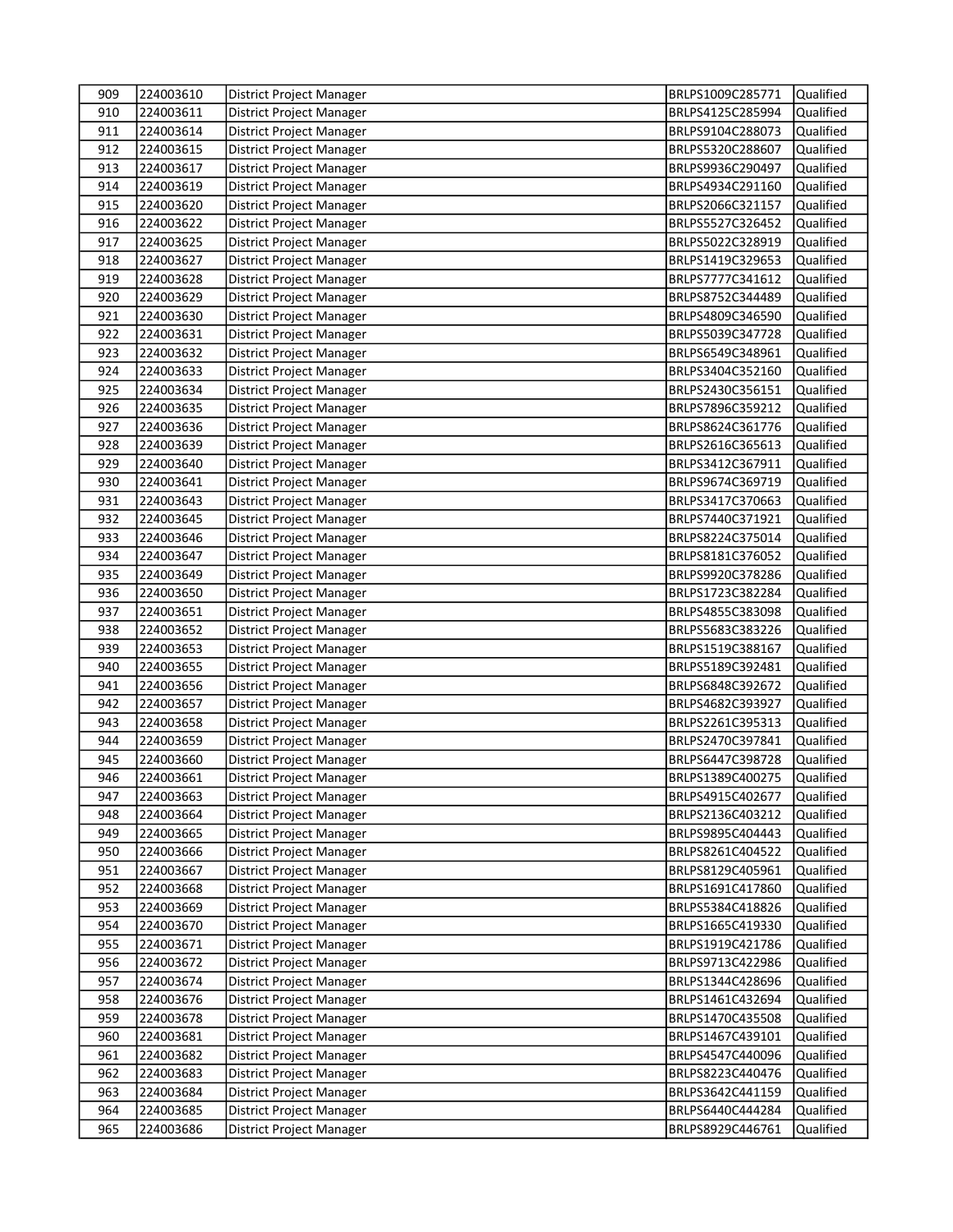| 966          | 224003687              | District Project Manager                             | BRLPS1019C448376                   | Qualified              |
|--------------|------------------------|------------------------------------------------------|------------------------------------|------------------------|
| 967          | 224003691              | <b>District Project Manager</b>                      | BRLPS5444C453643                   | Qualified              |
| 968          | 224003692              | <b>District Project Manager</b>                      | BRLPS8567C453696                   | Qualified              |
| 969          | 224003693              | District Project Manager                             | BRLPS1655C453759                   | Qualified              |
| 970          | 224003694              | District Project Manager                             | BRLPS3045C453862                   | Qualified              |
| 971          | 224003695              | District Project Manager                             | BRLPS9156C454021                   | Qualified              |
| 972          | 224003696              | District Project Manager                             | BRLPS4429C458173                   | Qualified              |
| 973          | 224003697              | District Project Manager                             | BRLPS3635C458753                   | Qualified              |
| 974          | 224003698              | District Project Manager                             | BRLPS5024C460724                   | Qualified              |
| 975          | 224003700              | District Project Manager                             | BRLPS1130C462915                   | Qualified              |
| 976          | 224003701              | District Project Manager                             | BRLPS3627C466187                   | Qualified              |
| 977          | 224003702              | District Project Manager                             | BRLPS9426C468537                   | Qualified              |
| 978          | 224003703              | District Project Manager                             | BRLPS8402C469295                   | Qualified              |
| 979          | 224003704              | District Project Manager                             | BRLPS4210C469983                   | Qualified              |
| 980          | 224003705              | District Project Manager                             | BRLPS8146C470377                   | Qualified              |
| 981          | 224003706              | District Project Manager                             | BRLPS7985C471460                   | Qualified              |
| 982          | 224003707              | District Project Manager                             | BRLPS3977C471479                   | Qualified              |
| 983          | 224003711              | District Project Manager                             | BRLPS7721C480245                   | Qualified              |
| 984          | 224003712              | District Project Manager                             | BRLPS9940C481520                   | Qualified              |
| 985          | 224003713              | District Project Manager                             | BRLPS4255C481577                   | Qualified              |
| 986          | 224003714              | District Project Manager                             | BRLPS9524C485402                   | Qualified              |
| 987          | 224003715              | District Project Manager                             | BRLPS3242C488067                   | Qualified              |
| 988          | 224003716              | District Project Manager                             | BRLPS5313C488079                   | Qualified              |
| 989          | 224003718              | District Project Manager                             | BRLPS7586C489252                   | Qualified              |
| 990          | 224003719              | District Project Manager                             | BRLPS8369C492558                   | Qualified              |
| 991          | 224003720              | District Project Manager                             | BRLPS6706C494307                   | Qualified              |
| 992          | 224003721              | District Project Manager                             | BRLPS6868C508222                   | Qualified              |
| 993          | 224003722              | District Project Manager                             | BRLPS3886C512343                   | Qualified              |
| 994          | 224003723              | District Project Manager                             | BRLPS5666C519860                   | Qualified              |
| 995          | 224003726              | District Project Manager                             | BRLPS9009C524033                   | Qualified              |
| 996          | 224003727              | District Project Manager                             | BRLPS1040C524513                   | Qualified              |
| 997          | 224003729              | District Project Manager                             | BRLPS9269C227                      | Qualified              |
| 998          | 224003731              | District Project Manager                             | BRLPS3664C733                      | Qualified              |
| 999          | 224003732              | District Project Manager                             | BRLPS8065C1239                     | Qualified              |
| 1000         | 224003733              | District Project Manager                             | BRLPS7442C1631                     | Qualified              |
| 1001         | 224003734              | District Project Manager                             | BRLPS1651C2367                     | Qualified              |
| 1002         | 224003737              | District Project Manager                             | BRLPS1265C3607                     | Qualified              |
| 1003         | 224003738              | <b>District Project Manager</b>                      | BRLPS9150C4870                     | Qualified              |
| 1004         | 224003742              | District Project Manager                             | BRLPS8910C9793                     | Qualified              |
| 1005         | 224003743              | <b>District Project Manager</b>                      | BRLPS5173C10030                    | Qualified              |
| 1006<br>1007 | 224003744              | <b>District Project Manager</b>                      | BRLPS4884C10270<br>BRLPS1880C10895 | Qualified<br>Qualified |
| 1008         | 224003745<br>224003748 | District Project Manager                             | BRLPS3768C11530                    | Qualified              |
| 1009         | 224003749              | District Project Manager                             | BRLPS9524C11597                    | Qualified              |
| 1010         | 224003751              | District Project Manager<br>District Project Manager | BRLPS3370C14899                    | Qualified              |
| 1011         | 224003752              | District Project Manager                             | BRLPS5603C15202                    | Qualified              |
| 1012         | 224003753              | District Project Manager                             | BRLPS8375C17650                    | Qualified              |
| 1013         | 224003754              | District Project Manager                             | BRLPS2174C17861                    | Qualified              |
| 1014         | 224003755              | District Project Manager                             | BRLPS6830C18009                    | Qualified              |
| 1015         | 224003756              | District Project Manager                             | BRLPS9552C18514                    | Qualified              |
| 1016         | 224003757              | District Project Manager                             | BRLPS7373C19553                    | Qualified              |
| 1017         | 224003758              | District Project Manager                             | BRLPS2165C19680                    | Qualified              |
| 1018         | 224003759              | District Project Manager                             | BRLPS5895C19862                    | Qualified              |
| 1019         | 224003761              | District Project Manager                             | BRLPS1483C20553                    | Qualified              |
| 1020         | 224003762              | District Project Manager                             | BRLPS4991C21172                    | Qualified              |
| 1021         | 224003763              | District Project Manager                             | BRLPS6993C21314                    | Qualified              |
| 1022         | 224003765              | District Project Manager                             | BRLPS6777C21887                    | Qualified              |
|              |                        |                                                      |                                    |                        |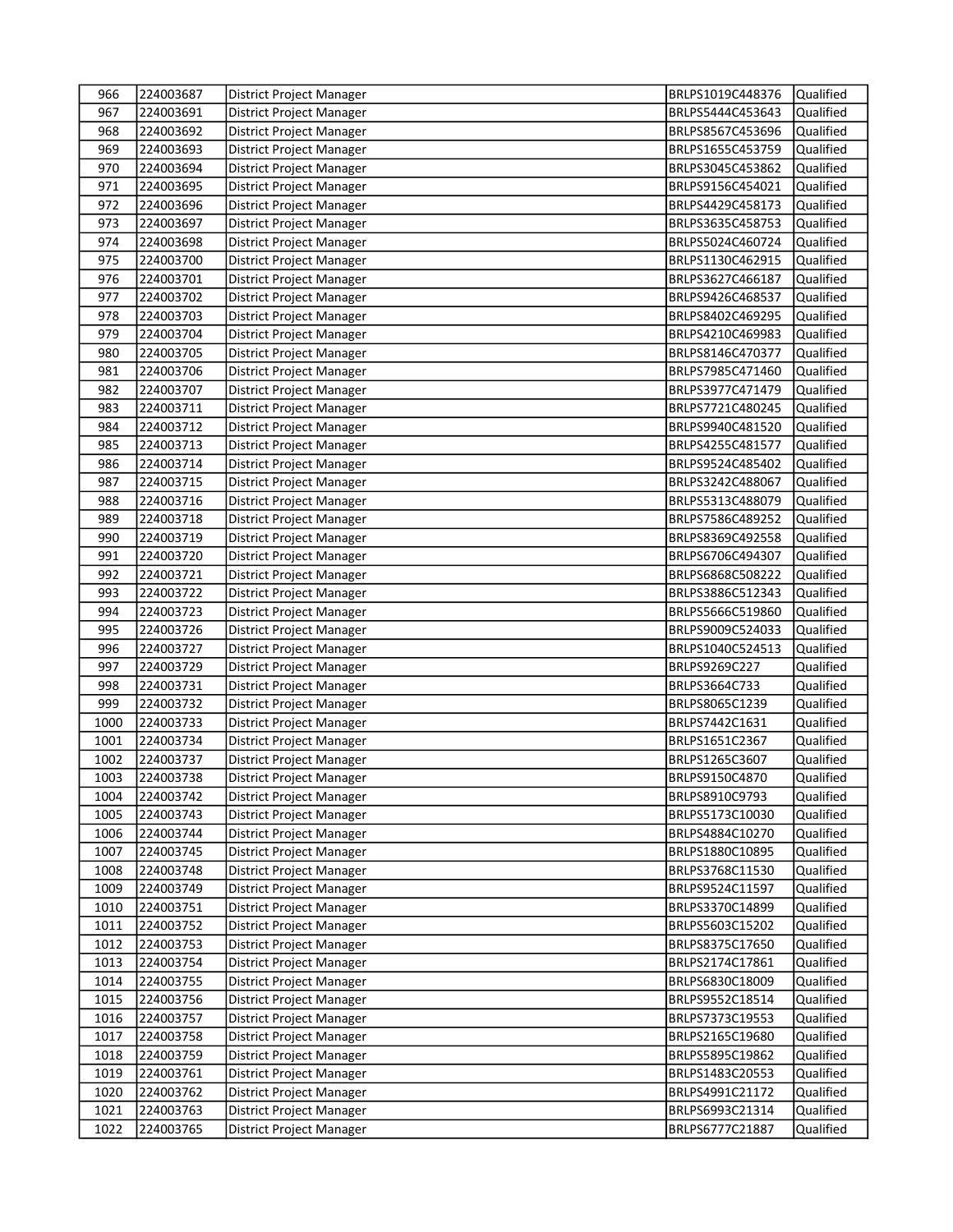| 1023 | 224003766 | <b>District Project Manager</b> | BRLPS2200C22017 | Qualified |
|------|-----------|---------------------------------|-----------------|-----------|
| 1024 | 224003770 | District Project Manager        | BRLPS6921C23478 | Qualified |
| 1025 | 224003771 | District Project Manager        | BRLPS1012C23582 | Qualified |
| 1026 | 224003772 | District Project Manager        | BRLPS9319C23589 | Qualified |
| 1027 | 224003774 | District Project Manager        | BRLPS4342C25325 | Qualified |
| 1028 | 224003777 | District Project Manager        | BRLPS7250C26823 | Qualified |
| 1029 | 224003778 | District Project Manager        | BRLPS8746C27417 | Qualified |
| 1030 | 224003779 | District Project Manager        | BRLPS1936C28781 | Qualified |
| 1031 | 224003780 | District Project Manager        | BRLPS9554C28917 | Qualified |
| 1032 | 224003781 | District Project Manager        | BRLPS4150C29325 | Qualified |
| 1033 | 224003782 | District Project Manager        | BRLPS7894C31002 | Qualified |
| 1034 | 224003783 | District Project Manager        | BRLPS7293C31414 | Qualified |
| 1035 | 224003784 | District Project Manager        | BRLPS8875C31419 | Qualified |
| 1036 | 224003786 | District Project Manager        | BRLPS1832C33758 | Qualified |
| 1037 | 224003787 | District Project Manager        | BRLPS2992C34709 | Qualified |
| 1038 | 224003788 | District Project Manager        | BRLPS9361C34733 | Qualified |
| 1039 | 224003789 | District Project Manager        | BRLPS3623C34976 | Qualified |
| 1040 | 224003790 | <b>District Project Manager</b> | BRLPS2975C35175 | Qualified |
| 1041 | 224003791 | District Project Manager        | BRLPS4270C36493 | Qualified |
| 1042 | 224003792 | District Project Manager        | BRLPS2060C36637 | Qualified |
| 1043 | 224003793 | District Project Manager        | BRLPS4235C37110 | Qualified |
| 1044 | 224003794 | District Project Manager        | BRLPS4626C37716 | Qualified |
| 1045 | 224003795 | District Project Manager        | BRLPS5460C37724 | Qualified |
| 1046 | 224003797 | District Project Manager        | BRLPS9499C38742 | Qualified |
| 1047 | 224003798 | District Project Manager        | BRLPS7740C39279 | Qualified |
| 1048 | 224003799 | District Project Manager        | BRLPS1261C40818 | Qualified |
| 1049 | 224003801 | District Project Manager        | BRLPS6916C43774 | Qualified |
| 1050 | 224003804 | District Project Manager        | BRLPS1073C44772 | Qualified |
| 1051 | 224003805 | District Project Manager        | BRLPS7322C47491 | Qualified |
| 1052 | 224003806 | District Project Manager        | BRLPS5816C47856 | Qualified |
| 1053 | 224003808 | District Project Manager        | BRLPS2576C49322 | Qualified |
| 1054 | 224003809 | District Project Manager        | BRLPS3692C50854 | Qualified |
| 1055 | 224003810 | District Project Manager        | BRLPS3391C51172 | Qualified |
| 1056 | 224003812 | District Project Manager        | BRLPS3593C52354 | Qualified |
| 1057 | 224003815 | District Project Manager        | BRLPS1697C54411 | Qualified |
| 1058 | 224003816 | District Project Manager        | BRLPS4954C57657 | Qualified |
| 1059 | 224003818 | District Project Manager        | BRLPS3931C59009 | Qualified |
| 1060 | 224003819 | District Project Manager        | BRLPS1416C59429 | Qualified |
| 1061 | 224003821 | District Project Manager        | BRLPS2271C61624 | Qualified |
| 1062 | 224003822 | District Project Manager        | BRLPS6361C61865 | Qualified |
| 1063 | 224003824 | District Project Manager        | BRLPS8582C63998 | Qualified |
| 1064 | 224003825 | District Project Manager        | BRLPS5989C63999 | Qualified |
| 1065 | 224003826 | District Project Manager        | BRLPS9814C64001 | Qualified |
| 1066 | 224003827 | District Project Manager        | BRLPS2332C64002 | Qualified |
| 1067 | 224003828 | District Project Manager        | BRLPS6972C64003 | Qualified |
| 1068 | 224003829 | District Project Manager        | BRLPS6325C64173 | Qualified |
| 1069 | 224003831 | District Project Manager        | BRLPS3164C65748 | Qualified |
| 1070 | 224003832 | District Project Manager        | BRLPS2049C66444 | Qualified |
| 1071 | 224003833 | District Project Manager        | BRLPS1729C66457 | Qualified |
| 1072 | 224003835 | District Project Manager        | BRLPS7610C70997 | Qualified |
| 1073 | 224003836 | District Project Manager        | BRLPS4904C72570 | Qualified |
| 1074 | 224003837 | District Project Manager        | BRLPS5093C73227 | Qualified |
| 1075 | 224003839 | District Project Manager        | BRLPS3728C78606 | Qualified |
| 1076 | 224003841 | District Project Manager        | BRLPS5854C80668 | Qualified |
| 1077 | 224003842 | District Project Manager        | BRLPS1606C81515 | Qualified |
| 1078 | 224003843 | District Project Manager        | BRLPS1330C83195 | Qualified |
| 1079 | 224003845 | District Project Manager        | BRLPS1776C85341 | Qualified |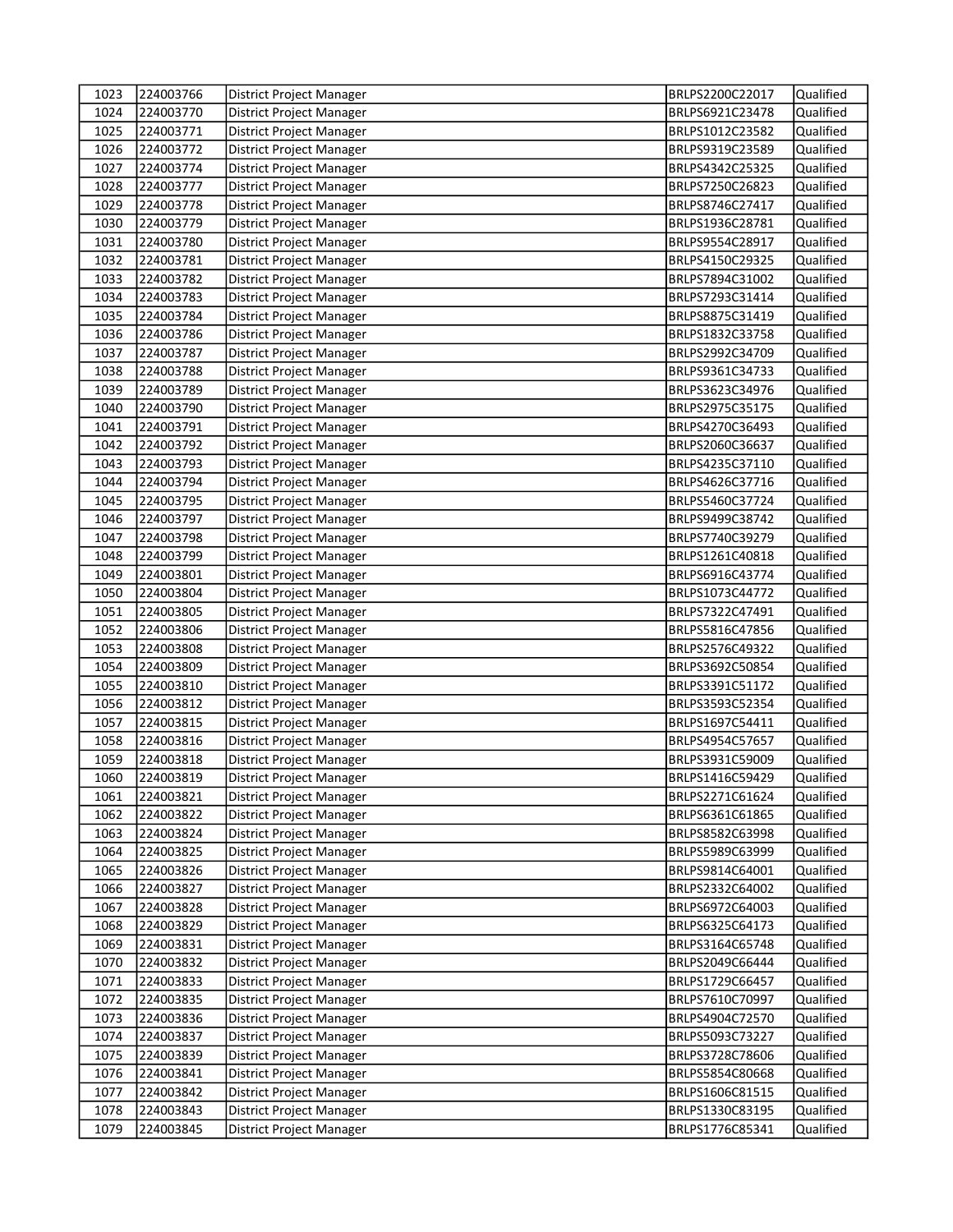| 1080 | 224003846 | <b>District Project Manager</b> | BRLPS5062C87422  | Qualified  |
|------|-----------|---------------------------------|------------------|------------|
| 1081 | 224003847 | District Project Manager        | BRLPS4919C89042  | Qualified  |
| 1082 | 224003848 | District Project Manager        | BRLPS5759C91230  | Qualified  |
| 1083 | 224003849 | District Project Manager        | BRLPS6328C96947  | Qualified  |
| 1084 | 224003850 | District Project Manager        | BRLPS3021C98944  | Qualified  |
| 1085 | 224003851 | District Project Manager        | BRLPS4536C103987 | Qualified  |
| 1086 | 224003853 | District Project Manager        | BRLPS5032C110404 | Qualified  |
| 1087 | 224003854 | District Project Manager        | BRLPS6412C113376 | Qualified  |
| 1088 | 224003855 | District Project Manager        | BRLPS6544C118037 | Qualified  |
| 1089 | 224003856 | District Project Manager        | BRLPS5302C119236 | Qualified  |
| 1090 | 224003857 | District Project Manager        | BRLPS3359C126809 | Qualified  |
| 1091 | 224003858 | District Project Manager        | BRLPS2042C127024 | Qualified  |
| 1092 | 224003859 | District Project Manager        | BRLPS6423C130166 | Qualified  |
| 1093 | 224003860 | District Project Manager        | BRLPS5678C132463 | Qualified  |
| 1094 | 224003861 | District Project Manager        | BRLPS4013C132694 | Qualified  |
| 1095 | 224003863 | District Project Manager        | BRLPS4789C137798 | Qualified  |
| 1096 | 224003865 | District Project Manager        | BRLPS6815C139575 | Qualified  |
| 1097 | 224003866 | <b>District Project Manager</b> | BRLPS1784C139936 | Qualified  |
| 1098 | 224003868 | District Project Manager        | BRLPS4718C141653 | Qualified  |
| 1099 | 224003869 | District Project Manager        | BRLPS4627C154265 | Qualified  |
| 1100 | 224003870 | District Project Manager        | BRLPS3518C158955 | Qualified  |
| 1101 | 224003871 | District Project Manager        | BRLPS2165C221739 | Qualified  |
| 1102 | 224003872 | District Project Manager        | BRLPS3787C226352 | Qualified  |
| 1103 | 224003873 | District Project Manager        | BRLPS7527C229530 | Qualified  |
| 1104 | 224003875 | District Project Manager        | BRLPS1523C239445 | Qualified  |
| 1105 | 224003876 | District Project Manager        | BRLPS1351C243736 | Qualified  |
| 1106 | 224003877 | District Project Manager        | BRLPS8550C248702 | Qualified  |
| 1107 | 224003878 | District Project Manager        | BRLPS4234C256183 | Qualified  |
| 1108 | 224003879 | District Project Manager        | BRLPS2833C262407 | Qualified  |
| 1109 | 224003880 | District Project Manager        | BRLPS6774C265935 | Qualified  |
| 1110 | 224003881 | District Project Manager        | BRLPS8415C266383 | Qualified  |
| 1111 | 224003882 | District Project Manager        | BRLPS6248C267148 | Qualified  |
| 1112 | 224003883 | District Project Manager        | BRLPS9158C281123 | Qualified  |
| 1113 | 224003884 | District Project Manager        | BRLPS2708C281870 | Qualified  |
| 1114 | 224003885 | District Project Manager        | BRLPS8989C282166 | Qualified  |
| 1115 | 224003886 | District Project Manager        | BRLPS2156C283933 | Qualified  |
| 1116 | 224003887 | District Project Manager        | BRLPS7970C286249 | Qualified  |
| 1117 | 224003888 | District Project Manager        | BRLPS2901C287434 | lQualified |
| 1118 | 224003889 | District Project Manager        | BRLPS4591C288200 | Qualified  |
| 1119 | 224003890 | District Project Manager        | BRLPS8861C289061 | Qualified  |
| 1120 | 224003891 | District Project Manager        | BRLPS8107C290863 | Qualified  |
| 1121 | 224003892 | District Project Manager        | BRLPS6254C291701 | Qualified  |
| 1122 | 224003893 | District Project Manager        | BRLPS5876C293821 | Qualified  |
| 1123 | 224003894 | District Project Manager        | BRLPS6783C324341 | Qualified  |
| 1124 | 224003895 | District Project Manager        | BRLPS4483C325295 | Qualified  |
| 1125 | 224003896 | District Project Manager        | BRLPS6906C326908 | Qualified  |
| 1126 | 224003897 | District Project Manager        | BRLPS2916C327994 | Qualified  |
| 1127 | 224003898 | District Project Manager        | BRLPS9298C328838 | Qualified  |
| 1128 | 224003899 | District Project Manager        | BRLPS8288C329185 | Qualified  |
| 1129 | 224003900 | <b>District Project Manager</b> | BRLPS7480C329812 | Qualified  |
| 1130 | 224003902 | District Project Manager        | BRLPS6791C336403 | Qualified  |
| 1131 | 224053089 | District Project Manager        | BRLPS2054C287488 | Qualified  |
| 1132 | 223003904 | IT Associate                    | BRLPS2740C2244   | Qualified  |
| 1133 | 223003905 | <b>IT Associate</b>             | BRLPS5294C2275   | Qualified  |
| 1134 | 223003909 | <b>IT Associate</b>             | BRLPS7564C9129   | Qualified  |
| 1135 | 223003911 | <b>IT Associate</b>             | BRLPS1595C22334  | Qualified  |
| 1136 | 223003912 | IT Associate                    | BRLPS1029C23810  | Qualified  |